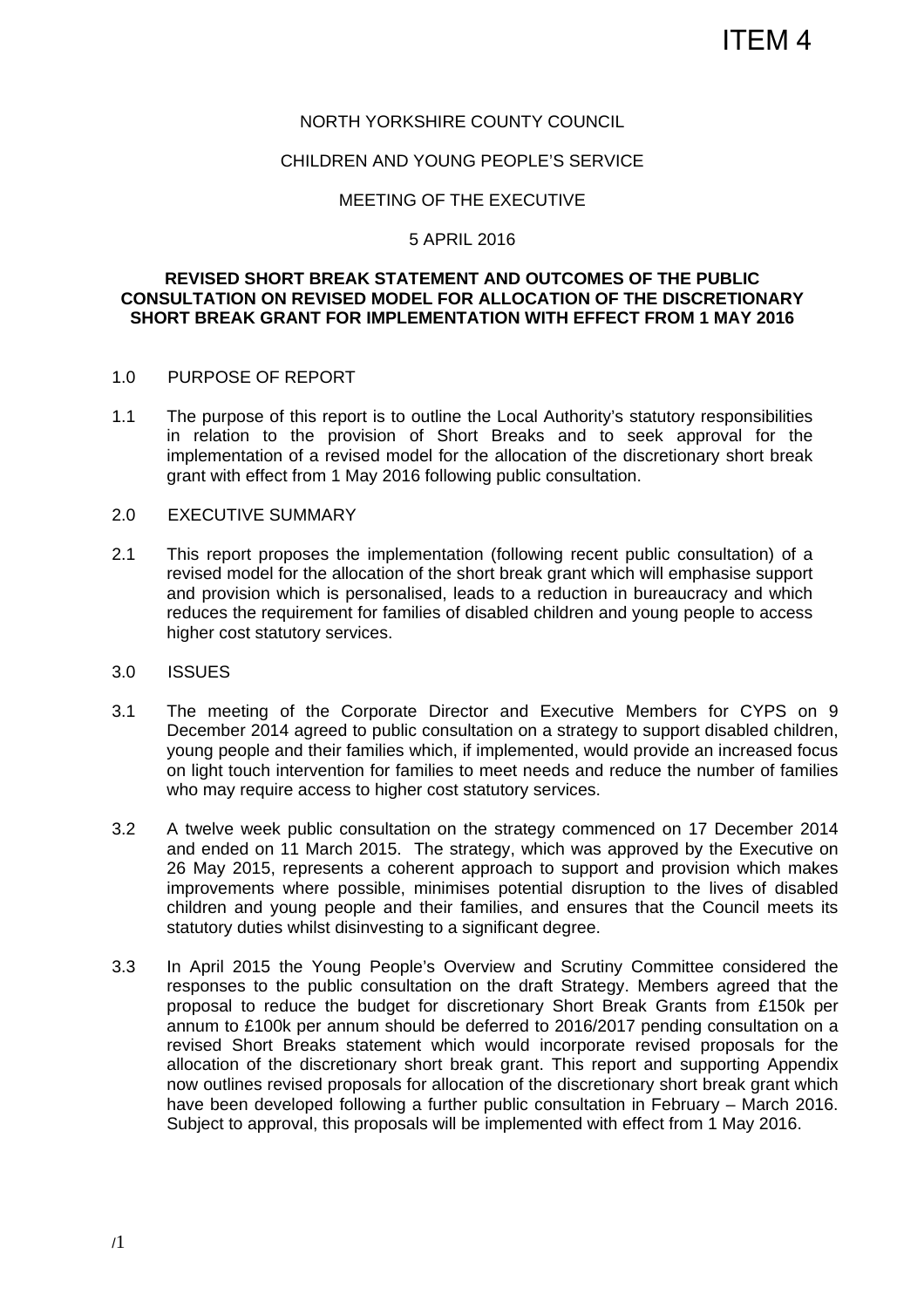#### 4.0 POLICY IMPLICATIONS

- 4.1 Discretionary short break grants for disabled children who do not meet the eligibility criteria for the Disabled Children's Service were introduced by North Yorkshire County Council in 2012. These grants were managed by Inclusion Officers, who assisted families with making applications for a grant. That system has been in place (with some operational adjustments) for three years and has been very popular with families. 377 families accessed the grant in 2014/15.
- 4.2 The public consultation on the Council's strategy to support disabled children, young people and their families conducted in 2015 generated considerable support for the continuation of the discretionary short break grant. Many families who did not meet the eligibility criteria for statutory services reported that they continued to value and benefit from this support. It also provided enhanced opportunities for families to have greater ownership and flexibility as to how their needs would be met. These views were echoed by respondents to the recent public consultation about how the discretionary grant should be allocated in future.
- 4.3 The Council recognises that this is an important aspect of its preventative offer and in many cases negates the need for families of disabled children to access higher cost statutory services which would include a formal assessment. In light of this it has been agreed that the Prevention Service will manage the Discretionary Short Break Grant moving forward as part of the broader preventative offer.

#### 5.0 OPTIONS

- 5.1 At their meeting on 17 April 2015 the Young People's Overview and Scrutiny Committee indicated that they would like to see evidence that parents and carers of disabled children and young people had been actively engaged in considering the options for the future delivery of the revised short break grant and officers are grateful to NYPACT, the parent carer forum for children and young people with SEND, for their involvement in this development work, in helping to shape the proposed revised model and in encouraging their members to participate in consultation.
- 5.2 The most significant challenge in revising the statement was in devising a system to better manage short break grants against a reduced budget by introducing qualifying criteria which better targeted those disabled children and families who did not meet the eligibility criteria in the Disabled Children's Service but who would most benefit from targeted support. The previous system had been very inclusive and required limited evidence of need. Increased scrutiny and evidence will be required in order to better manage within the reduced budget.
- 5.3 Research was carried out to identify good practice from other local authorities who were delivering similar discretionary short break grants. This research found that a number of LA's who had pioneered this approach had subsequently stopped doing so because of budget pressures and because it is discretionary. That said, a well regarded model is currently still in place in Enfield and it is upon this model that we are proposing to base the revised discretionary short break grant in North Yorkshire.
- 5.4 The revised model considers disabled children at three levels of need. At the lower level the family are offered advice and information. At the medium level the discretionary short break grant is offered and at the higher level it is likely that the child and their family may require a full assessment. A self-referral and application form requires some self-assessment, endorsement by a professional and evidence of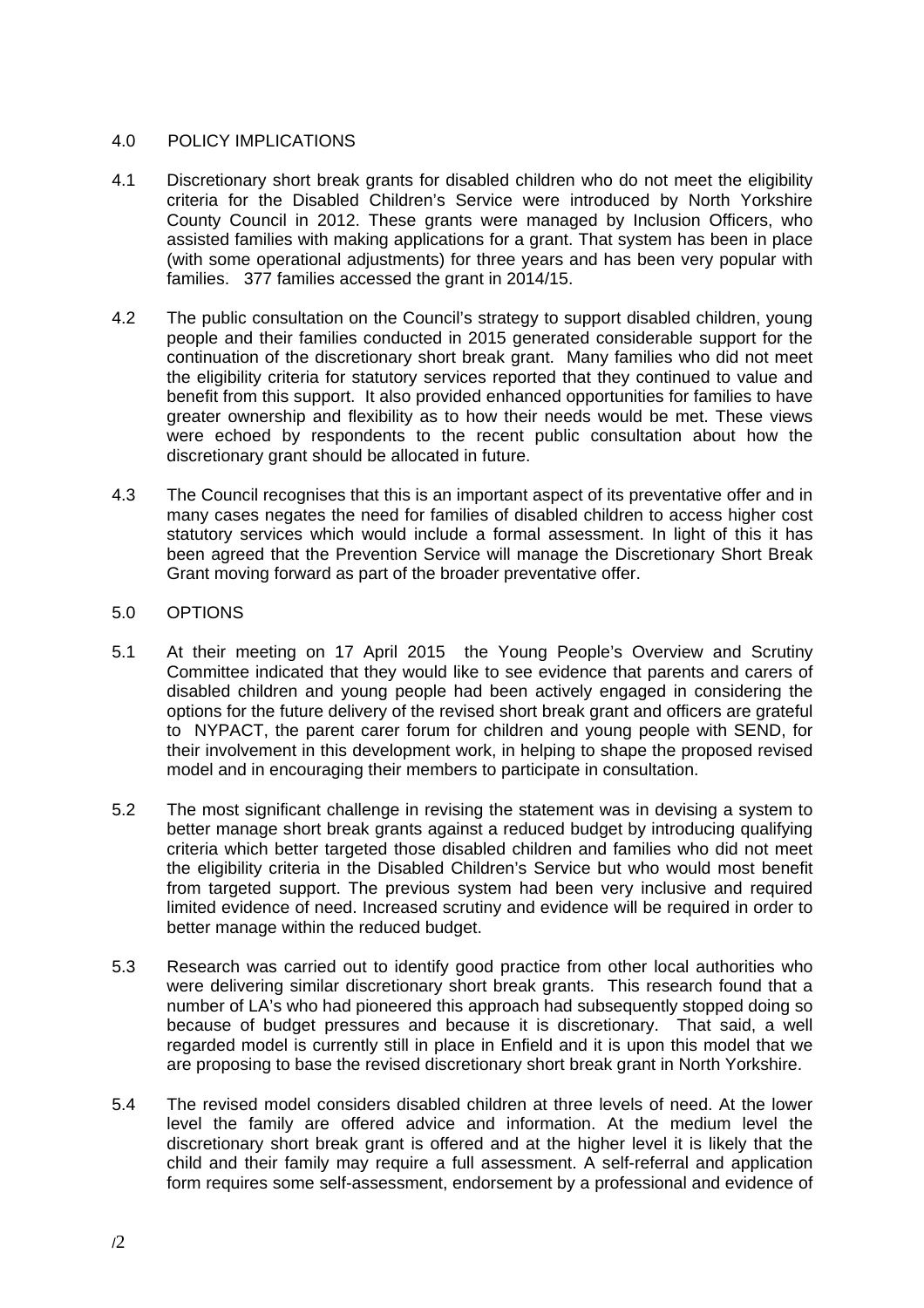need. The Short Break Statement along with more detailed information in relation to the proposed model together with an overview of the suggested application process is provided at **Appendix 1**. These have been updated in light of consultation feedback (see below).

- 5.5 Having identified a potential model, a group of officers from the Disabled Children's Service and the Prevention Service met with a Parent Reference Group in December 2015 in order to discuss it in more detail and in order to gain feedback upon it. The feedback received from the Parent Reference Group has been helpful and has been used to inform the development of the key focus areas within the public consultation
- 5.6 The proposed model was well received by the Parent Reference Group and endorsed as an approach to manage, more effectively, the number of applicants and grants awarded. The Reference Group felt that the grant should remain at £500 per family and self-referral with endorsement from a professional and evidence of need was also supported.
- 5.7 The Parent Reference group also considered that in order to support the most vulnerable families with a disabled child the public consultation should ask whether the grant should be targeted at those families in receipt of state benefits or tax credits so that the grant would have a greater impact. Having sought legal advice there is nothing, in law, which would prevent the authority from targeting the grant in this way but through the public consultation exercise we have considered carefully the feedback from families on this particular aspect of the proposal. Updated proposals in respect of this aspect are presented below in section 8.3.
- 5.8 It is proposed that a short break panel made up of officers from the Prevention Service and the Disabled Children's Service will screen and approve all applications for the short break grant without the requirement for costly and detailed assessment. It is anticipated 2 panels per year will be required.
- 5.9 The draft revised short breaks statement attached at Appendix 1 has been prepared in light of discussions with colleagues across CYPS and reflects the core offer offered via the Prevention Service. As it is now a core component of the Local Offer the short breaks statement no longer needs to be a stand-alone document. It is deliberately open in respect of services following assessment to reflect the greater choice and control envisaged in legislation and the Strategy. The revised short breaks statement will be incorporated into the Local Offer once finalised and approved.

#### 6.0 FINANCIAL IMPLICATIONS

- 6.1 In line with the outcome of public consultation on the strategy for supporting disabled children, young people and their families and in line with the 2020 savings target, the discretionary short breaks grant will be retained but will reduce from £150,000 per annum to £100,000 per annum with effect from 1 May 2016. This reduction contributes to the overall savings target for disabled children and young people of £887,000, of which £500,000 relates to reductions in the overall cost of provision.
- 7.0 LEGAL IMPLICATIONS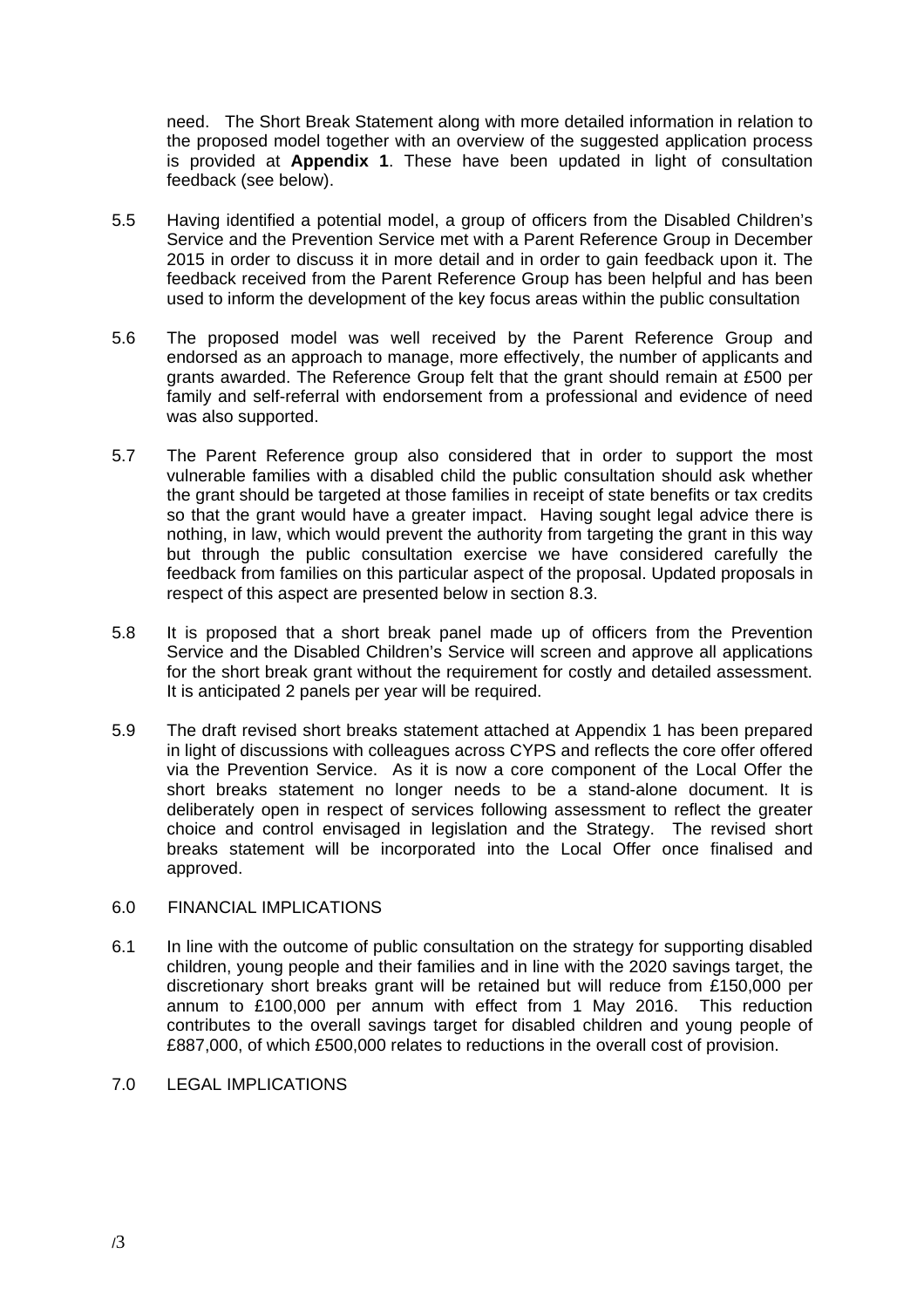- 7.1 Section 25 of the Children and Young Persons Act 20081 requires local authorities to provide short breaks for families with disabled children. This duty came into force on 1 April 2011. Under Paragraph 5 of The Breaks for Carers of Disabled Children Regulations 2010 local authorities must also prepare a 'Short Breaks Statement' setting out details of the range of services provided, any eligibility against which services will be assessed and how these will meet the needs of carers in its area. Furthermore local authorities must publish this statement on their website, keep it under review and revise it where appropriate. In preparation and revision the local authority must have regard to the views of carers in their area.
- 7.2 Following the implementation of the Children and Families Act 2014 and the Special Educational Needs and Disability Regulations 2014 the short breaks statement should now also be a component of the Local Offer.
- 7.3 A local authority must explain the process by which it decides whether or not a child is "eligible" for support services, paragraph  $5(1)(b)$ .
- 7.4 The local authority must consider its duties under the Equality Act 2010 and ensure that it does not discriminate against anyone because they have a disability, or against a family member of a disabled child

#### 8.0 OUTCOMES OF PUBLIC CONSULTATION

- 8.1 A 30-day public consultation on the revised proposals took place from  $4<sup>th</sup>$  February 5<sup>th</sup> March 2016. Two public consultation events were held in Harrogate and Scarborough, one during the day and one in the evening. These were poorly attended (only 3 parents of disabled children attended these meetings), however all parents/carers present had previously accessed the grant. An online survey was also made available on the Council's website and promoted via NYPACT and the Prevention Service. A total of 38 responses were received, and full responses are available in the report appendices. An update was provided to the Young People's Overview and Scrutiny Committee on 4<sup>th</sup> March 2016, and Members were supportive of the changes proposed in response to consultation (see below). Members expressed an interest in reviewing the ongoing impact of the grant and have requested further updates after 6 and 12 months of the new approach. The consultation focused on a number of key areas, which are presented below.
- 8.2 Although there has been a relatively small number of formal responses to this consultation, there was considerable response as part of the original consultation on the strategy. There was widespread engagement on the proposal to reduce the short break grant. Some parents may not have responded to the second consultation because the commitment to retain the grant was made in 2015 and the recent consultation was on the process for allocating the grant, not whether it should be retained. In this respect it is felt that robust decisions can be made based on the consultation responses received, however there is a commitment to keep the grant under review after 1 year.

#### 8.3 Amount of grant per child (currently £500) The Parent Reference group felt that the Short Break Grant should be kept at £500 per family, rather than a reduced amount to reach more families. 47% of survey respondents agree that the short break grant should be kept at £500 per family (16%

 $\overline{a}$ 

<sup>1</sup> amends the duties that the Local Authority must provide for disabled children contained within paragraph 6 of Schedule 2 of Children Act 1989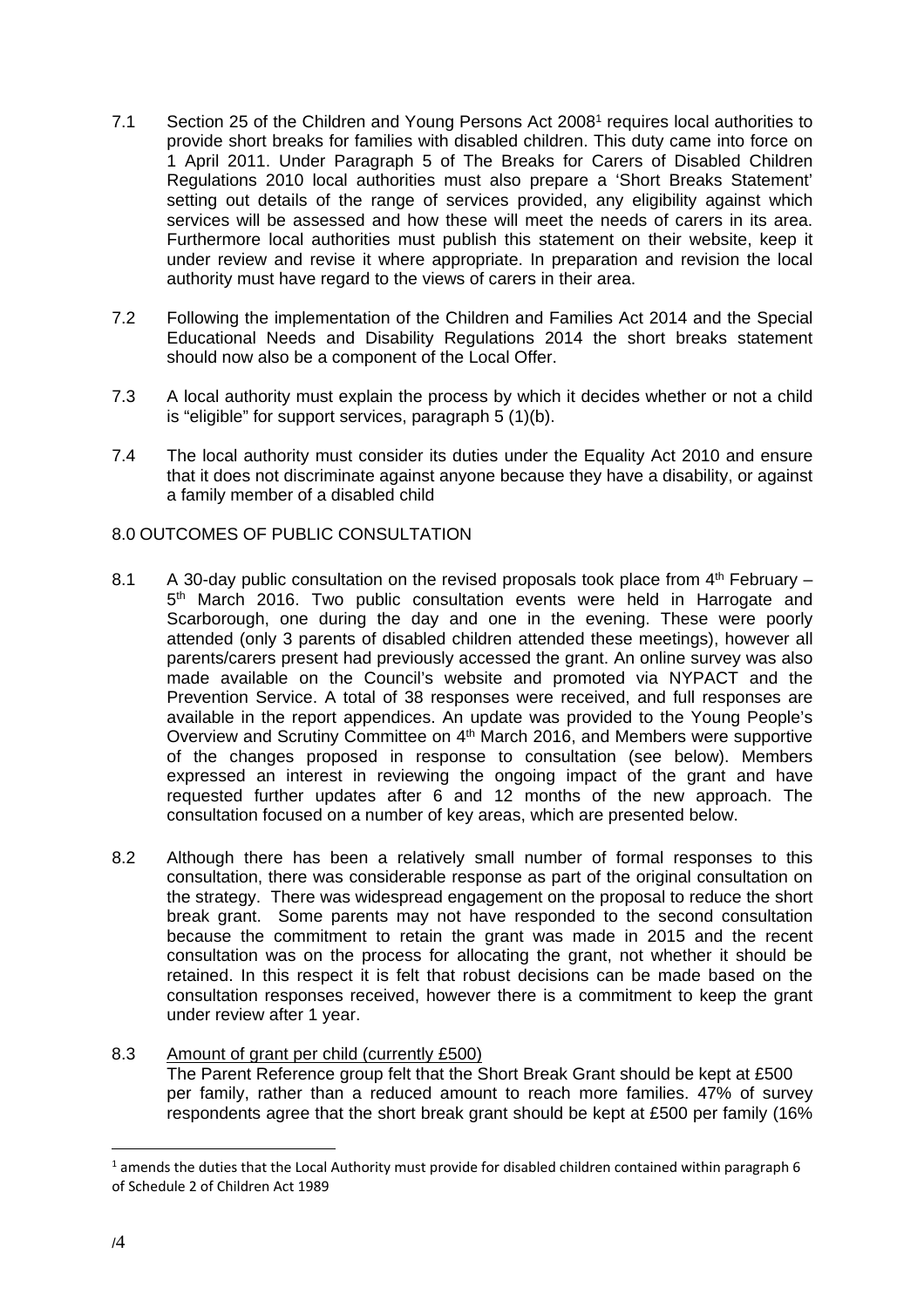neither agree nor disagree; 37% disagree). Views and discussion at the public consultation meetings suggested that we should ask parents to specify how much funding they are applying for. This is because some parents (at the public consultation meeting) indicated they did not need the full amount last year and had struggled to use it all. This was reflected in survey responses: "I do feel that families should be given not just a fair share but also each request should be considered under its own merits as each family's needs are different". In response to the consultation, it is therefore proposed that grants of 'up to £500' be offered, and that the application form be amended to ask parents to specify the amount they are applying for. In addition, to enhance the scrutiny of requests by the Grant Panel, a question will also be included around what the funding is being requested for. This approach offers the potential for funding to be used more cost-effectively as well as more families benefitting from the grant.

#### 8.4 Targeting of grants to those in receipt of state benefits or tax credits

The Parent Reference Group felt that the public consultation should ask whether the grant should be targeted at those families in receipt of state benefits or tax credits, in order to support the most vulnerable families with a disabled child. 42% of survey respondents agree that targeting and prioritising those families with a disabled child who are in receipt of state benefits or tax credits when allocating short breaks grants is a fair proposal (47% disagree, 11% neither agree nor disagree). All 3 recipients of the grant who attended consultation events indicated that if it was means-tested, they would be unlikely to receive the grant in the future, and therefore they did not support means testing. In light of the responses received, it is felt that public consultation has not generated sufficient endorsement of means-testing for this approach to be implemented when allocating the revised grant. Indeed, some respondents were very unsupportive of this approach: "working families without benefits are sometimes as financially/morally/emotionally in need as those getting benefits". Questions in relation to state benefits and tax credits have therefore been removed from the application form. Officers are confident that the more robust application process proposed (i.e. asking for endorsement by a professional, asking for information on what the grant is needed for, and asking for information on particular issues the child or family face) will enable effective targeting of the grant, however this will be kept under annual review.

#### 8.5 Application process for grants

64% of consultation respondents agree that it is reasonable to ask families to fill in a self assessment and application form, to provide evidence in support of their application and to seek the endorsement of a professional (16% neither agree nor disagree; 21% disagree). In light of this, the proposed application and approval process will be implemented, however a number of small changes have been made to the application form, as outlined above. It should however be noted that some families indicated that it may be difficult to find a professional who knows the family well enough to provide the endorsement for the application. The guidance accompanying the application process will make clear to families that existing evidence of the child's needs will be acceptable (for example a recent medical report from a GP, health professional or other specialist the child may be receiving support or help from). Through consultation a question was raised about discretionary services being offered where statutory assessment would be more appropriate to check that a disabled child or young person is eligible to receive a service from the council. The short breaks grant process proposed does not infringe the right of parents to request an assessment for services for a child in need.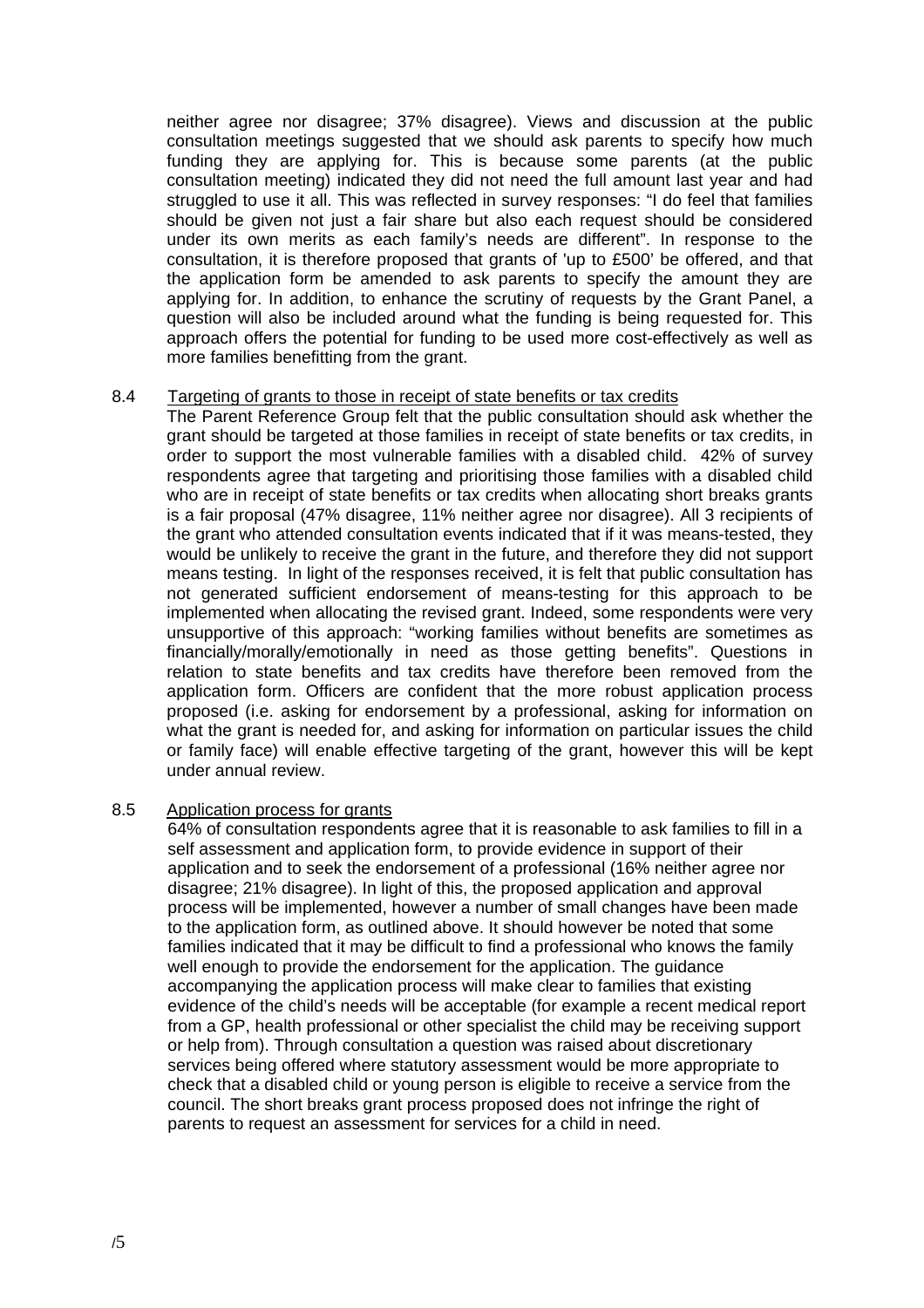#### 8.6 Guidance around how short breaks grants can be accessed and used

The final area of focus within consultation was the provision of guidance about the short breaks grant. There was support from those attending public events for the provision of information to parents on what the grant could be used for. 84% of survey respondents would find guidance about what they can spend the grant on helpful (13% neither agree nor disagree; 3% disagree) but respondents overwhelmingly felt that the Council should not place undue restrictions on how the grant can be spent. Information and guidance will be made available to the public via North Yorkshire's Local Offer.

#### 9.0 EQUALITIES IMPLICATIONS

9.1 A detailed Equalities Impact Assessment (EIA) was completed and published alongside the consultation on the Strategy for supporting the needs of disabled children, young people and families. The relevant sections of the EIA have been updated following consultation on the revised model for the allocation of the short break grant. The updated EIA is included in the Appendix.

#### 10.0 REASONS FOR RECOMMENDATIONS

10.1 The recommendations in respect of the revised proposals for allocation of the reduced Short Breaks Grant, underpinned by the updated Short Breaks Statement, have been informed by engagement with a Reference Group of parents and carers and updated in response to feedback from public consultation. Members of the Young People's Overview and Scrutiny Committee have reviewed consultation responses, and are supportive of the approach as outlined above. The recommendations outlined within this report further build on the extensive public consultation undertaken in 2015 to inform the Strategy for Supporting Disabled Children, Young People and their Families.

#### 11.0 RECOMMENDATION

- 11.1 That Executive Members note the Local Authority's statutory responsibilities in relation to the provision of short breaks
- 11.2 That Executive Members note the feedback from the public consultation in respect of the revised approach to the allocation of short breaks grants
- 11.3 That Executive Members agree to the implementation of a revised approach to allocating the reduced discretionary Short Breaks Grant with effect from 1 May 2016, as outlined above
- 11.4 That Executive Members agree that the short break grant should be subject to regular review to understand its impact. As part of that review Officers can explore opportunities to replicate the offer supported by the short breaks grant within the wider Prevention Service Core Offer.

PETE DWYER CORPORATE DIRECTOR – CHILDREN AND YOUNG PEOPLE'S SERVICE

*Report prepared by Jane le Sage, Assistant Director, Inclusion*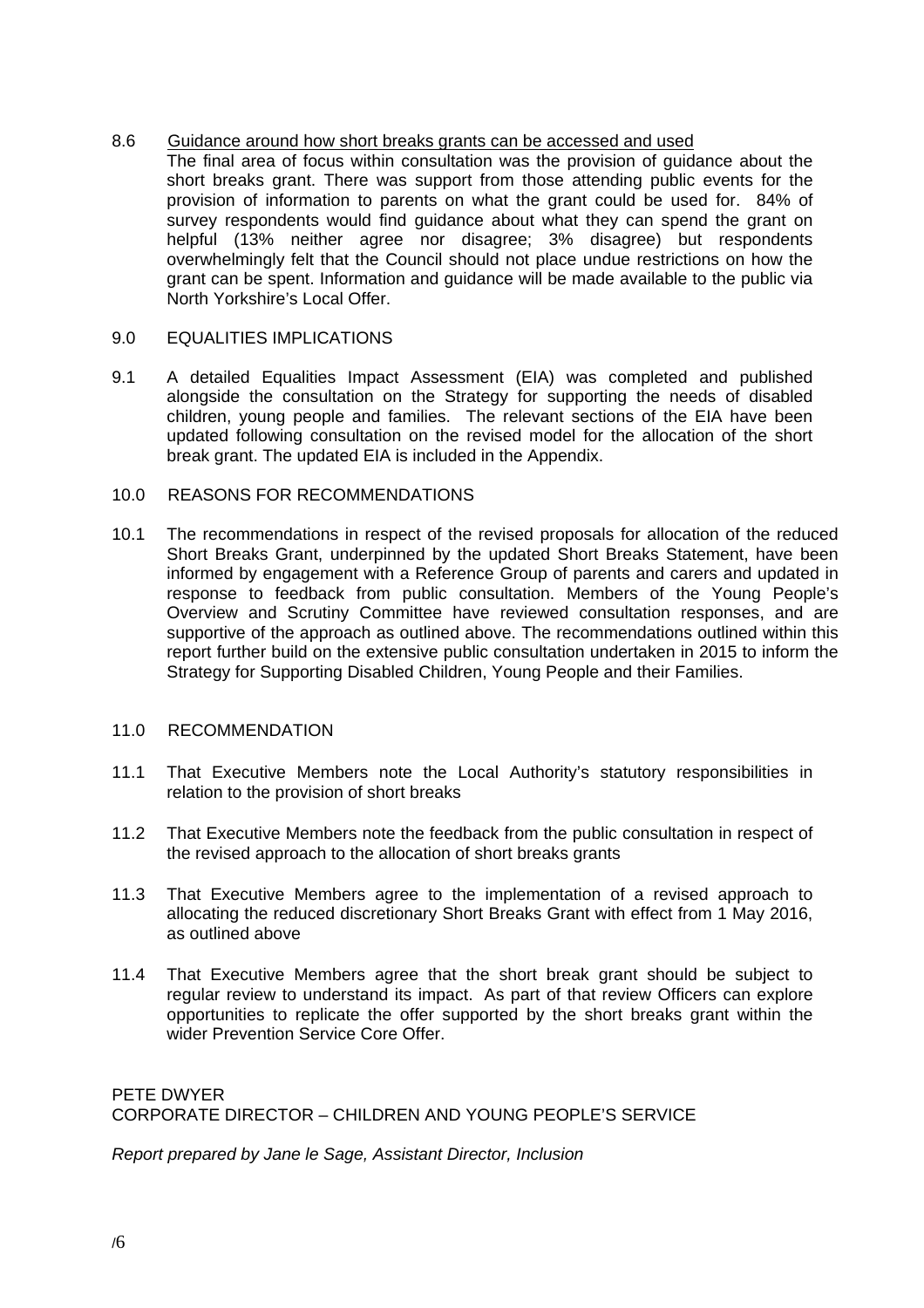| Appendices:<br><b>Updated EIA</b><br><b>Consultation responses</b><br>Updated application form | Updated short breaks statement |  |
|------------------------------------------------------------------------------------------------|--------------------------------|--|
| Consulted                                                                                      | Executive Member               |  |
| Date:                                                                                          |                                |  |
| Consulted                                                                                      | Executive Member               |  |
| Date:                                                                                          |                                |  |
| Consulted                                                                                      |                                |  |
| Date:                                                                                          |                                |  |
| Agreed:                                                                                        |                                |  |
| Date:                                                                                          |                                |  |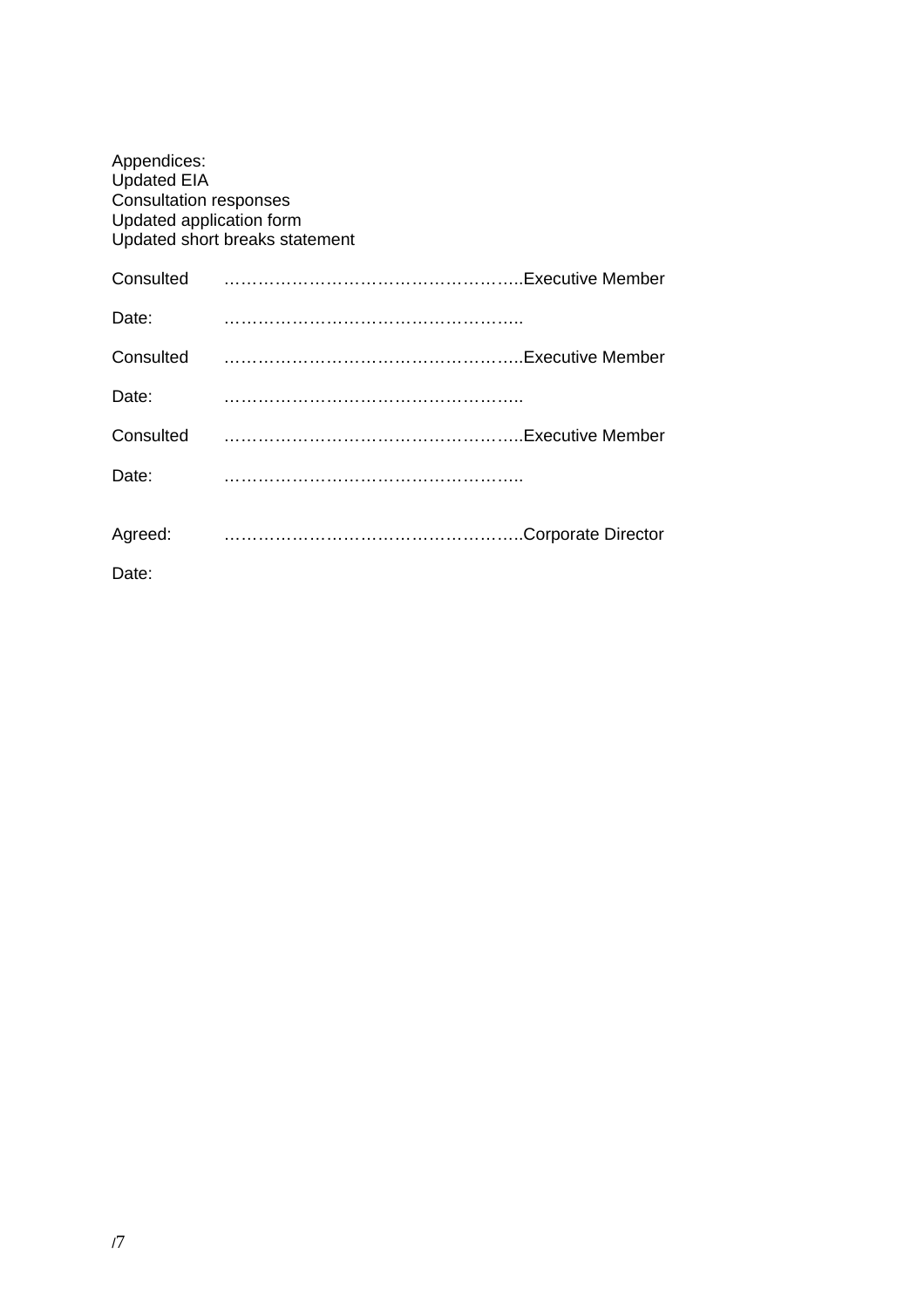APPENDIX 1



# **North Yorkshire County Council**

# **Children and Young People's Service**

**Short Breaks Statement** 

**Revised for Implementation 1 May 2016**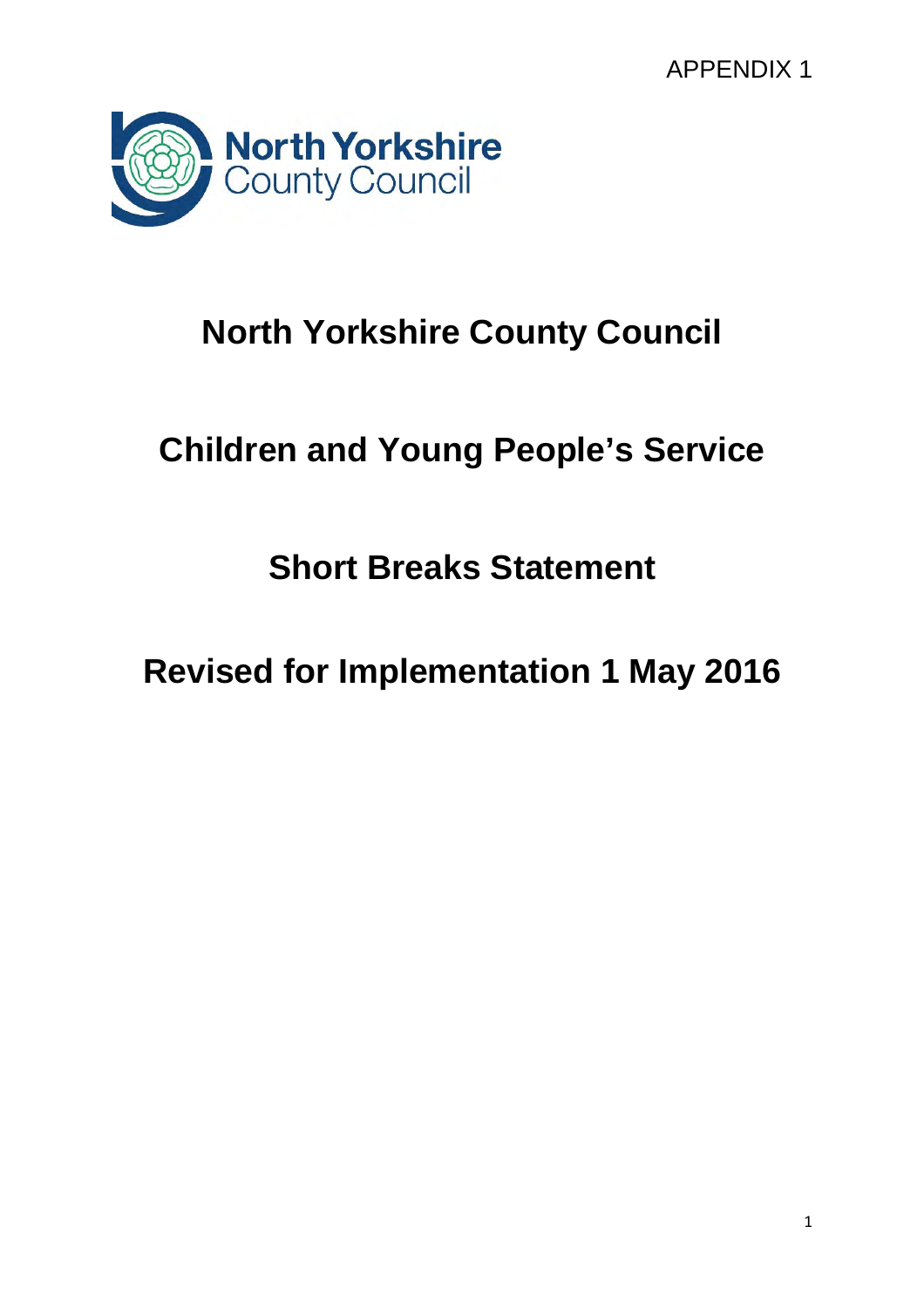#### **Legal Duties and Responsibilities**

Section 25 of the Children and Young Persons Act 2008<sup>1</sup> requires local authorities to provide short breaks for families with disabled children. This duty came into force on 1 April 2011. Under Paragraph 5 of The Breaks for Carers of Disabled Children Regulations 2010 local authorities must also prepare a 'Short Breaks Statement' setting out details of the range of services provided, any eligibility against which services will be assessed and how these will meet the needs of carers in its area. Furthermore local authorities must publish this statement on their website, keep it under review and revise it where appropriate. In preparation and revision the local authority must have regard to the views of carers in their area.

Following the implementation of the Children and Families Act 2014 and the Special Educational Needs and Disability Regulations 2014 the short breaks statement should now also be a component of the Local Offer.

A local authority must explain the process by which it decides whether or not a child is "eligible" for support services, paragraph 5 (1)(b).

The local authority must consider its duties under the Equality Act 2010 and ensure that it does not discriminate against anyone because they have a disability, or against a family member of a disabled child.

#### **What is a Short Break?**

A short break is an opportunity for parents and carers of a disabled child to have a break from their caring responsibilities, a chance to rest, spend time with their other children and give brothers and sisters an opportunity to enjoy family time too. Parents may use their break time to enjoy a leisure activity or if they are studying, to support their studies. It might be a social activity or an opportunity for parents to have a break from caring, and also to give the child a break from his primary carers.

This short breaks statement explains what is available at different levels of need and how this can be accessed. We want parents and their children and young people to have as much choice as possible in the type of short break available to them.

#### **Examples of Short Breaks**

- **Home Care**  is provided to a child in their family home. It is provided for a specific period of time and this usually involves an element of personal care.
- **Home Sitting**  'a sitting service' usually provided in the child or young person's home and involves caring for the child and their siblings while their parents go out.
- **One to One Support**  this is when a disabled young person is allocated a specific support worker who may go out with them or support them to attend an activity or event.

<sup>1</sup> amends the duties that the Local Authority must provide for disabled children contained within paragraph 6 of Schedule 2 of Children Act 1989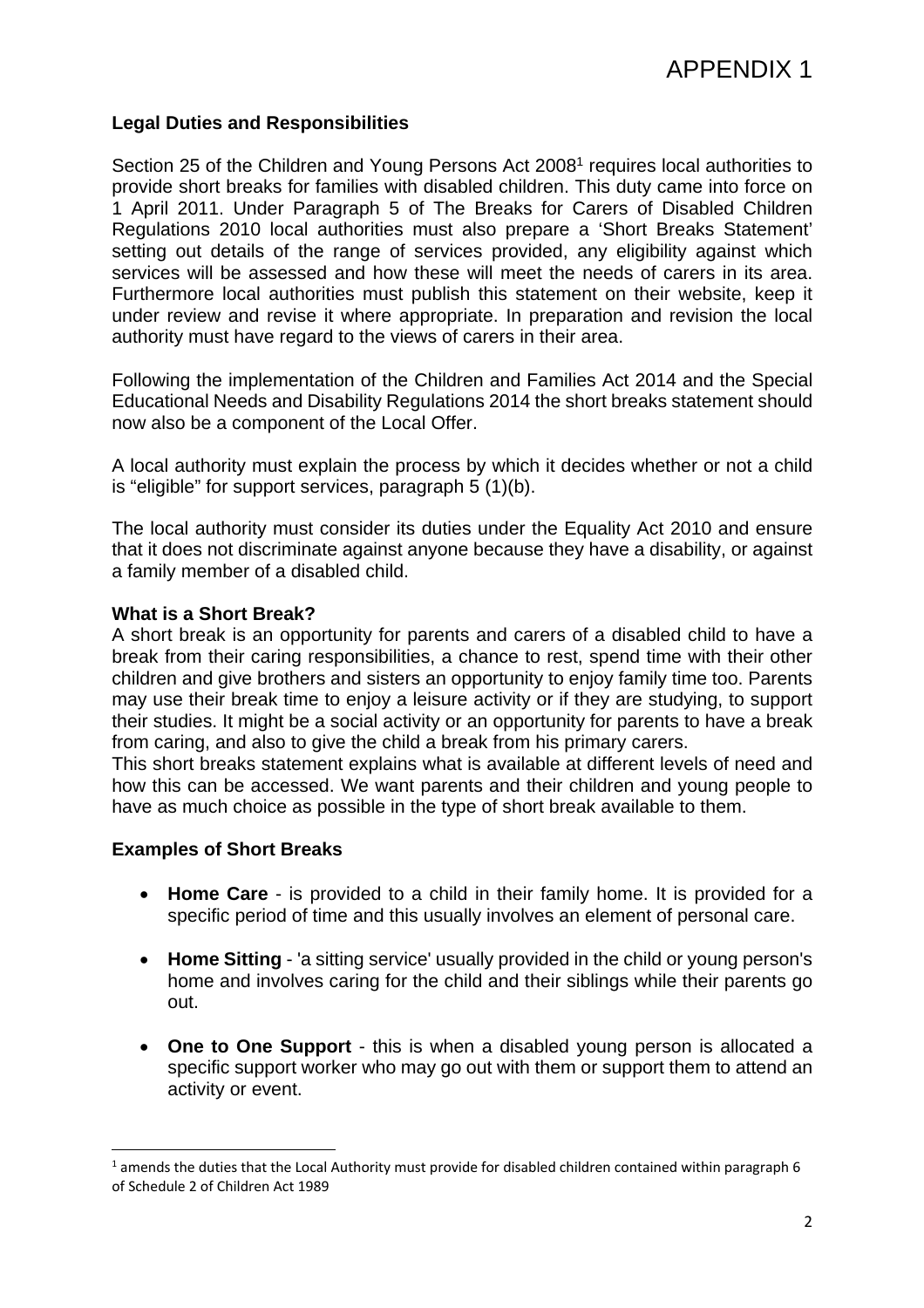- **Holiday Activities**  both inclusive and specialist these include holiday play schemes or taking part in any sport, arts or any other activities during the main and half term school holidays.
- **Out of School Activities**  both inclusive and specialist, during the week and at weekends - these include after school clubs and opportunities to socialise and enjoy activities at the weekend.
- **Overnight Short Breaks**  this is when a child or young person is cared for overnight by someone other than their parents/carers. This may happen in the child's home, in the carer's home, in a residential setting or through an activity type holiday.

#### **Who can access a Short Break?**

Every request for a short break is considered on its merits. Short breaks are often provided to the families of children defined in legislation as being 'in need' as a result of their disabilities. A disability can be seen as something which has a substantial, long term (or permanent), detrimental effect on a child's development, health and their ability to carry out day-to-day activities.

Children & young people are eligible for short breaks if they have a physical or mental impairment which has a substantial and long term effect on their ability to carry out day to day activities. This may include a physical or learning disability, a hearing or visual impairment. It includes children with autism and Asperger's Syndrome and children who may have challenging behaviour as a result of a learning disability. It also includes children who have complex needs and who may have palliative life limiting or a life threatening condition.

The Council's Children and Young Peoples Service is committed to the delivery of short breaks. Our resources are used to prioritise services for the most vulnerable, but are also designed, through a commitment to early intervention, to offer services at the lowest possible level of need. Not all children and families require the same level of support; some need more than others because of the nature of their child's disability. Some families may need more support because of their individual family

circumstances. This is why we may need to assess your child and family circumstances to ensure we provide the right level of support and services at the right time.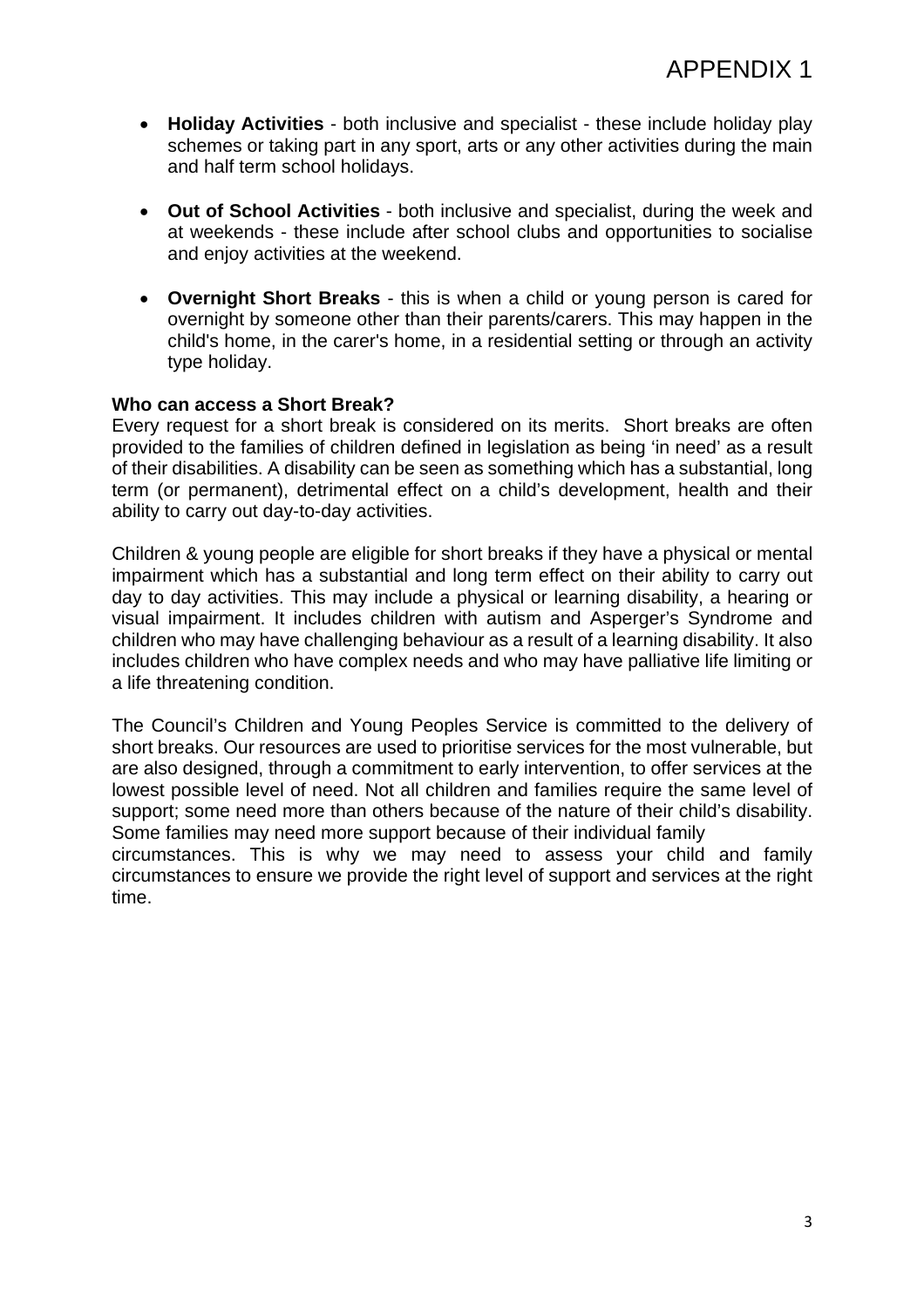**Short Breaks Statement**<br>The following describes the core offer for families with disabled children and young people in North Yorkshire:

| Lower levels of support                                                                                                                                                                                                                                                                                                                                                                                                                                                                                                                                                                                                                                                                                                                                                                                                                                                                                                     | <b>Higher levels of support</b>                                                                                                                                                                                                                                                                                                                                                                                                                                                                                                                                                                                                                                           |
|-----------------------------------------------------------------------------------------------------------------------------------------------------------------------------------------------------------------------------------------------------------------------------------------------------------------------------------------------------------------------------------------------------------------------------------------------------------------------------------------------------------------------------------------------------------------------------------------------------------------------------------------------------------------------------------------------------------------------------------------------------------------------------------------------------------------------------------------------------------------------------------------------------------------------------|---------------------------------------------------------------------------------------------------------------------------------------------------------------------------------------------------------------------------------------------------------------------------------------------------------------------------------------------------------------------------------------------------------------------------------------------------------------------------------------------------------------------------------------------------------------------------------------------------------------------------------------------------------------------------|
| Additional short-term support to access some universal<br>$\bullet$<br>services such as youth groups, uniformed groups (i.e.<br>scouts, guides)<br>Advice or training for providers or short-term additional<br>$\bullet$<br>support to enhance confidence and skills.<br>Activity based groups for children and young people with<br>disabilities e.g. Youthability, FUSE Theatre Group.<br>Discretionary Short Break Grants (see Appendix B) to<br>$\bullet$<br>provide families with more choice and control.<br>Parenting programmes and support.<br>Parent programmes for families with specific areas of<br>$\bullet$<br>SEND, e.g. autism, in collaboration with the inclusive<br>education service.<br>An allocated caseworker to work with the child, young<br>$\bullet$<br>person and family on the development and delivery of an<br>agreed family plan.<br>0-19 services in Children's Centres.<br>Youth Clubs. | • These are reserved for disabled children with the highest<br>level of need who meet the DCS Eligibility Criteria (see<br>Appendix A).<br>To receive Specialist Services you will need to have had<br>the needs of your disabled child and your family assessed<br>by DCS.<br>Specialist Short Breaks Services are tailored to the needs<br>of the disabled child and their parents/carers.<br>Examples of Specialist Short Breaks include; day care in<br>the home, day care in supported settings and overnight<br>care in Foster Care or Resource Centres.<br>Personal budgets are promoted to meet needs through<br>Direct or Indirect Payments or one-off payments. |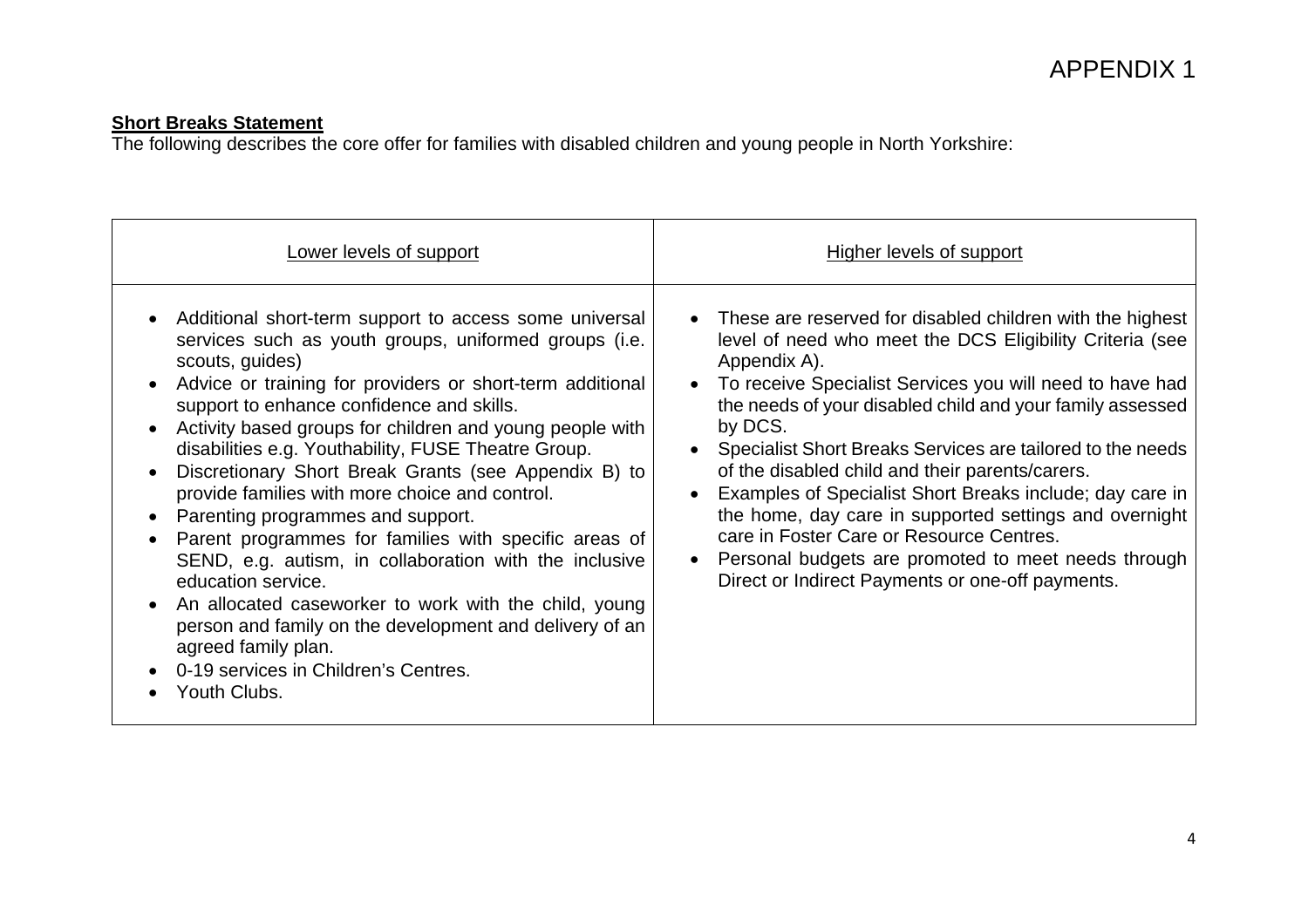### **NORTH YORKSHIRE COUNTY COUNCIL**

### **ELIGIBILITY FOR DISABLED CHILDREN'S SERVICES**

The Disabled Children's Service provides support for disabled children and young people where the disability has a substantial and long term effect on their ability to carry out day-to-day activities

### **AND**

There are significant difficulties in meeting needs within their family, broader support networks or through local universal provision

**Whilst eligibility decisions are based on individual need and professional judgement, including to what extent the impairment affects their lives and the lives of those who live with and care for them, it is likely that the disabled child or young person will fit into one or more of the following definitions:** 

- *A significant, permanent and enduring physical disability*
- *A significant global learning disability*
- *A severe and enduring communication disorder*
- *Autism with a significant global development delay and may have challenging behaviour*
- *A significant sensory impairment*

#### **Appendix B – Application Form and Need Levels**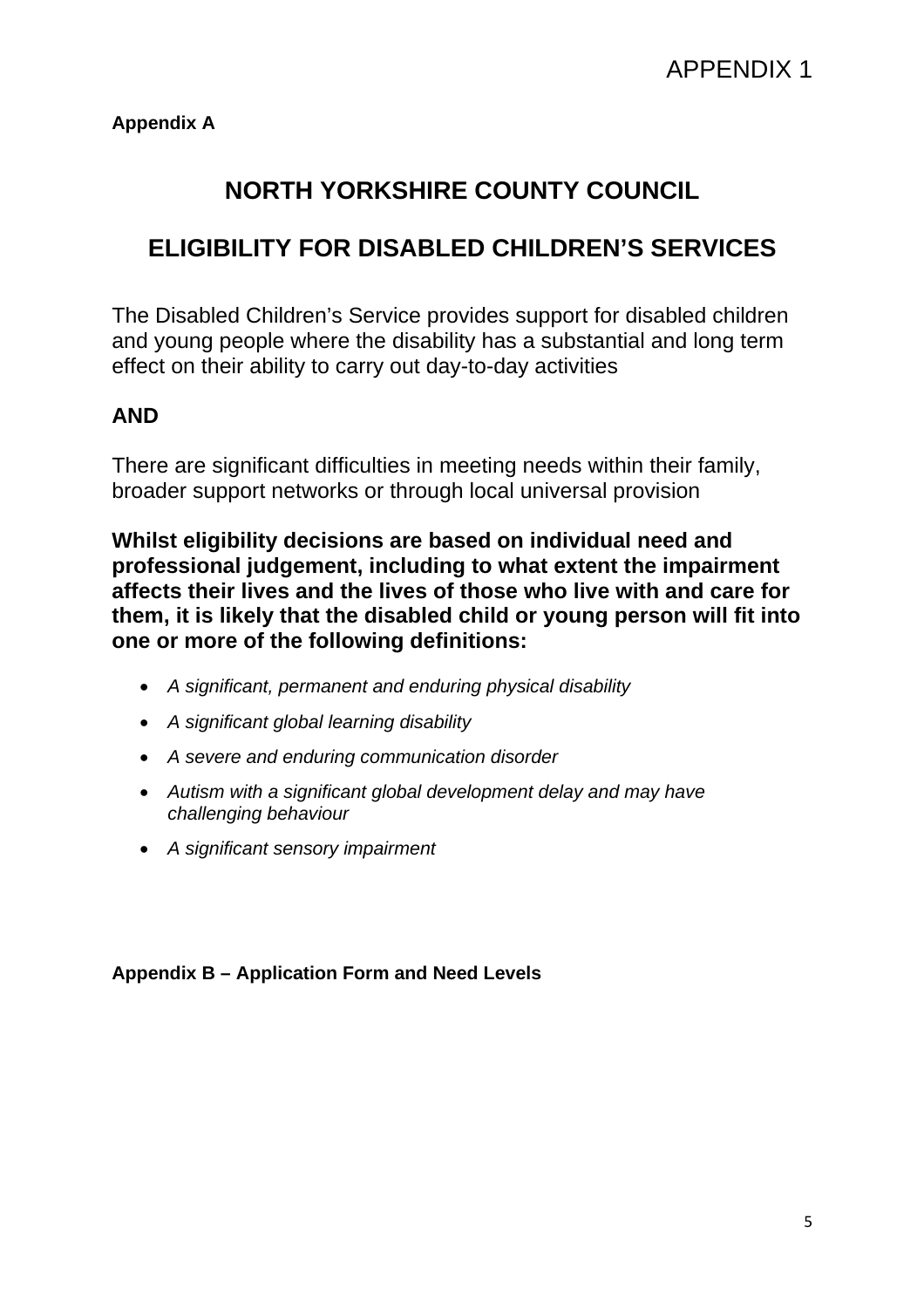### Consultation on Discretionary Short Break Grants

This report was generated on 07/03/16. Overall 38 respondents completed this questionnaire. The report has been filtered to show the responses for 'All Respondents'.

The following charts are restricted to the top 12 codes. Lists are restricted to the most recent 100 rows.

#### **If we were to target and prioritise those families with a disabled child when allocating short break grants, e.g. those in receipt of state benefits or tax credits would you consider this to be a fair proposal?**



#### **Are there any other points you would wish to make in relation to this aspect of the consultation?**

#### **Are there any other points you would wish to make in rela...**

Some times the people who don't earn state benefits are the families in Greater need off short break funding

The Short Breaks Funding can be a real life saver for families under great pressures. It may be the only respite these families get from life.

Its for the child, each child should be entitled, people on benefit can apply to other charity organisations to get funding but people who work but may still live on bread line are not able to access these, therefore would struggle to pay out there own pocket for any kind of privision to get breaks

need to be careful using this as an only means to qualify. Children without a diagnisis often struggle to qualify for state benefits despite their high care needs

Everyone should be treated the same

This brings nycc in line with others ie family fund

Just because a family does not get benefits does not mean they have money

My husband works away and I have too children with special needs, access to RSF days out is a lifesaver and I believe you would be discriminating against my family. RSF Respite is not cheap, and may be limited to those who have the grant. What should I do with two children I struggle to take out on my own for the 6 and a half weeks holiday?

I believe ever one is to have the same care if you have a child with a disability come rich or poor!

Those families living on wages alone are often financiallly struggling to pay essentials due to rising living costs

It should be based on individual family circumstances

working families without benefits are sometimes as finanicially/morally/emotionally in need as those getting benefits.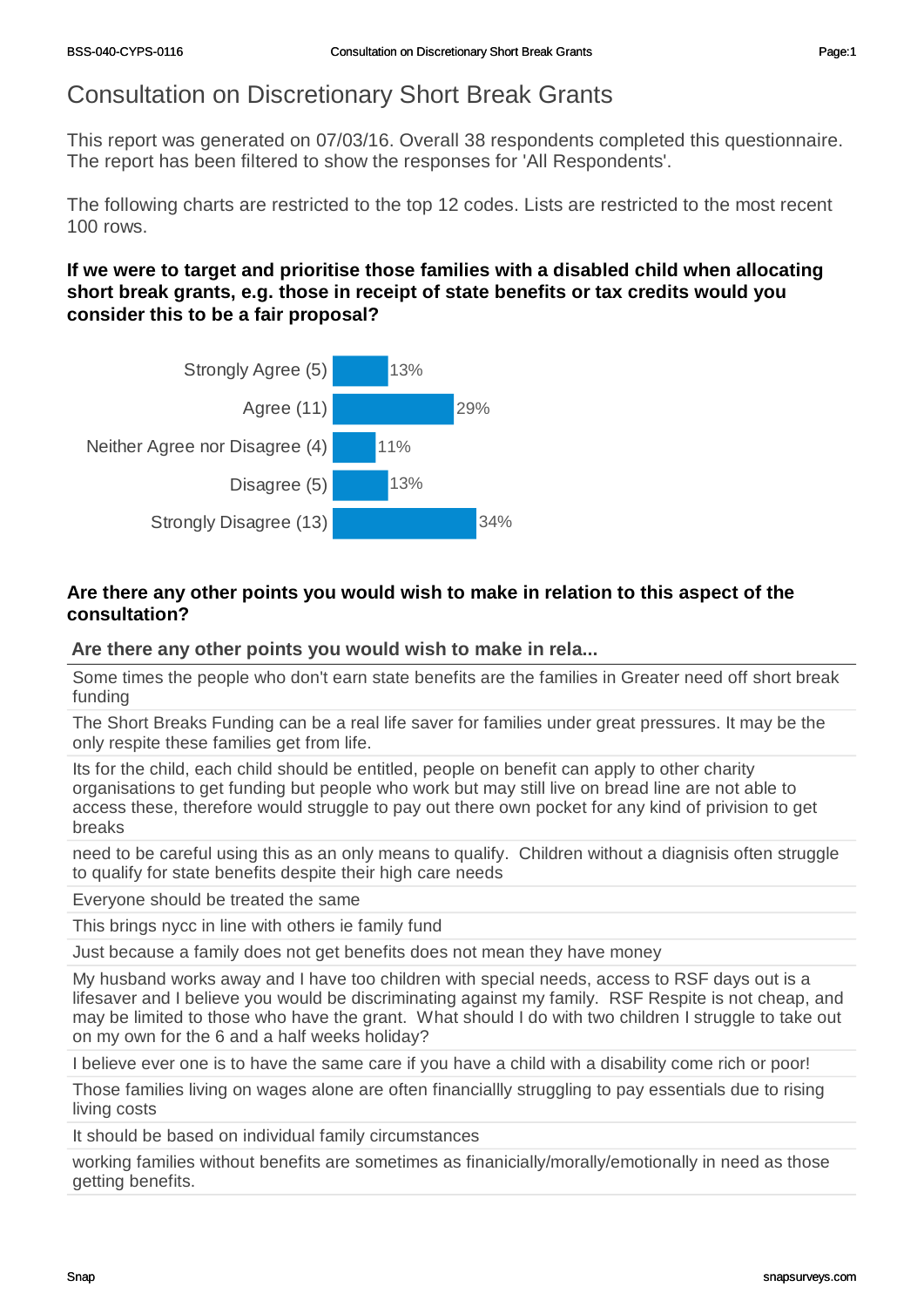#### **Are there any other points you would wish to make in rela...**

Many people not entitled to benefits are working full time and getting less than those who are on benefits. CSA payments are not taken into account with benefits and income which is unfair.

We should see the child not what parents earn

it should be decided if the need is there, not on how much money someone has

The families that are just over this threshold cannot manage the extra family holiday money, or money for a particular event that short breaks gives us, where as families recieving benefits can gain access to many other charity funds etc.

Families who are not in reciept of Tax Credits due to just being over the threshold often struggle more than those in reciept due to the Tax Credits being a golden ticket to support. If you are to look at income, it needs to be means and needs tested as a large family or a family who have a severley disabled child just above the benefit threshold could struggle far more than one in reciept of benefits.

The fact that a family is not in receipt of the benefits you hightlight does not mean that their financial circumstances may be equally difficult

#### **The Parent Reference group felt that the Short Break Grant should be kept at £500 per family, rather than a reduced amount to reach more families. What do you think about this?**



#### **Are there any other points you would wish to make in relation to this aspect of the consultation?**

#### **Are there any other points you would wish to make in rela...**

I would support a reduction so more people benefit

I personally think that all families with a SEN child should recieve the same if funds allow

I do feel that families should be given not just a fair share, but also each request should be considered under it's own merits as each families needs are different.

I think it depends on what the its going to be used for

Would it possible to stagger the amount? High needs get high amount. Lesser need get a lower amount. Could still target more families?

It should be given on a percentage of the break eg if the family break costs £800 then 50% eg£400 could be given if a break costs £500 then agin 50% would be given but ensuring the money is spent in what it's given for

reduce for more families

I think it should be shared out amongst those who are eligible. Lots of families I speak to don't know about this.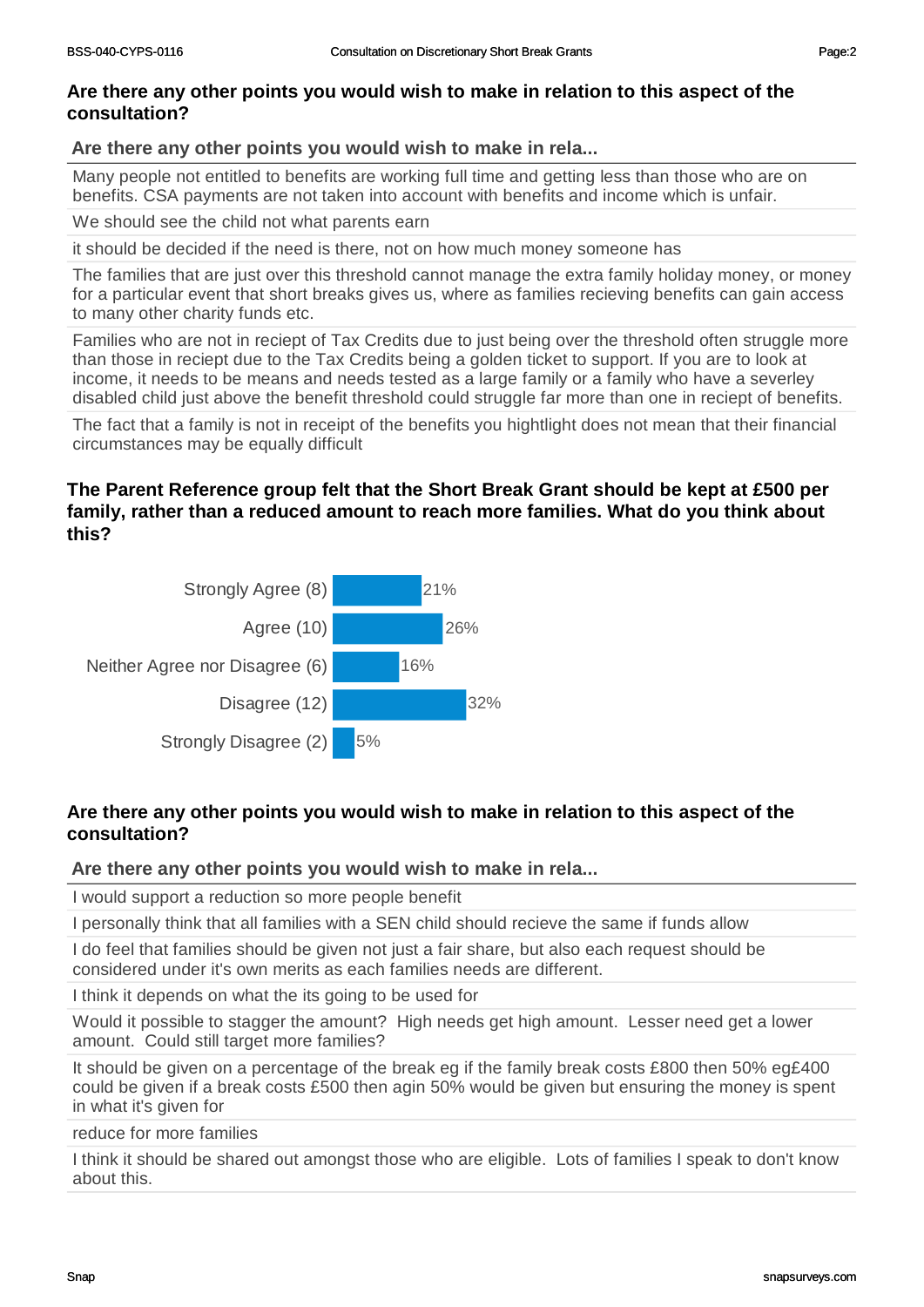#### **Are there any other points you would wish to make in rela...**

I would rather take sonething rather than nothing for my son

Please see how we can help with short break provision

http://www.jonascentre.org/content/subsidisedholidays/

It should be given per child

£500 is already derisory given the high level of need of many families excluded from statutory support

I think a reduced amount to reach more families makes perfect sense.

If it went down by £50 or £100 then this would massively increase the number of families offered, also not all families want the full £500, what about asking individually?

A smaller amount could make a big difference to many families

#### **We propose to ask families to fill in a self-assessment and application form, to provide evidence in support of their application and to seek the endorsement of a professional. Please tell us whether you think this approach is reasonable?**



#### **Are there any other points you would wish to make in relation to this aspect of the consultation?**

**Are there any other points you would wish to make in rela...**

I do agree but some times it is difficult to find a professional who knows the family well and has the time to write about it.

Some families applying for the fund may not be known to many professionals & may struggle to provide evidence. Like when waiting assessment after a diagnosis has been removed. When a person has been previously mis diagnosed.

Its hard enough to see professionals at the best of times in relation to iur children with ridiculous waitlists, would cause undue stress on families already struggling with daily life

evidence makes sense. But why ask for professional endorsement too? Surely letters previously written should sufficeIf on occassion it isn't enough, then seek further professional endorsement. But this shouldn't be needed every time.

proffesional and parent may different ideas , should be completed togethere

It's not always easy to get the endorsement and it puts extra unneeded pressure on teachers or doctors that are already overstretched. The evidence of disability should be enough.

Getting statements from professionals is very difficult parents of disabled children have enough forms to fill in

I believe you need to make sure the money is given to the correct families.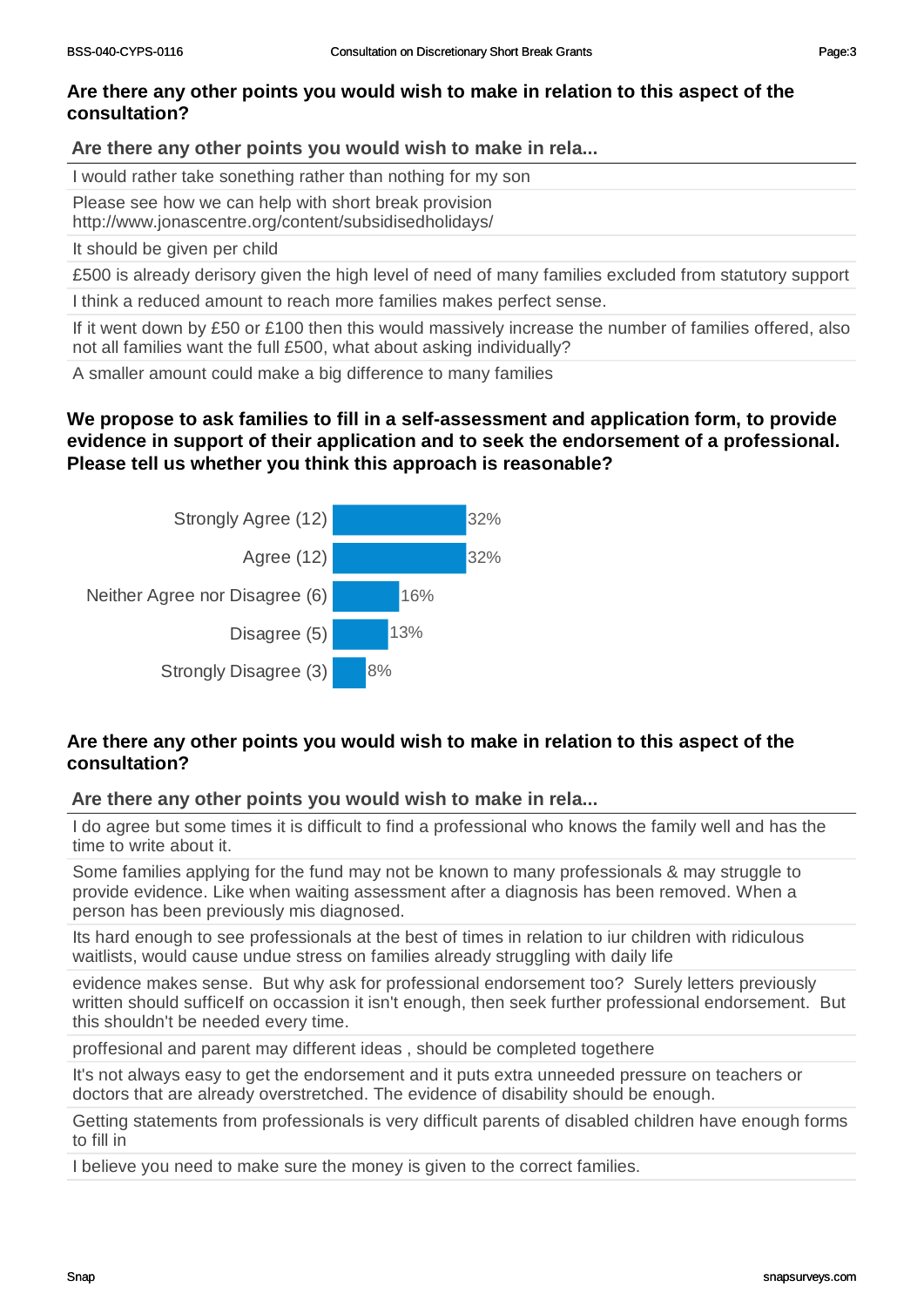#### **Are there any other points you would wish to make in rela...**

We already spend hours filling in forms for our kids. A referral from a charity or health professional instead?

Seeking medical endorsement would take time

It is unclear how families will be identified as being ineligible for statutory support under s.17 Children Act or s.2 Chronically Sock & Disabled Persons Act. Only those who have undergone a legally complaint assessment and found not to be eligible for statutory services should be referred to the grant scheme. This would surely mean social care professionals would already have collected most if not all of the information necessary (except perhaps about parental income) such that further forms and self assessment would be unnecessary. The concern would be if families were asked to fill out forms for discretionary help without it first begin established they did not meet the criteria for statutory help. In the past families accessing discretionary short breaks have ruled themselves out of statutory services because they were not informed of their right to a proper assessment.

I don't disagree but I just want to mention that form filling can become very over whelming. Families with disabled children, any disability do have a lot on their plates

So long as its not overwhelming given all hte other paperwork that goes on, as it simply gets put to one side and becomes a stressful event in itself.

However, support needs to be available to do this, families who are struggling may well find it hard to complete the forms or find it hard to find the time to complete them

#### **Would you find guidance about what you can spend the grant on helpful?**

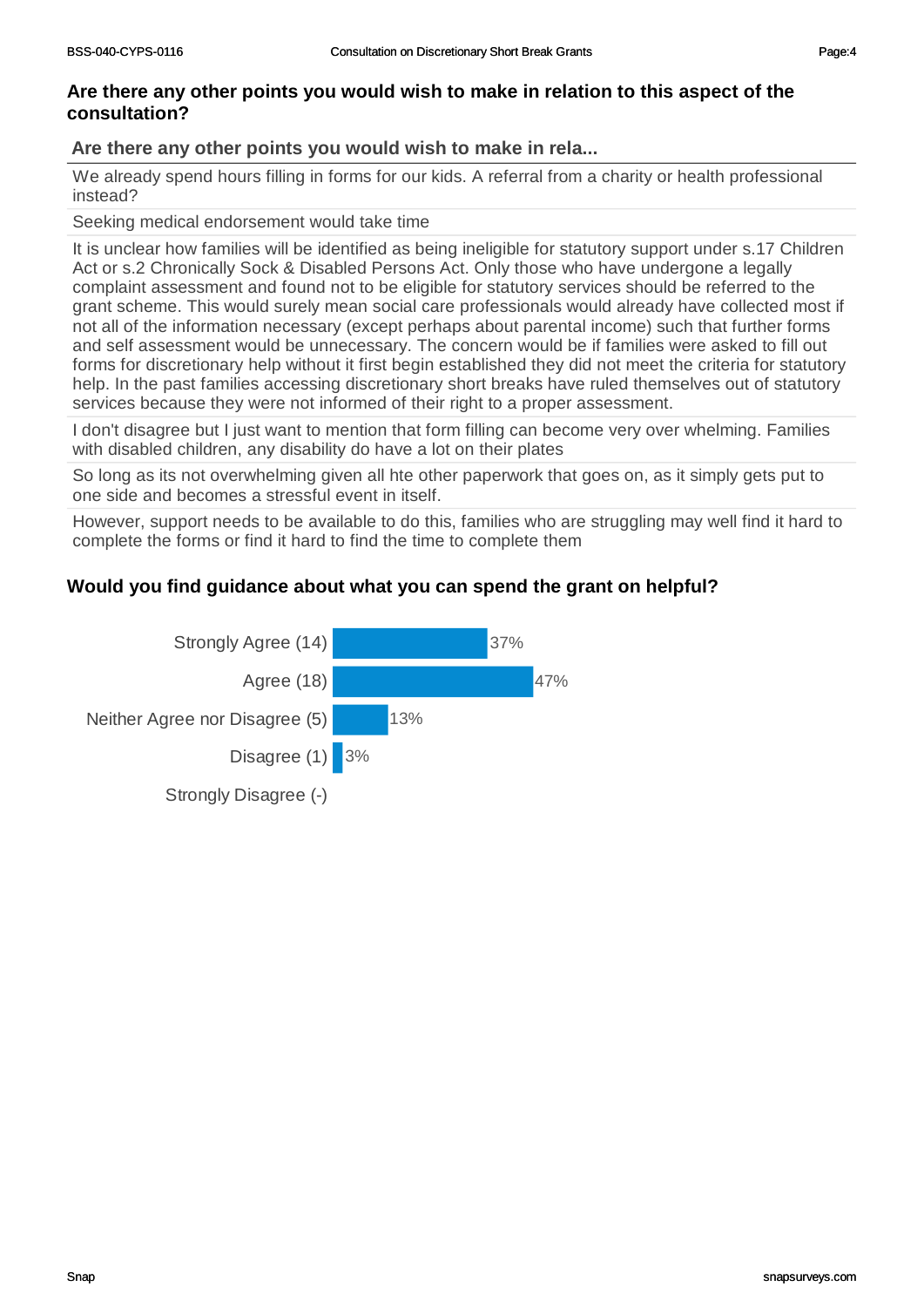#### **Are there any other points you would wish to make in rela...**

As there are many ways to spend the funding, a variety of suggestions would be benifical. Even some lesser done options ~ befriending 1:1 outreach etc

Definately, theres afew companies that do like childcare service that costs a fortune be nice to have alternative to just that service of a break

It should be spent on what it's given for and could also be used towards school trips so both parents and child get a break

I think it should be approved spending.

It wouldnt change our chosen use i.e RSF

I am aware of what I can spend the grant on. Each child and family is different; it is what works for an individual family.

Should be able to choose

This would depend whether the Council intended to place restrictions on how the grant can be spent. If it does then clearly guidance is essential. If not, then there is no need for guidance families should due able to make up their own minds. I

needs to fit with individuals and be creative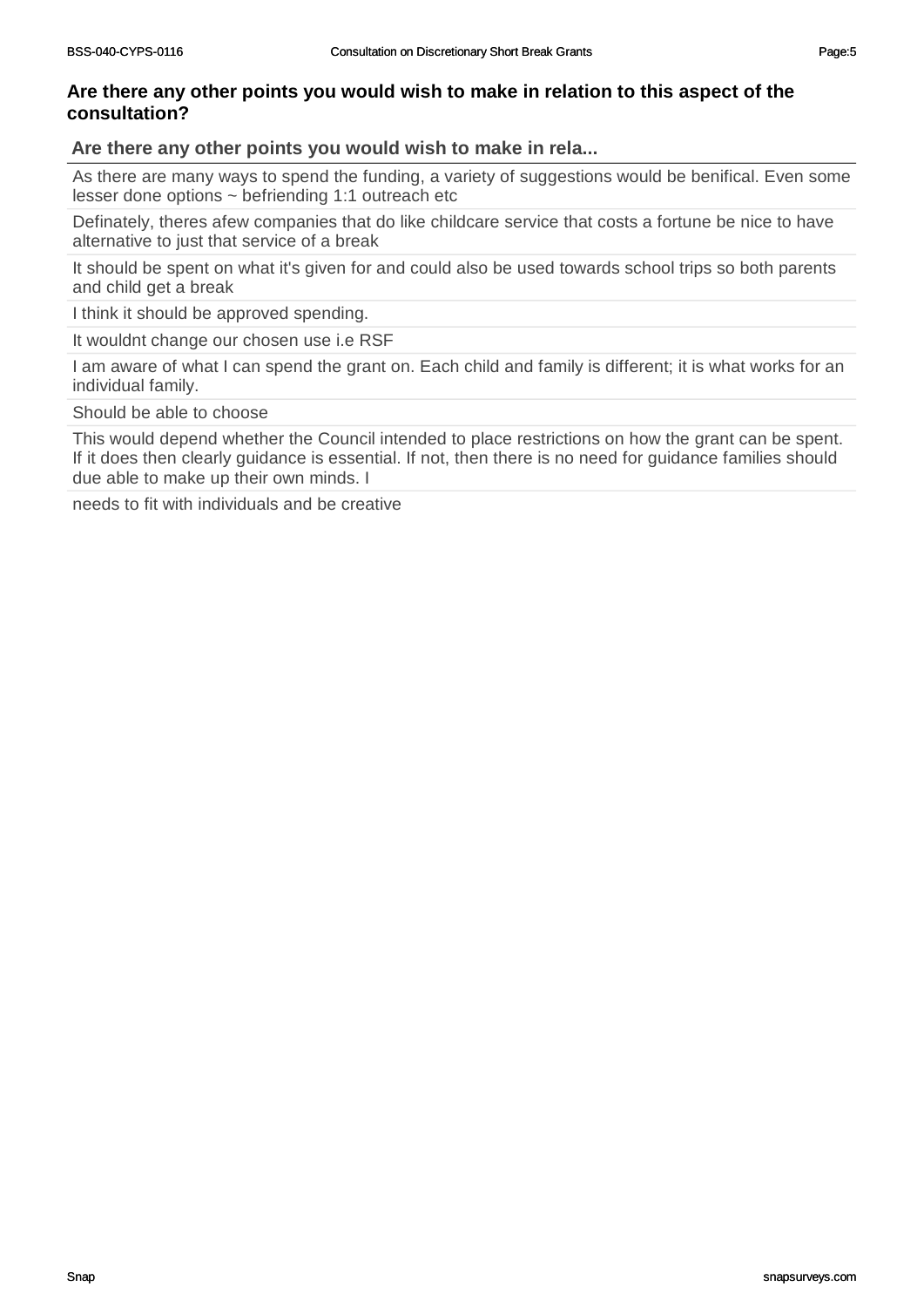**Appendix B – Application Form and Need Levels**



# **Children and Young People's Service Directorate**

# **Short Breaks Self‐Referral Form**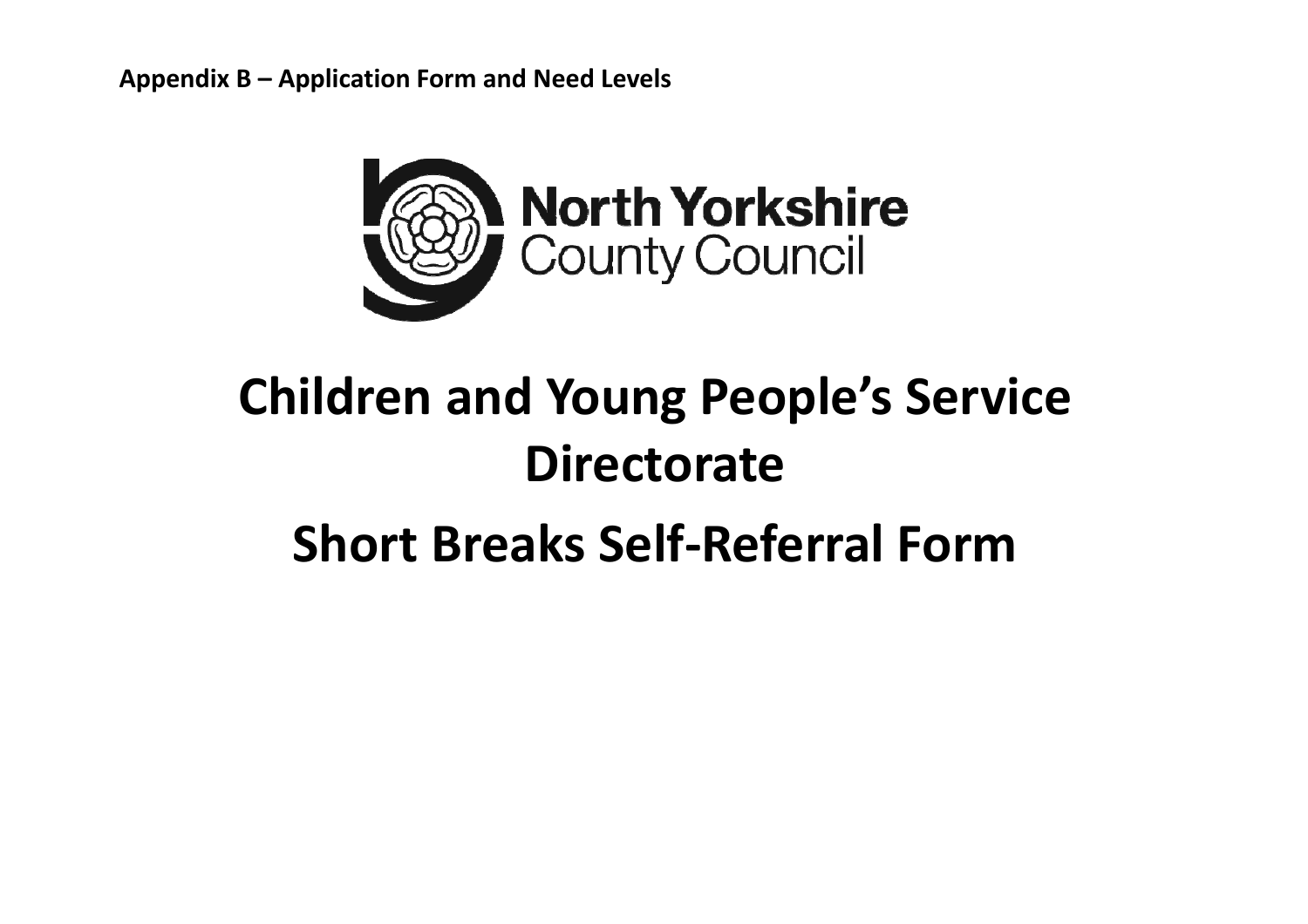### Front Sheet : Introduction

Short breaks are provided to offer:

- an enjoyable play or leisure opportunity for your child;
- a chance for parents to have a short break from their caring responsibilities;
- an opportunity for children and young people to meet with their friends, or
- a chance for your child to learn or develop a skill.

Cont/…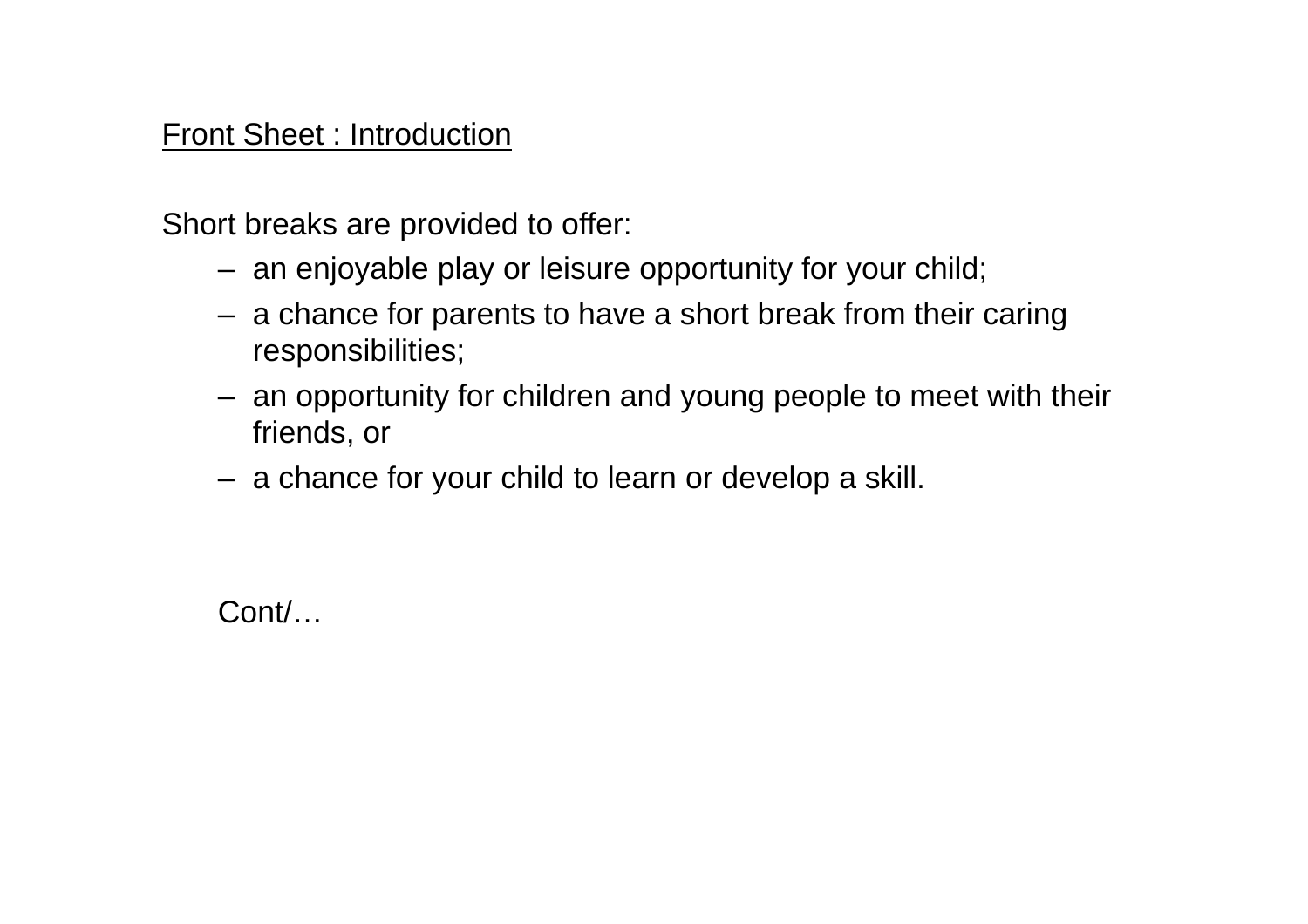In order to gain <sup>a</sup> better picture of whether <sup>a</sup> short break grant would help to meet your child's needs, please complete the following Self‐Referral Form and send us any report or information about your child that you feel will help us make a decision.

If you require support to complete this form please contact the North Yorkshire County Council Customer Contact Centre on 01609 780780 or by <sup>e</sup>‐mailing Children&families@northyorks.gov.uk or Children&families@northyorks.gcsx.gov.uk

Once you have completed the form please send it, together with any documents or referee details requested as supporting evidence to North Yorkshire County Council Customer Contact Centre at:

Children&families@northyorks.gov.uk or Children&families@northyorks.gcsx.gov.uk

or Customer Contact Centre (Short Breaks Grant)

North Yorkshire County Council County Hall NorthallertonNorth Yorkshire DL7 8AD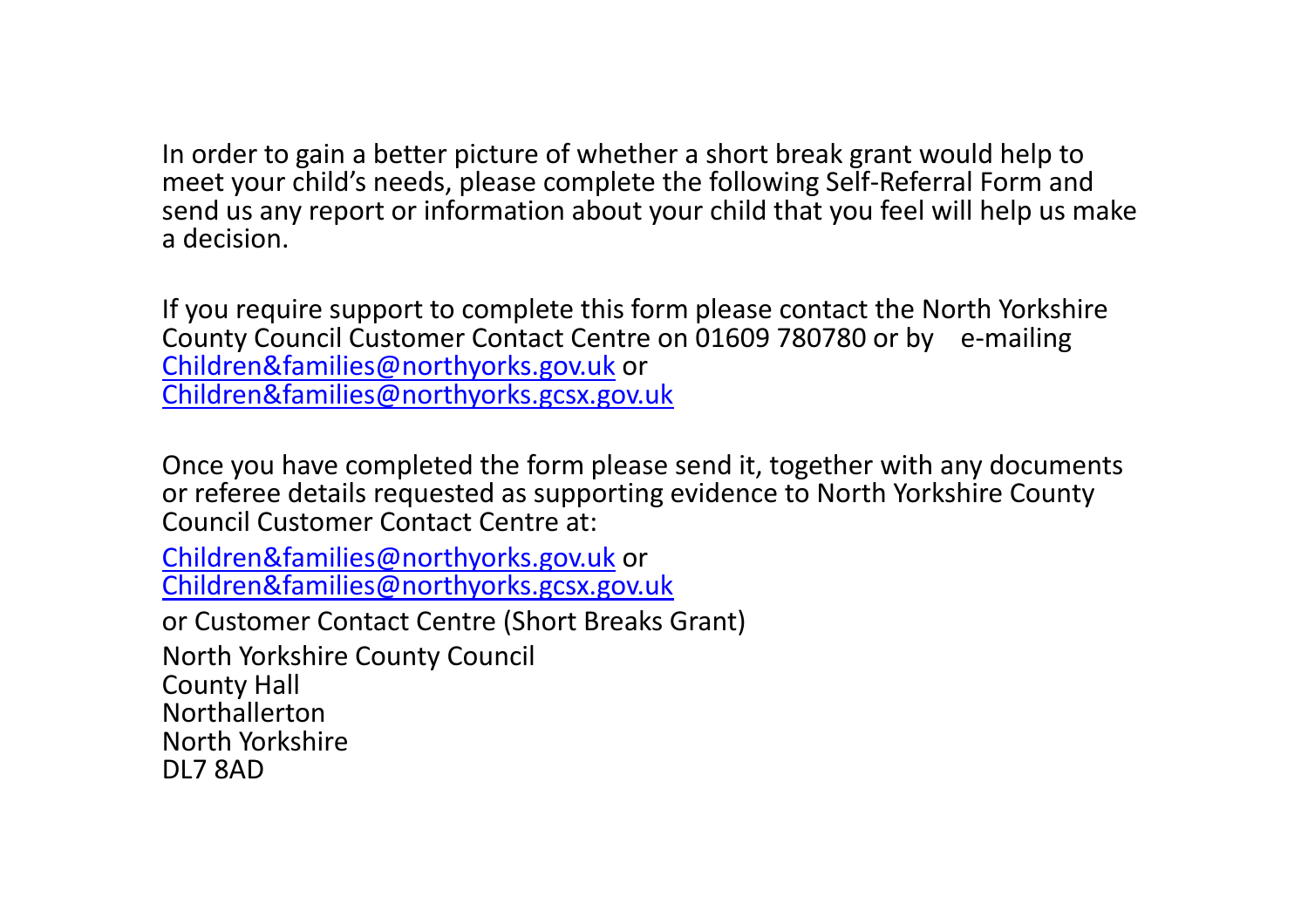#### **BASIC INFORMATION** : Please complete all sections in block letters / print clearly

#### Child's details :

| Child's first name                                                       | Child's surname |
|--------------------------------------------------------------------------|-----------------|
| Child's date of birth                                                    | Child's age     |
|                                                                          |                 |
| Address of child                                                         |                 |
|                                                                          |                 |
| Postcode                                                                 |                 |
| Child's ethnicity                                                        |                 |
| Language(s) spoken by family                                             |                 |
|                                                                          |                 |
|                                                                          |                 |
| Name of school or pre-school<br>service                                  |                 |
| Please list any short break or other                                     |                 |
| services your child already<br>receives                                  |                 |
|                                                                          |                 |
|                                                                          |                 |
| Please tell us your child's diagnosis                                    |                 |
| or describe their disability                                             |                 |
|                                                                          |                 |
|                                                                          |                 |
| Please advise us of any health                                           |                 |
| professionals who see your child                                         |                 |
| (other than your GP, Health Visitor<br>and School Nurse), and where they |                 |
| are based (e.g. Great Ormond<br><b>Street Hospital)</b>                  |                 |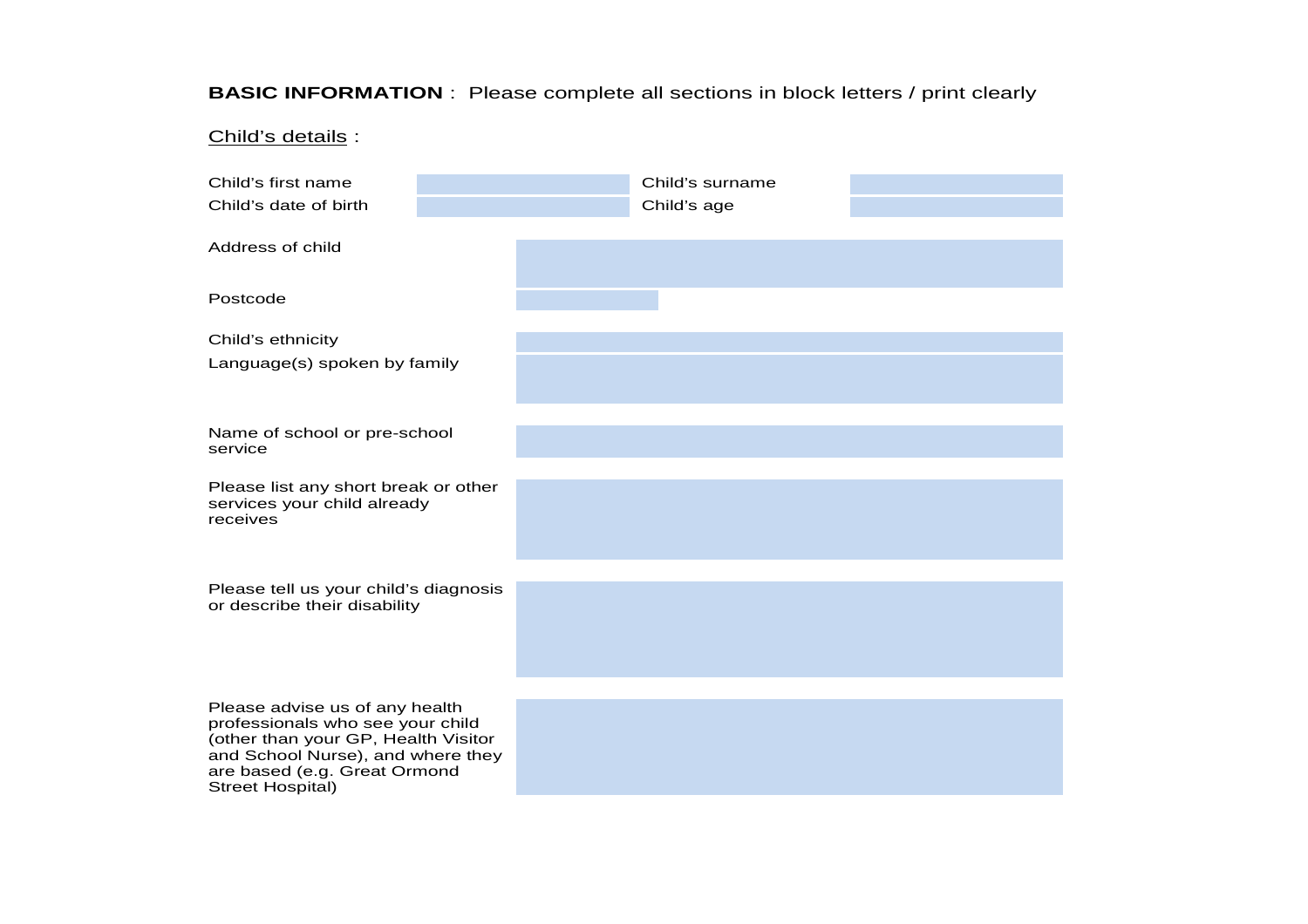### **Family Information**

| Form completed by                        |                                                                             |                      |               |  |  |  |  |
|------------------------------------------|-----------------------------------------------------------------------------|----------------------|---------------|--|--|--|--|
| Relationship to child or young<br>person |                                                                             |                      |               |  |  |  |  |
|                                          |                                                                             |                      |               |  |  |  |  |
| Telephone No.                            |                                                                             | Mobile Telephone No. |               |  |  |  |  |
| <b>Email Address</b>                     |                                                                             |                      |               |  |  |  |  |
|                                          |                                                                             |                      |               |  |  |  |  |
| and services                             | Please let us know if we can contact you in the future regarding activities |                      | <b>YES/NO</b> |  |  |  |  |

Is there another adult in the household who supports you with the care of your child? If so, please tell us their relationship to you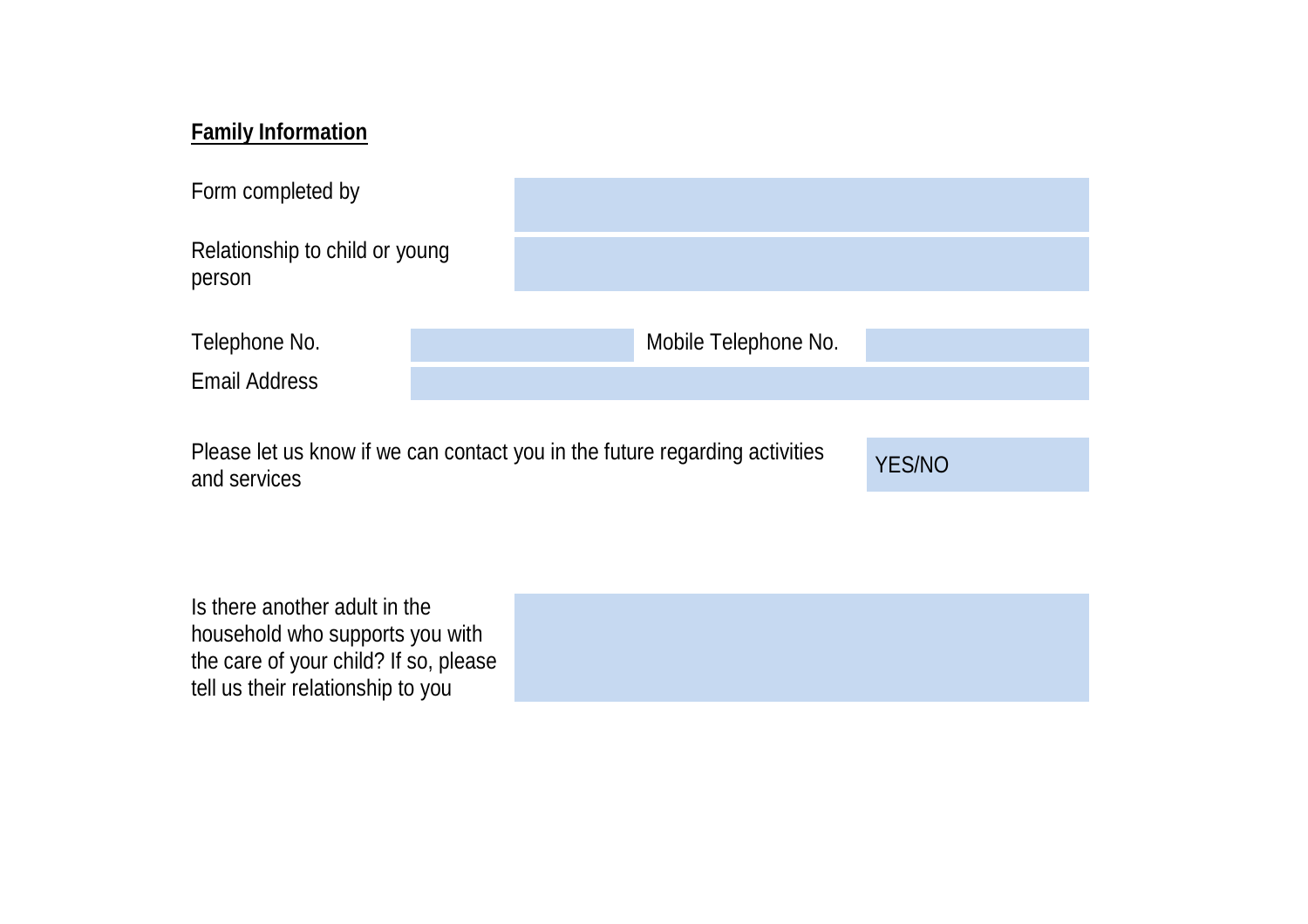Please tell us the difference that having a short break will make to:

- a) Your child
- b) You and/or your partner
- c) Your child's siblings (if any)

#### a) Your child:

- b) You and your partner:
- c) Your child's siblings (if any):

Do you have more than one disabled child? If so, please tell us how many disabled children there are in your family

Do **you** have a disability? If so, please describe

Do **you** have a diagnosed health need? If so, please describe

**How much grant funding are you requesting? You can apply for a grant of up to a maximum of £500**

**Please describe what you plan to use the grant funding for, if your application is approved?:**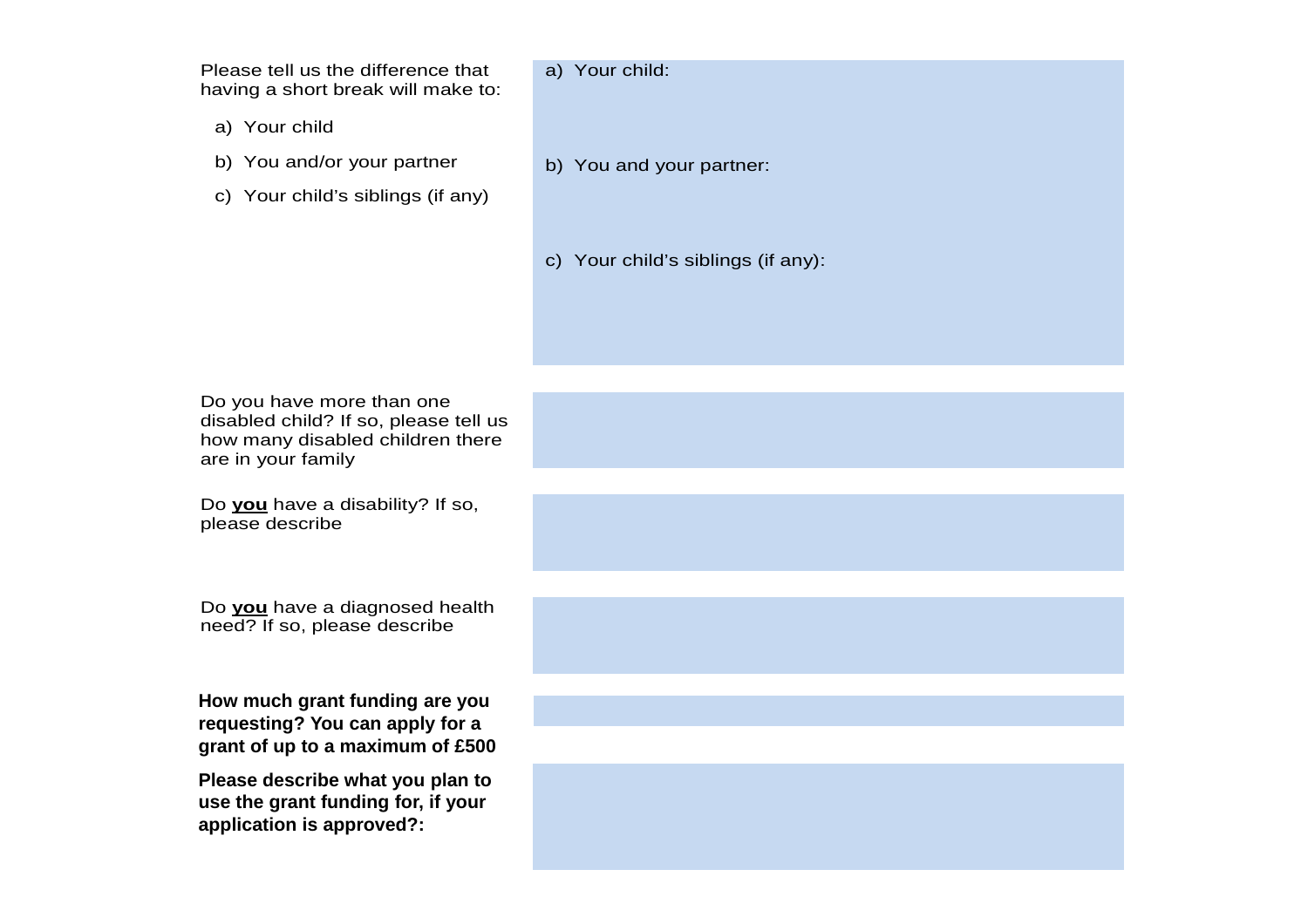**Please Note** : It is important we are able to verify the information given in this form in order to ensure the funding is allocated sensitively, consistently and equally. Could you please attach to this application any recent letters or reports to support your application: for example this could include :

- A letter from the headteacher of any school or provision your child attends
- A recent medical report or letter from your GP, health professional or other specialist your child may receive treatment or support from.
- Any information from another service provider to support your application and the statements you have made in this form regarding your child's needs and/or the needs/situation and/or benefits to the family.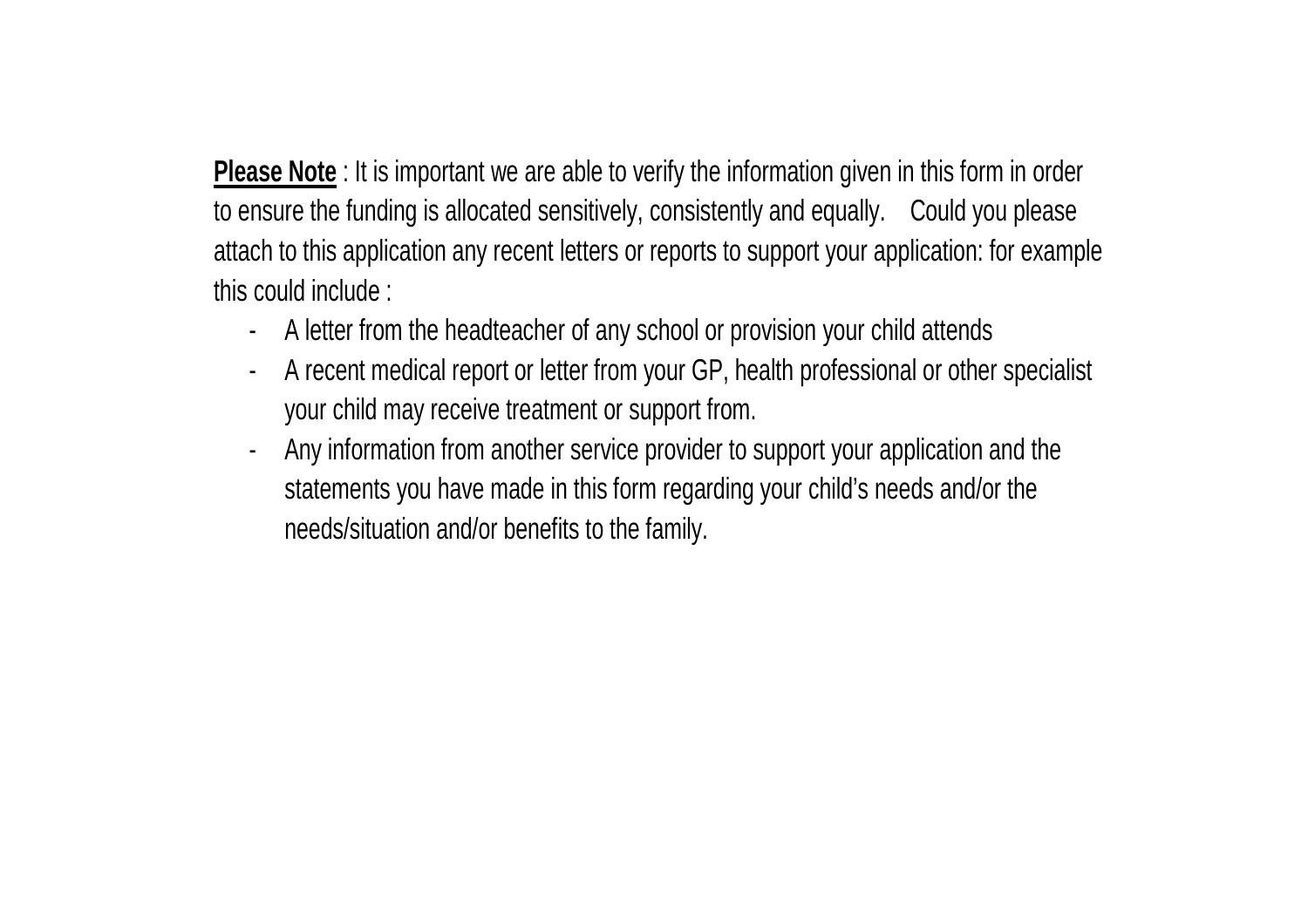## **BEHAVIOUR, COMMUNICATION AND LEARNING**

**Please tick one box in each row (for row numbers 1-5) that best describes your child's needs in terms of behaviour, communication and learning, to explain why they need more support than a child of the same age who doesn't have a disability:** 

| <b>Low Support Needs</b>                                                                                                                                                                    | <b>Tick</b> | <b>Medium Support Needs</b>                                                                                                                                                                           | <b>Tick</b> | <b>High Support Needs</b>                                                                                                                                                                                 | <b>Tick</b> |                                | <b>Tick</b> |
|---------------------------------------------------------------------------------------------------------------------------------------------------------------------------------------------|-------------|-------------------------------------------------------------------------------------------------------------------------------------------------------------------------------------------------------|-------------|-----------------------------------------------------------------------------------------------------------------------------------------------------------------------------------------------------------|-------------|--------------------------------|-------------|
| Because of their behaviour, needs<br>some adult support with their self-<br>care needs, i.e. eating, drinking,<br>dressing, toileting and positioning,<br>for these needs to be safely met. |             | Because of their behaviour, needs<br>more regular adult support with<br>their self-care needs, i.e. eating,<br>drinking, dressing, toileting and<br>positioning, for these needs to be<br>safely met. |             | Because of their behaviour,<br>needs 1:1 adult support at all<br>times with their self-care needs,<br>i.e. eating, drinking, dressing,<br>toileting and positioning, for<br>these needs to be safely met. |             | Not applicable to my<br>child. |             |
| Has a learning disability and may<br>display distressed behaviour<br>arising from a lack of<br>understanding and/or anxiety.                                                                |             | Has a <b>severe</b> learning disability<br>and may display highly distressed<br>behaviour arising from a lack of<br>understanding and/or anxiety.                                                     |             | Has a <b>severe</b> learning disability<br>and challenging behaviour that<br>presents significant risk of<br>harm to self or others.                                                                      |             | Not applicable to my<br>child. |             |

Continued/..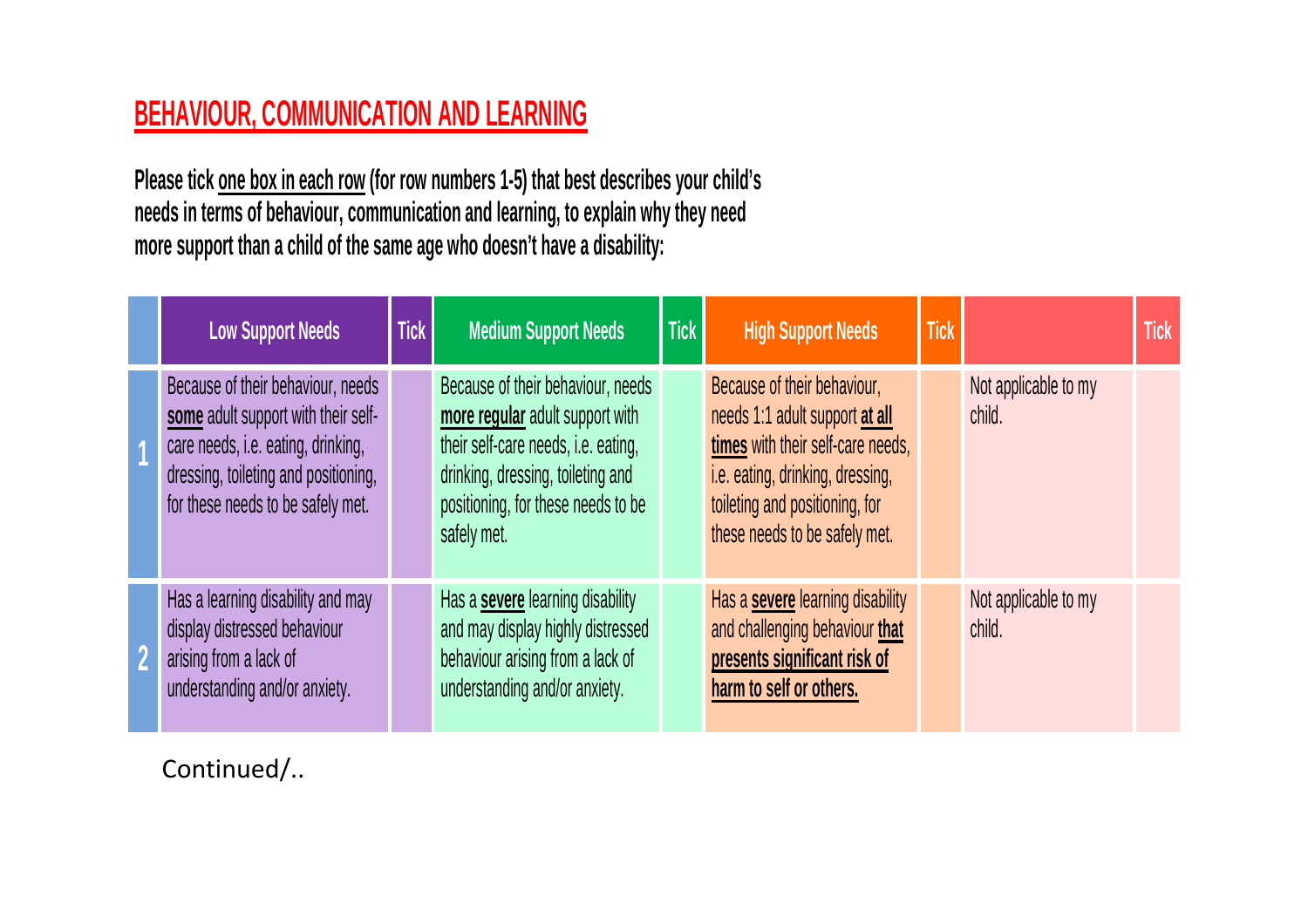### **Behaviour, Communication and Learning Cont/…**

|   | <b>Low Support Needs</b>                                                                                                                                                  | <b>Tick</b> | <b>Medium Support Needs</b>                                                                                                                                                                                                               | <b>Tick</b> | <b>High Support Needs</b>                                                                                                                                                            | <b>Tick</b> |                                | <b>Tick</b> |
|---|---------------------------------------------------------------------------------------------------------------------------------------------------------------------------|-------------|-------------------------------------------------------------------------------------------------------------------------------------------------------------------------------------------------------------------------------------------|-------------|--------------------------------------------------------------------------------------------------------------------------------------------------------------------------------------|-------------|--------------------------------|-------------|
| 3 | Has challenging behaviour which<br>requires some involvement and<br>interaction with multi-disciplinary<br>communication and learning<br>services.                        |             | Has challenging behaviour which<br>requires regular involvement and<br>interaction with multi-disciplinary<br>communication and learning<br>services.                                                                                     |             | Has challenging behaviour<br>which requires <b>intensive</b><br>involvement and interaction with<br>multi-disciplinary<br>communication and learning<br>services.                    |             | Not applicable to my<br>child. |             |
|   | Has a learning disability which<br>impacts on some aspects of<br>communication and social<br>interaction.                                                                 |             | Has a severe learning disability<br>which impacts on all aspects of<br>communication, i.e. restricted and<br>rigid behaviours, social<br>communication and social<br>interaction.                                                         |             | Has a severe learning disability<br>and a severe communication<br>impairment diagnosed by a<br>Speech and Language<br>Therapist and they need<br>augmented communication<br>support. |             | Not applicable to my<br>child. |             |
| 5 | Has communication/learning<br>needs that can be met within<br>universal services with some<br>support in relation to self-care,<br>mobility and engagement with<br>peers. |             | Has severe communication/<br>learning needs that cannot be met<br>within universal services without<br>significantly more adult support in<br>relation to self-care, mobility and<br>engagement, than other children<br>of a similar age. |             | Has severe and complex<br>communication/learning needs<br>that cannot be met by universal<br>services without 1:1 support.                                                           |             | Not applicable to my<br>child. |             |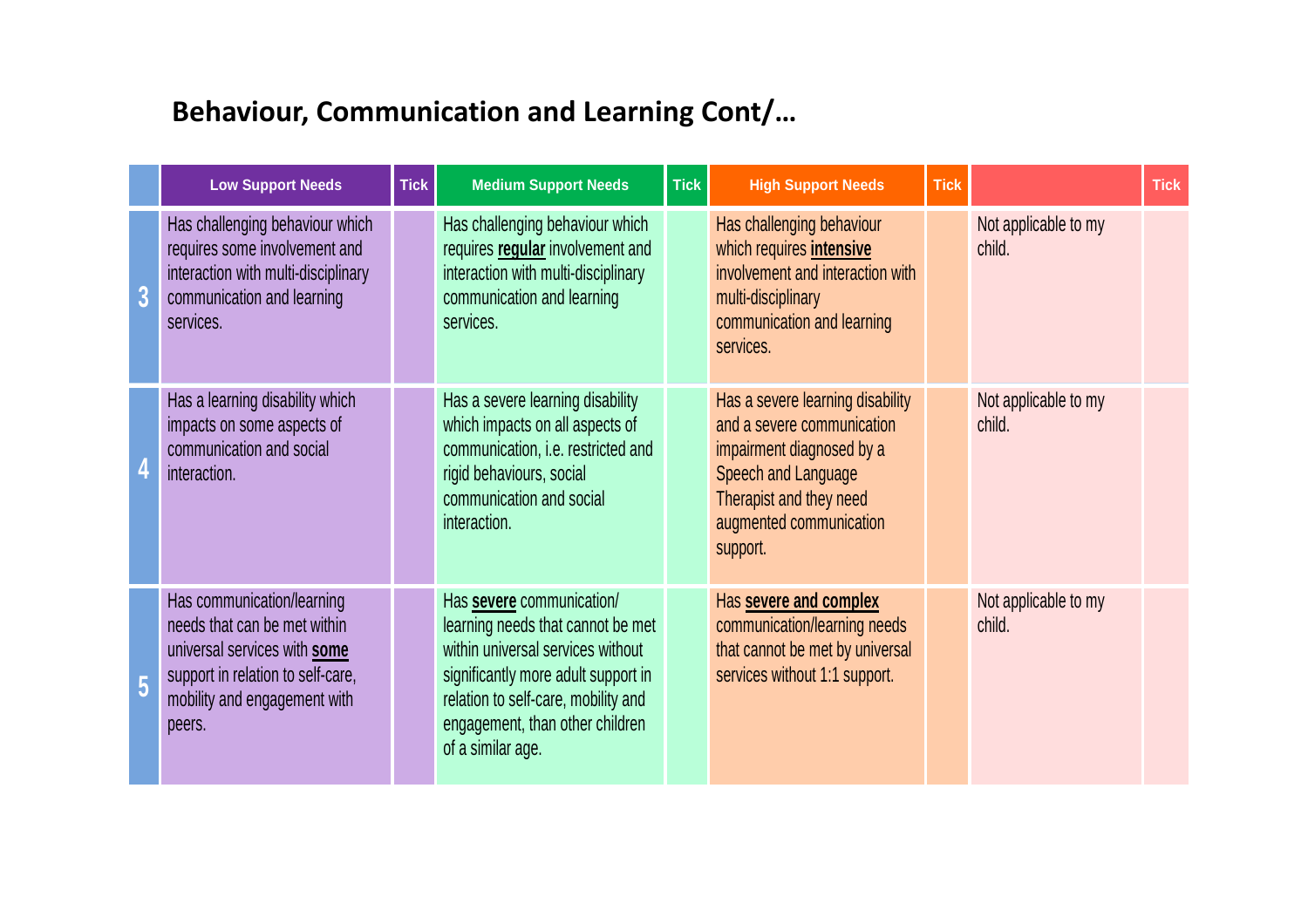### **PHYSICAL DISABILITY**

**Please tick one box in each row (for row numbers 1-5) that best describes your child's physical disability, to explain why they need more support than a child of the same age who doesn't have a disability:** 

|                         | <b>Low Support Needs</b>                                                                                                                                  | <b>Tick</b> | <b>Medium Support Needs</b>                                                                                                                                | <b>Tick</b> | <b>High Support Needs</b>                                                                                                                                                     | <b>Tick</b> |                                | <b>Tick</b> |
|-------------------------|-----------------------------------------------------------------------------------------------------------------------------------------------------------|-------------|------------------------------------------------------------------------------------------------------------------------------------------------------------|-------------|-------------------------------------------------------------------------------------------------------------------------------------------------------------------------------|-------------|--------------------------------|-------------|
|                         | Has a physical disability affecting<br>some or all limbs, as identified by<br>a paediatrician or physiotherapist.                                         |             | Has a significant physical<br>disability affecting some or all<br>limbs, as identified by a<br>paediatrician or physiotherapist.                           |             | Has a <b>complex</b> physical<br>disability affecting some or all<br>limbs, as identified by a<br>paediatrician or physiotherapist.                                           |             | Not applicable to my<br>child. |             |
| $\overline{\mathbf{2}}$ | Has a physical disability and uses<br>additional equipment at times to<br>support standing, walking and<br>feeding, and moving and handling<br>generally. |             | Has a physical disability and uses<br>additional equipment regularly to<br>support standing, walking and<br>feeding, and moving and handling<br>generally. |             | Has a physical disability and<br>uses additional equipment as<br>their main means of support,<br>i.e. standing, walking and<br>feeding, and moving and<br>handling generally. |             | Not applicable to my<br>child. |             |

Continued/….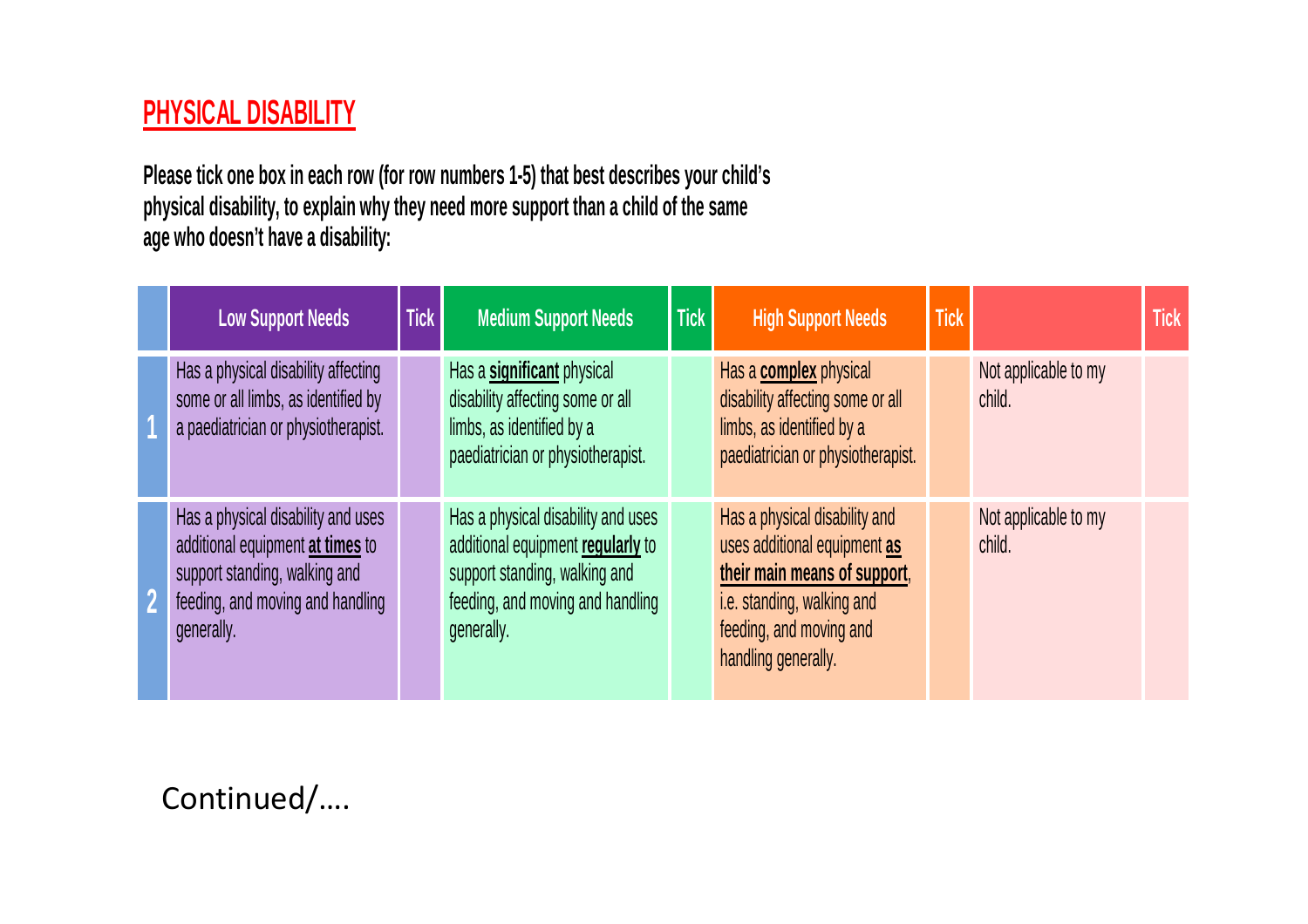# Physical Disability cont/…

|                | <b>Low Support Needs</b>                                                                                                                                                                               | <b>Tick</b> | <b>Medium Support Needs</b>                                                                                                                                                                                                       | <b>Tick</b> | <b>High Support Needs</b>                                                                                                                                                                                             | <b>Tick</b> |                                | <b>Tick</b> |
|----------------|--------------------------------------------------------------------------------------------------------------------------------------------------------------------------------------------------------|-------------|-----------------------------------------------------------------------------------------------------------------------------------------------------------------------------------------------------------------------------------|-------------|-----------------------------------------------------------------------------------------------------------------------------------------------------------------------------------------------------------------------|-------------|--------------------------------|-------------|
| $\overline{3}$ | Has a physical disability and<br>requires some adult intervention<br>for their self-care needs, i.e.<br>eating, drinking, dressing, toileting<br>and positioning, for these needs to<br>be safely met. |             | Has a physical disability and<br>requires more regular adult<br>intervention for their self-care<br>needs, i.e. eating, drinking,<br>dressing, toileting and positioning,<br>for these needs to be safely met.                    |             | Has a physical disability and<br>requires 1:1 adult intervention<br>at all times for their self-care<br>needs, i.e. eating, drinking,<br>dressing, toileting and<br>positioning, for these needs to<br>be safely met. |             | Not applicable to my<br>child. |             |
|                | Has a physical disability and<br>requires some involvement and<br>interaction with multi-disciplinary<br>services.                                                                                     |             | Has a physical disability and<br>requires more regular<br>involvement and interaction with<br>multi-disciplinary services.                                                                                                        |             | Has a physical disability and<br>requires <i>intensive</i> involvement<br>and intervention with multi-<br>disciplinary services.                                                                                      |             | Not applicable to my<br>child. |             |
| $\overline{5}$ | Has a physical disability that<br>can be met within universal<br>services with some support in<br>relation to self-care, mobility and<br>engagement with peers.                                        |             | Has a severe physical disability<br>that cannot be met within<br>universal services without<br>significantly more adult support<br>in relation to self-care, mobility<br>and engagement, than other<br>children of a similar age. |             | Has a severe and complex<br>physical disability that cannot<br>be met by universal services<br>without 1:1 support.                                                                                                   |             | Not applicable to my<br>child. |             |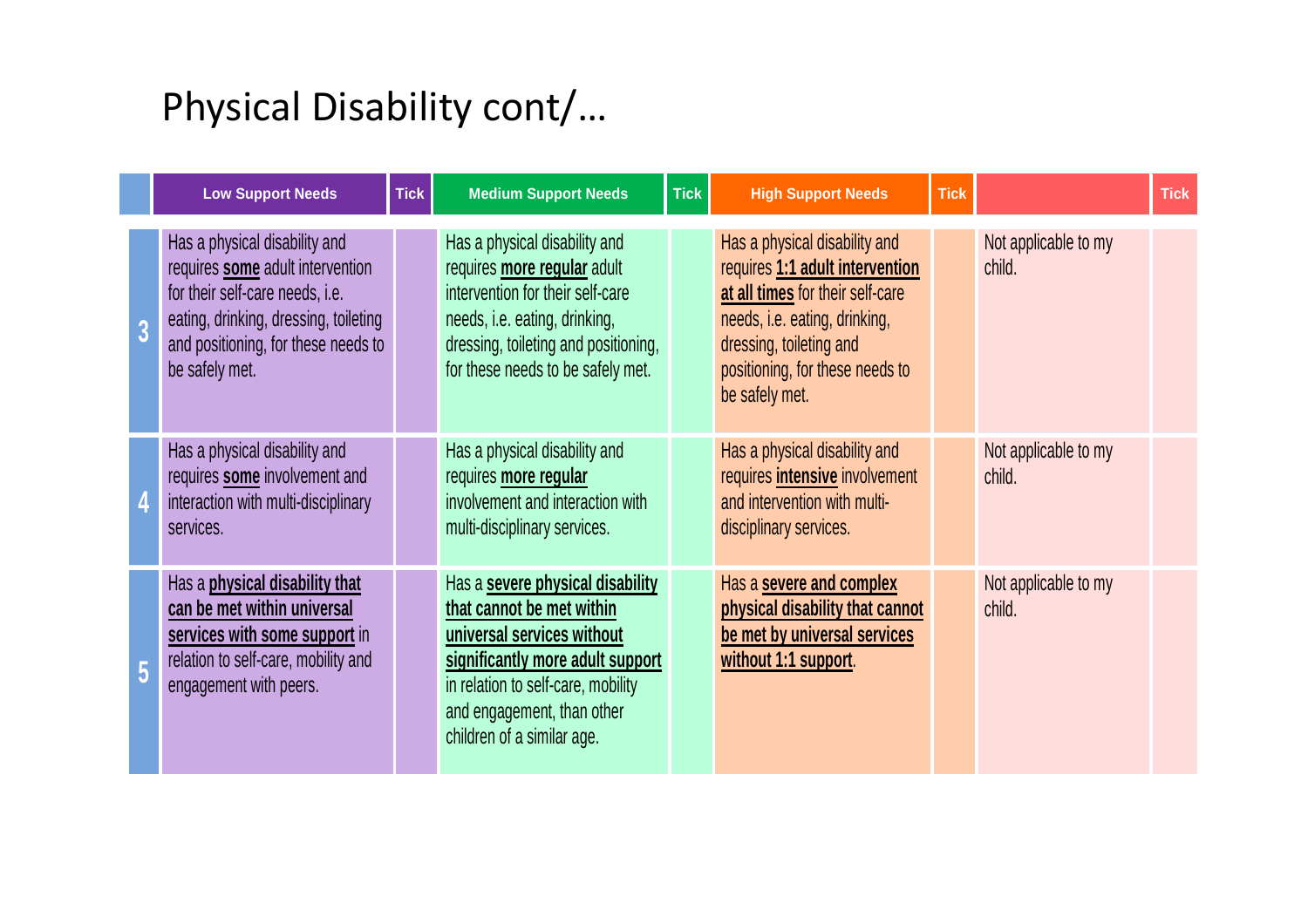### **HEALTH / MEDICAL NEEDS**

**Please tick one box in each row (for row numbers 1-3) that best describes your child's health and medical needs, to explain why they need more support than a child of the same age who doesn't have a disability:** 

|                | <b>Low Support Needs</b>                                                                                                                                                                                                                                                                          | <b>Tick</b> | <b>Medium Support Needs</b>                                                                                                                                                                                                  | <b>Tick</b> | <b>High Support Needs</b>                                                                                                                                                                                                                                                                          | <b>Tick</b> |                                | <b>Tick</b> |
|----------------|---------------------------------------------------------------------------------------------------------------------------------------------------------------------------------------------------------------------------------------------------------------------------------------------------|-------------|------------------------------------------------------------------------------------------------------------------------------------------------------------------------------------------------------------------------------|-------------|----------------------------------------------------------------------------------------------------------------------------------------------------------------------------------------------------------------------------------------------------------------------------------------------------|-------------|--------------------------------|-------------|
|                | Has controlled healthcare needs<br>requiring specialist intervention.<br>For example, your child takes<br>regular medication for epilepsy<br>which controls their condition.                                                                                                                      |             | Has significant healthcare needs<br>requiring specialist intervention.<br>For example, your child requires<br>regular medication for epilepsy,<br>but their condition remains<br>unstable.                                   |             | Has complex and chronic<br>healthcare needs requiring<br>specialist intervention. For<br>example, your child has had a<br>tracheostomy.                                                                                                                                                            |             | Not applicable to my<br>child. |             |
|                | Has healthcare needs and<br>requires some involvement and<br>interaction with multi-disciplinary<br>services (i.e. is seen by a medical<br>team 3-6 monthly).                                                                                                                                     |             | Has healthcare needs and<br>requires regular involvement and<br>interaction with multi-disciplinary<br>services, which requires changes<br>to their health care plan.                                                        |             | Has healthcare needs and<br>requires <i>intensive</i> involvement<br>and intervention with multi-<br>disciplinary services (i.e. is seen<br>by a medical team more often<br>than once per month).                                                                                                  |             | Not applicable to my<br>child. |             |
| $\overline{3}$ | Has healthcare needs that can<br>be met within universal services<br>with some support in relation to<br>self-care, mobility and<br>engagement with peers. For<br>example, support required for<br>medication administration<br>(including insulin injections and<br>epilepsy rescue medication). |             | Has severe healthcare needs<br>that cannot be met within<br>universal services without<br>significantly more adult support<br>in relation to self-care, mobility<br>and engagement, than other<br>children of a similar age. |             | Has a diagnosed long-term<br>medical condition which<br>requires additional input to<br>regulate and monitor their<br>condition, e.g. breathing,<br>feeding or uncontrolled<br>epilepsy, and these needs can<br>only be met in universal<br>services with the addition of a<br>1:1 support worker. |             | Not applicable to my<br>child. |             |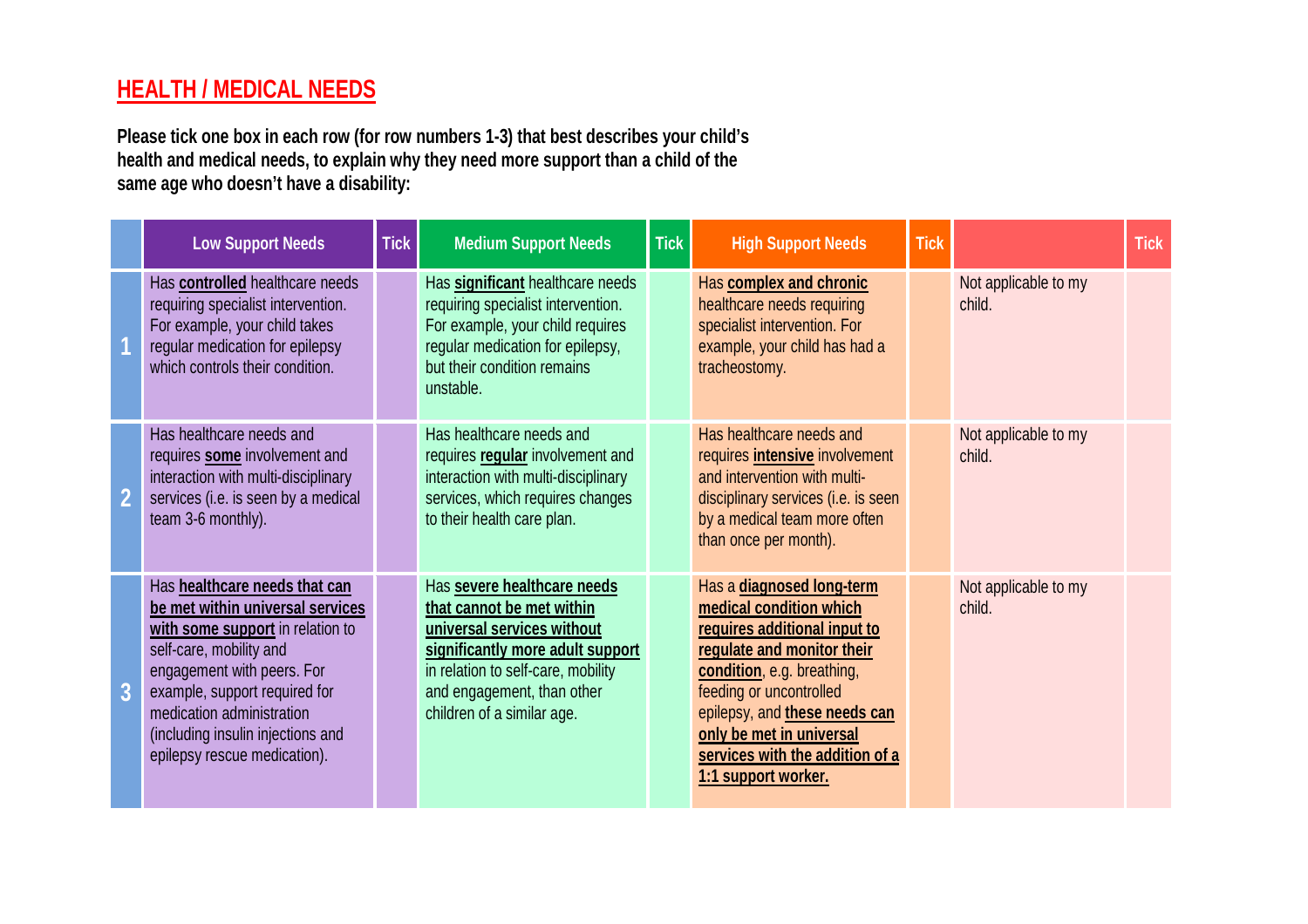## **OTHER NEEDS**

If your child has any other needs, including sensory needs (a visual or hearing impairment), please describe below: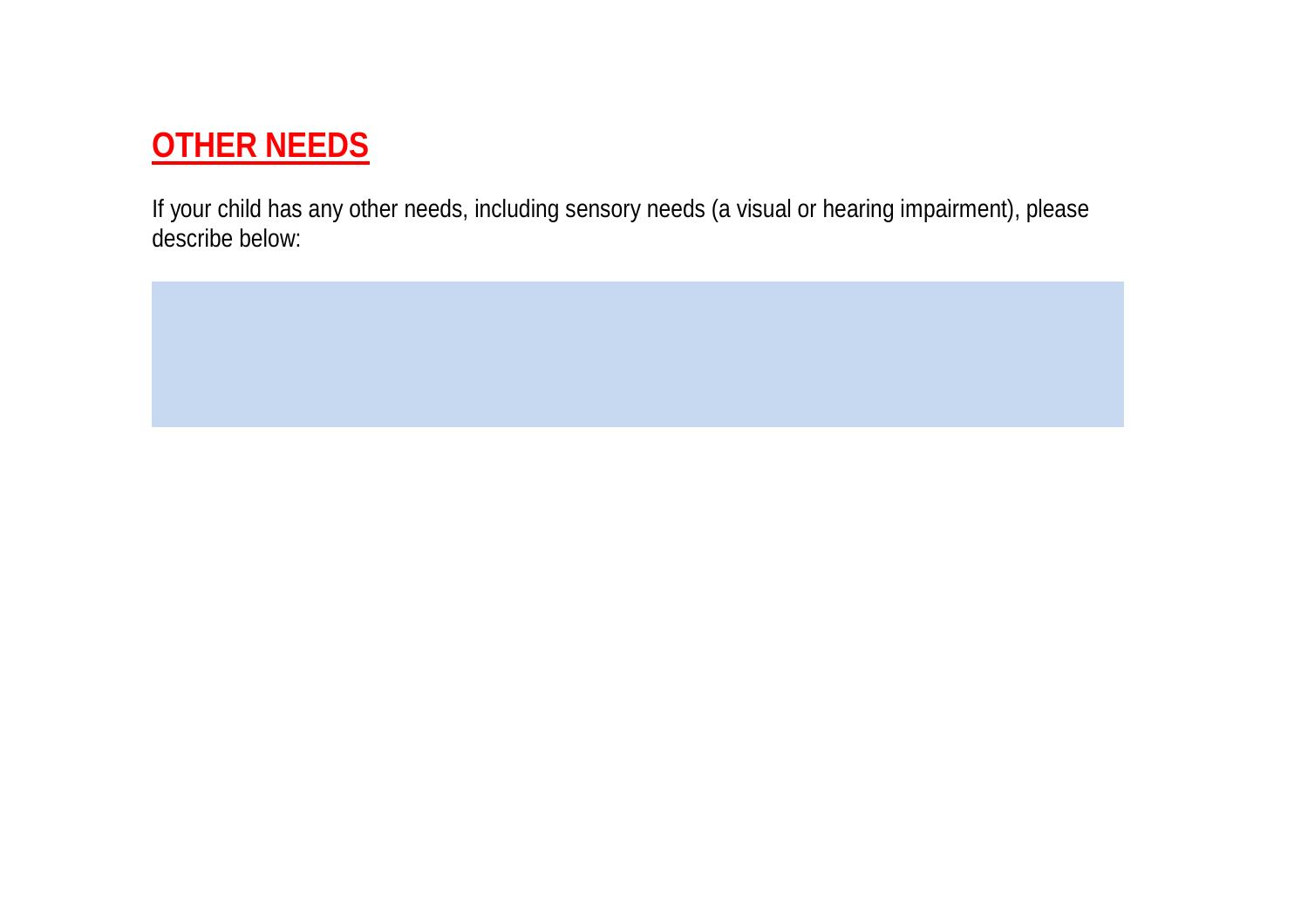# **FURTHER INFORMATION**

**We need to ask you for some more information about your child and family.**  Please tick the box from each section that best describes your situation (tick one box only).

### **1. Sleep**

|                |                                                                                                                                                                                                                   | <b>Tick one box</b><br>only |
|----------------|-------------------------------------------------------------------------------------------------------------------------------------------------------------------------------------------------------------------|-----------------------------|
|                | 1. Your child sleeps well for their age.                                                                                                                                                                          |                             |
|                | 2. There is some disturbance of your/your partner's sleep patterns due to the<br>impact of your child's disability.                                                                                               |                             |
| 3 <sub>1</sub> | You follow specialist advice or a sleep programme, but your/your partner's<br>sleep is still disturbed, with you having to attend to your child's needs for an<br>hour a night for three or more nights per week. |                             |

**Would you like information about how to access sleep programmes?** YES / NO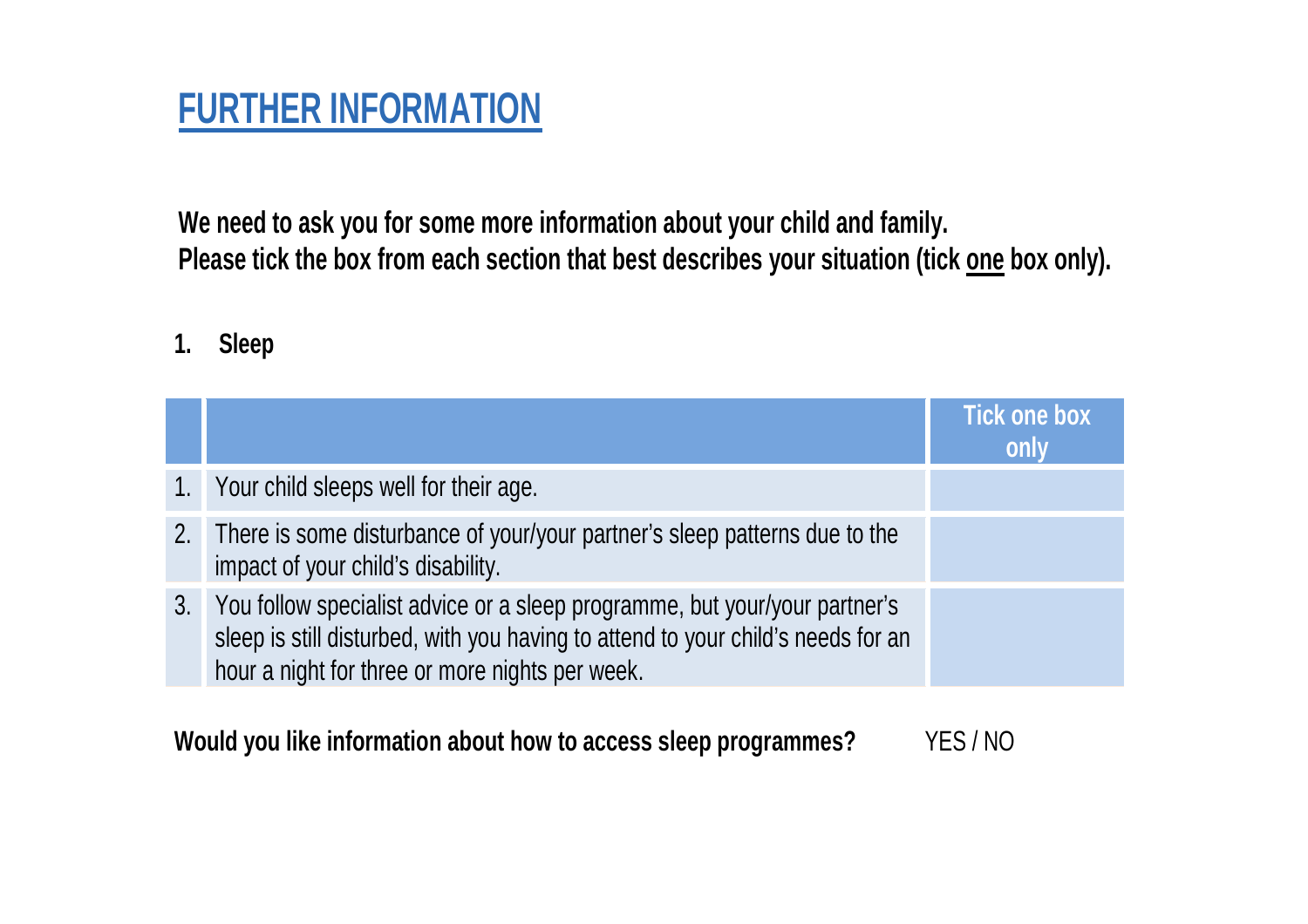**1. Effect on brothers and/or sisters under 18 years of age** 

|             |                                                                                                                                                    | <b>Tick one box</b><br>only |
|-------------|----------------------------------------------------------------------------------------------------------------------------------------------------|-----------------------------|
| $1_{\cdot}$ | Your other children have friends to play with and they have social<br>relationships appropriate to their age.                                      |                             |
|             | 2. Your other children regularly have to help with the care of their disabled<br>brother or sister and this affects their leisure and social time. |                             |
| 3.          | Other children in your family have a significant caring role for their disabled<br>brother or sister and are a young carer*                        |                             |

**\*If there is a young carer within the family, please provide their details here, so that we can provide you with information on services for young carers.** 

| Name   |               |  |
|--------|---------------|--|
| School | Date of birth |  |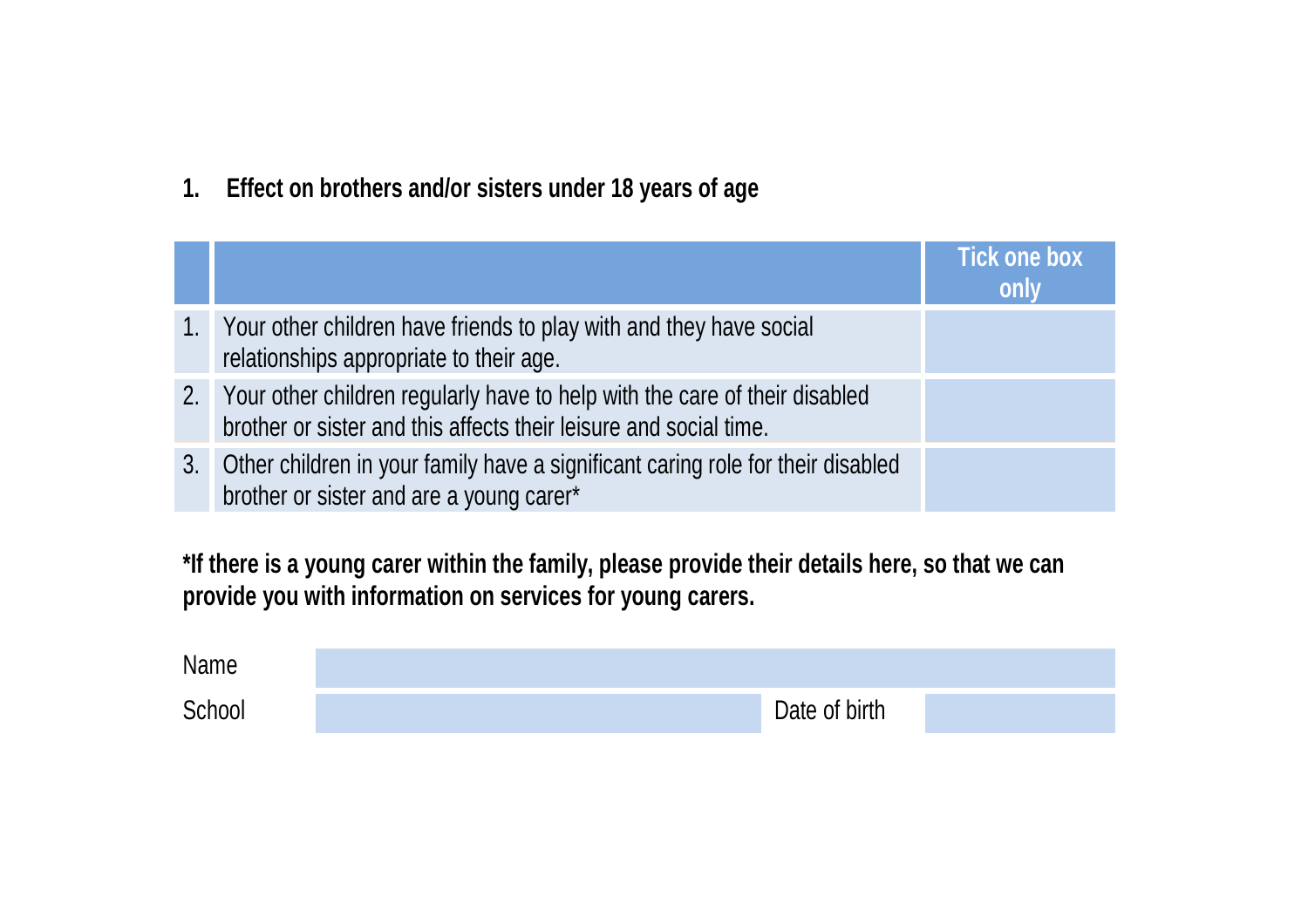# **1. Impact on family**

|                                                                            | <b>Tick one box</b><br>only |
|----------------------------------------------------------------------------|-----------------------------|
| 1. You are able to use support and help from your family and/or community. |                             |
| 2. You have limited support from your family and/or community.             |                             |
| 3. You have no support from your family and/or community.                  |                             |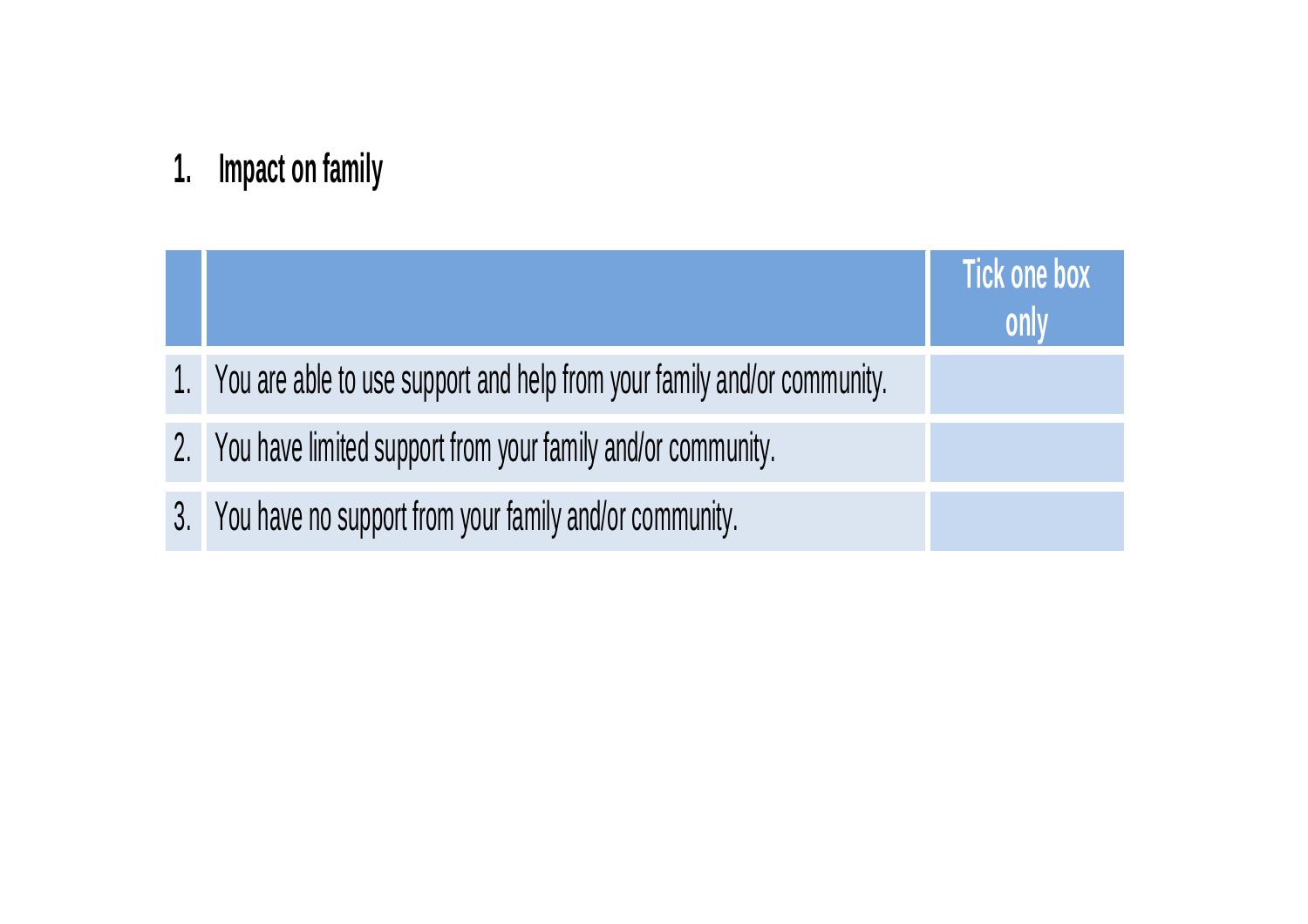# **Consent Statement**

The Children and Families Service work closely with different professionals, such as teachers, health visitors and GPs. This helps us to understand and meet the needs of your family and members within it.

Before we are able to do this we need to ask you for consent to collect and share this information about your family and, before you sign to indicate you agree to this, we want to ensure you understand what we are collecting and sharing, and why.

#### What we want your information for and how we will use it

It is important you know that any information we collect and share about you will be stored and used in strict accordance with the Data Protection Act 1998. We need to look up and share your information such as names, dates of birth, addresses for 3 main purposes:

- • to understand what help you or your family might need. By sharing information we can build up a better picture of your family and this will help us and our partners
	- plan the services we offer you,
	- check our records to see if and how we have worked with your family previously
	- see if you are currently working with any of our partner services or support organisations and, where appropriate, ask such organisations to provide you with any additional services which we feel could assist you.
- $\bullet$  to improve the way we support you and other people in the future. By listening to and sharing your feedback we can make changes to the way we work and constantly improve how we offer support to you and others in similar situations.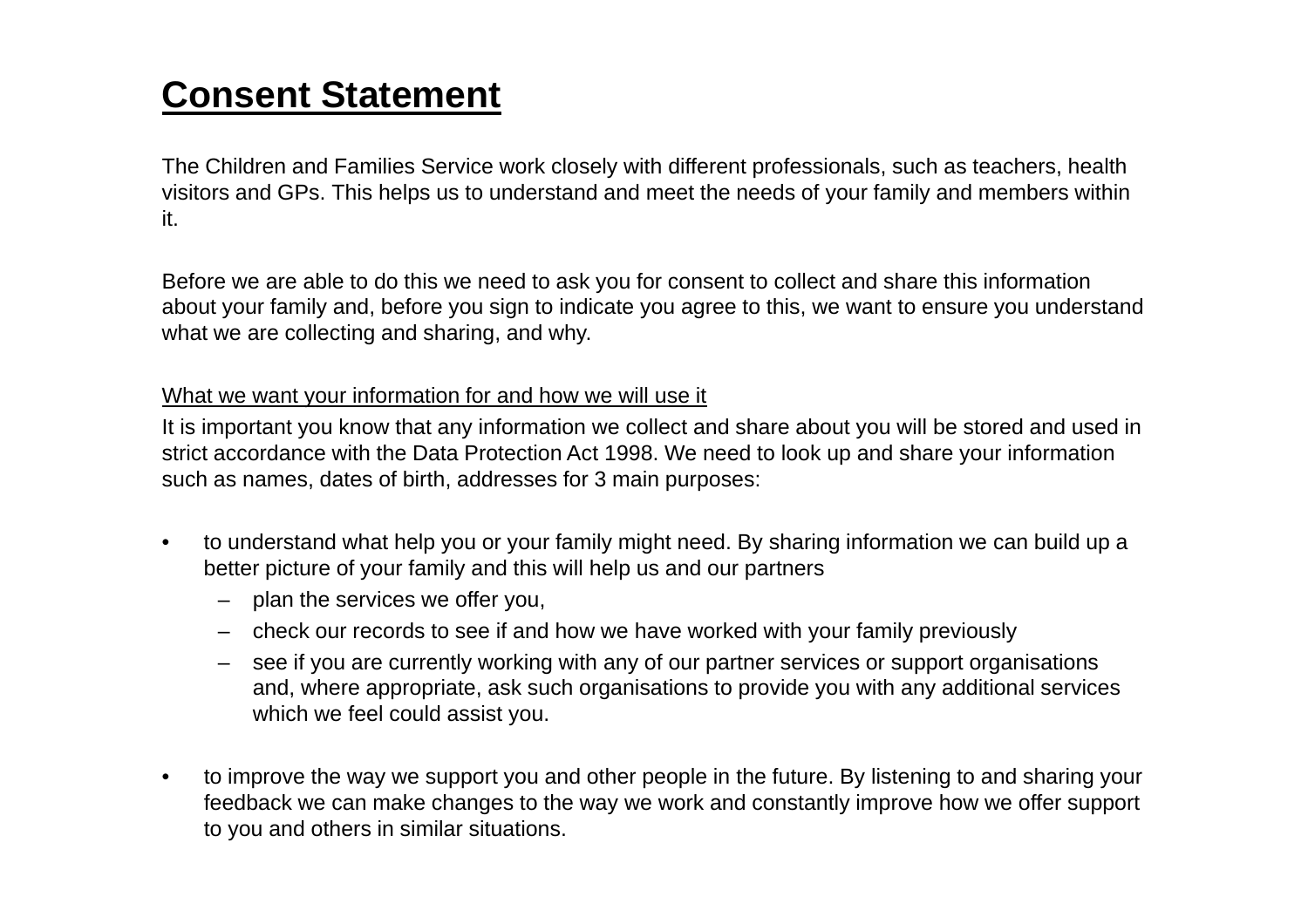- $\bullet$  to show those who are funding us (eg. Central Government) if the services we are spending it on are really helping families, both now and in years to come. Also
	- –Any information will be provided as part of a large group of families from across North Yorkshire
	- Any report made will be on the findings for the group as a whole and it will not be possible to identify you or anyone individually.
	- Your information will only be used for research and statistical purposes to measure the performance of the service we give you.
	- – The overall findings will help both Government and ourselves develop new policy and approaches, and to see if what is being provided meets the needs of those who receive the help.

#### **What do you need to do?**

We are asking for your agreement, known as "consent" to share your information for the reasons above. It is an easy process where all we need is your signature on the declaration below.

You do not have to agree to this and you can withdraw your "consent" at any time if you change your mind, however it may make it difficult to provide the services you and your family need.

It is important to tell you that we have a legal duty to share your information with other agencies, even without your consent if we believe it will, protect you, prevent harm to someone else or prevent / detect a crime.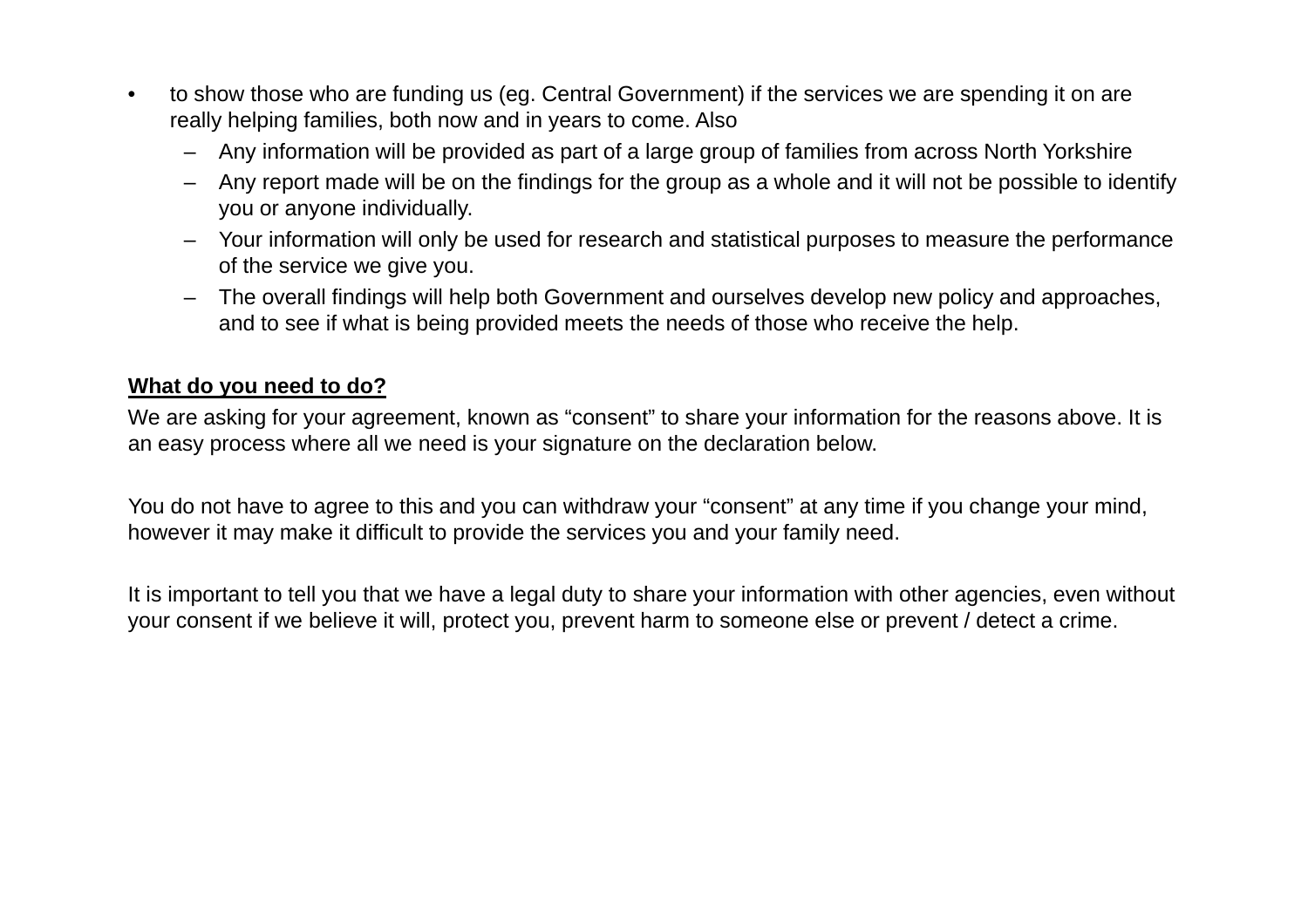#### **Your agreement**

I understand why information about the family is being recorded and how it will be used and shared.

I, agree/ disagree **(delete as appropriate)** that this information about our family may be used for the above purposes

Signed:

Date:

Role in family: Individual Carer, Parent or Representative **(delete as appropriate)**

This consent needs to be given for all members of the family as appropriate.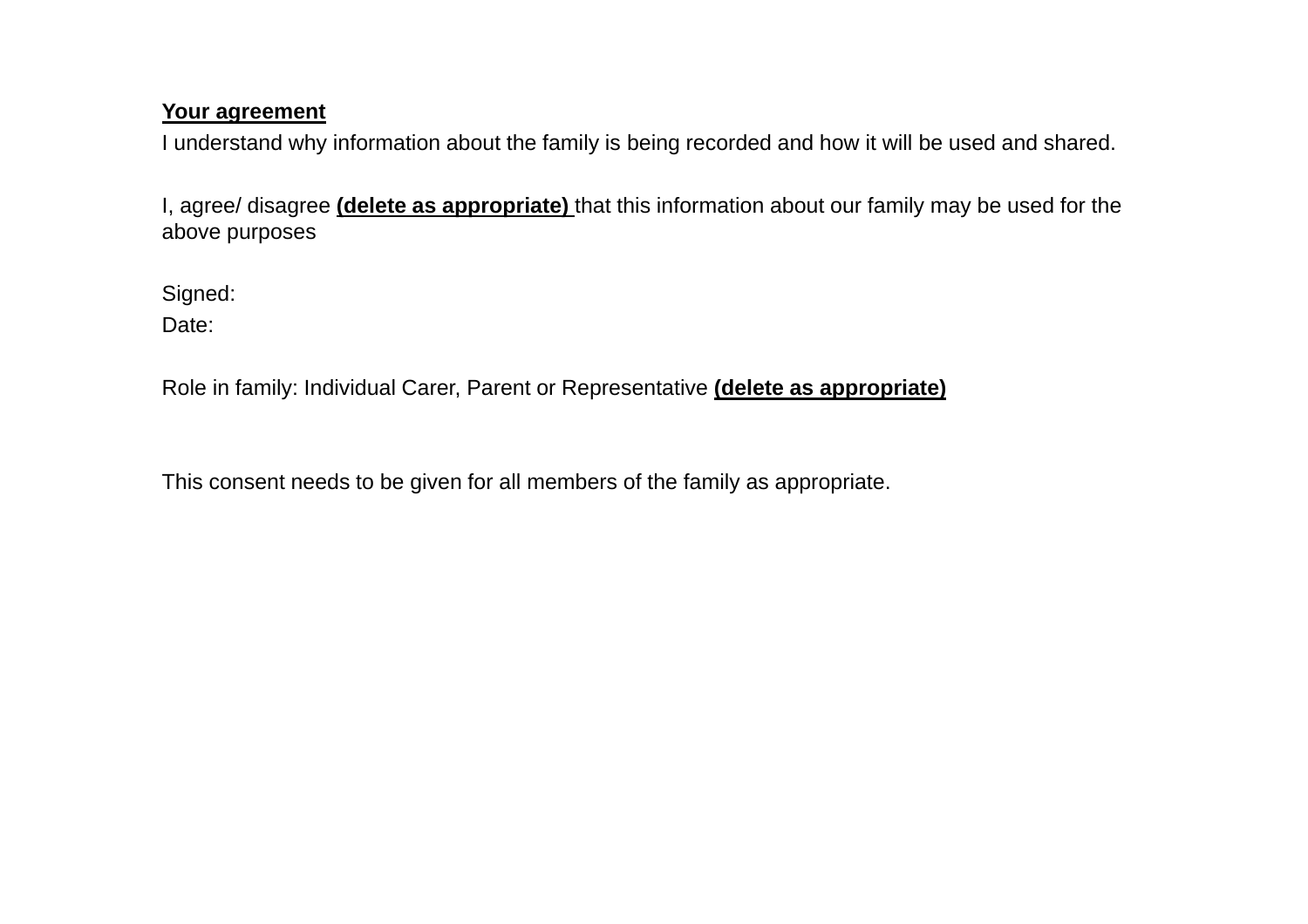#### **Checklist**

Before sending this form to us please use the checklist below to ensure you have included the information we need in order to process your request :

Have you completed all sections in full as reflects the needs of your child? **Yes / No** 

Have you given details of any professionals where requested who will be able to confirm the needs of your child? **Yes / No**

Have you signed the application form and consent declaration? **Yes / No**

Have you included letters from any professionals referred to in this application confirming the diagnosis and needs of your child / family eg :

- health professionals, specialists / consultants, headteacher of any school or provision your child attends
- and/or from other professional or service provider supporting your family and able to confirm the needs of your child and/or the needs / situation and/or benefits to the family?

#### **Yes / No**

If you have answered yes to all the above, please now send your completed form and any supporting documentation to North Yorkshire County Council Customer Contact Centre by email to Children&families@northyorks.gov.uk or Children&families@northyorks.gcsx.gov.uk or by post to: Customer Contact Centre (Short Breaks Grant), North Yorkshire County Council, County Hall, Northallerton, North Yorkshire, DL7 8AD

Thank you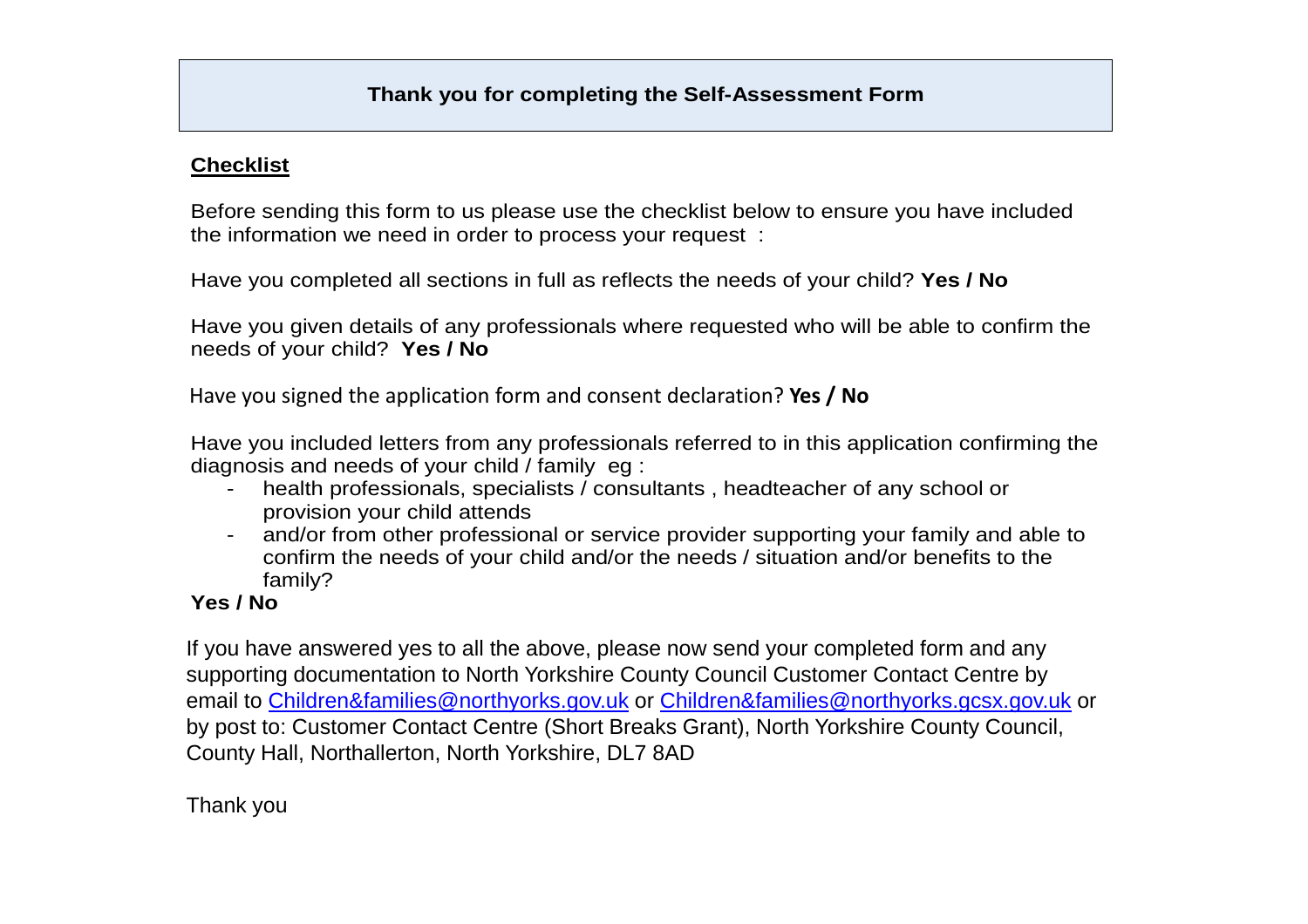

# **Equality Impact Assessment (EIA): evidencing paying due regard to protected characteristics**

## **Strategy for Supporting Disabled Children, Young People and their Families**

May 2015

*Updated March 2016 (updates in italics)*

If you would like this information in another language or format such as Braille, large print or audio, please contact the Communications Unit on 01609 53 2013 or email communications@northyorks.gov.uk.

যদি আপনি এই ডকুমেন্ট অন্য ভাষায় বা ফরমেটে চান, তাহলে দয়া করে আমাদেরকে বলুন।

如欲索取以另一語文印製或另一格式製作的資料,請與我們聯絡。 ا گرآپ کومعلومات کسی دیگرز بان یادیگرشکل میں درکارہوں توبرائے مہر پانی ہم سے یو چھئے۔

**Equality Impact Assessments (EIAs) are public documents. EIAs accompanying reports going to County Councillors for decisions are published with the committee papers on our website and are available in hard copy at the relevant meeting. To help people to find completed EIAs we also publish them in the Equality and Diversity section of our website. This will help people to see for themselves how we have paid due regard in order to meet statutory requirements.**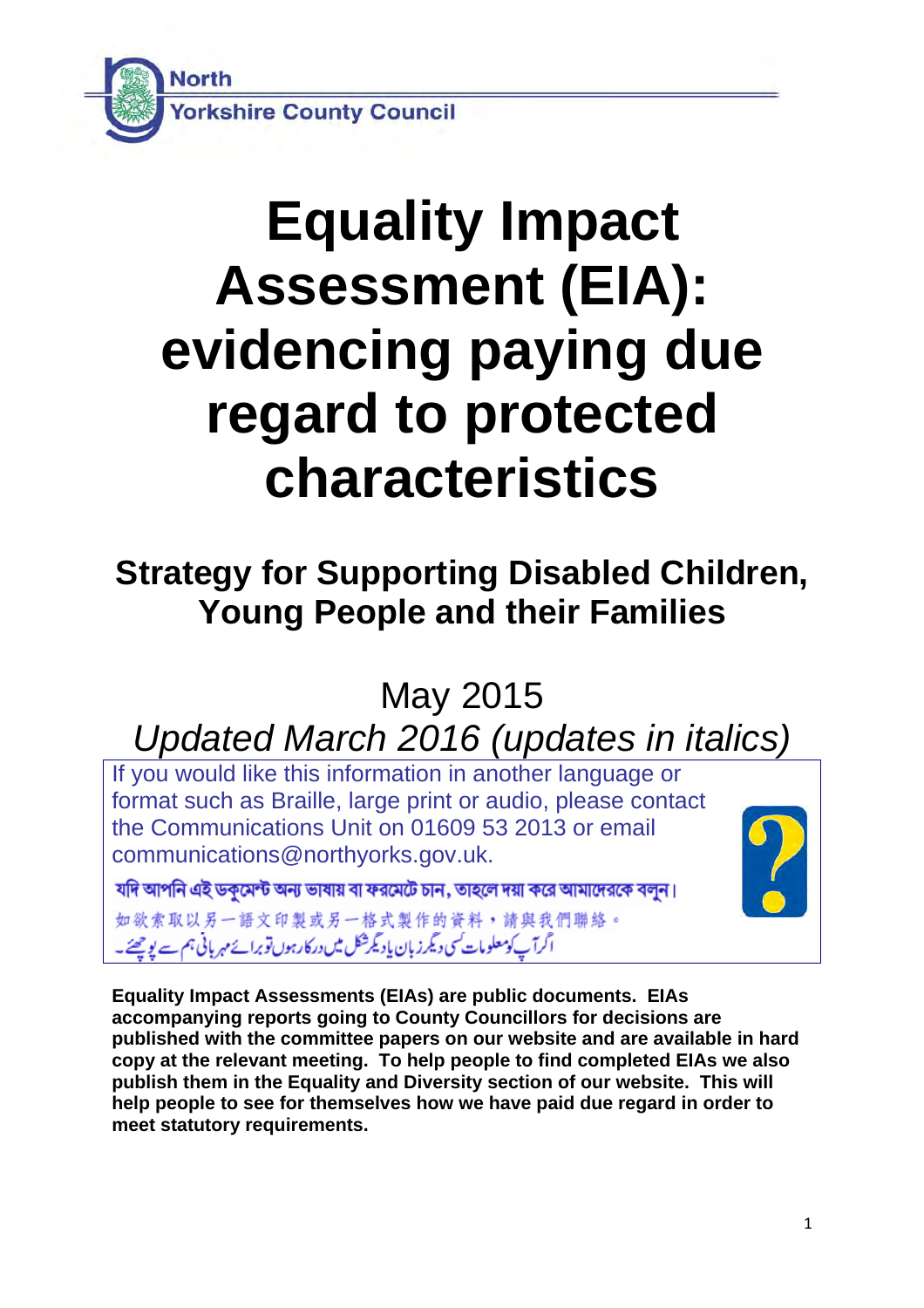| Name of Directorate and Service Area   | Children and Young People's Service,       |
|----------------------------------------|--------------------------------------------|
|                                        | Inclusion                                  |
|                                        |                                            |
| Lead Officer and contact details       | Michelle Allison                           |
|                                        | <b>Head of SEND Service</b>                |
|                                        | Michelle.allison@northyorks.gov.uk         |
|                                        | 01609 797630                               |
|                                        |                                            |
| Names and roles of other people        | <b>Andrew Terry</b>                        |
| involved in carrying out the EIA       | <b>Assistant Director, Inclusion</b>       |
|                                        | Michelle Allison                           |
|                                        | <b>Head of SEND Service</b>                |
|                                        | Dave Chapman                               |
|                                        | Senior Planning and Development            |
|                                        | Officer, SEND Service                      |
|                                        | Updates March 2016:                        |
|                                        | Jane Le Sage, Assistant Director,          |
|                                        | Inclusion from Sept 2015                   |
|                                        | Michelle Allison, Head of SEND Service     |
|                                        | Julie Hatfield, Divisional Manager,        |
|                                        | <b>Prevention Service</b>                  |
|                                        | Naomi Smith, 2020 Project Manager          |
|                                        | David Walker, CYPS Equalities Lead         |
| How will you pay due regard? e.g.      | SEND Steering Group of the Children's      |
| working group, individual officer      | Trust Board;                               |
|                                        | Parent Reference Group;                    |
|                                        | <b>Parent Carer Participation Planning</b> |
|                                        | Group;                                     |
| When did the due regard process start? | <b>July 2014</b>                           |
| Sign off by Assistant Director (or     | <b>Andrew Terry</b>                        |
| equivalent)                            | <b>Assistant Director, Inclusion</b>       |
|                                        |                                            |
|                                        | Jane Le Sage (Assistant Director,          |
| <b>Andrew Terry</b>                    | Inclusion) from September 2015             |
|                                        |                                            |
| 13 May 2015                            |                                            |
| Date                                   |                                            |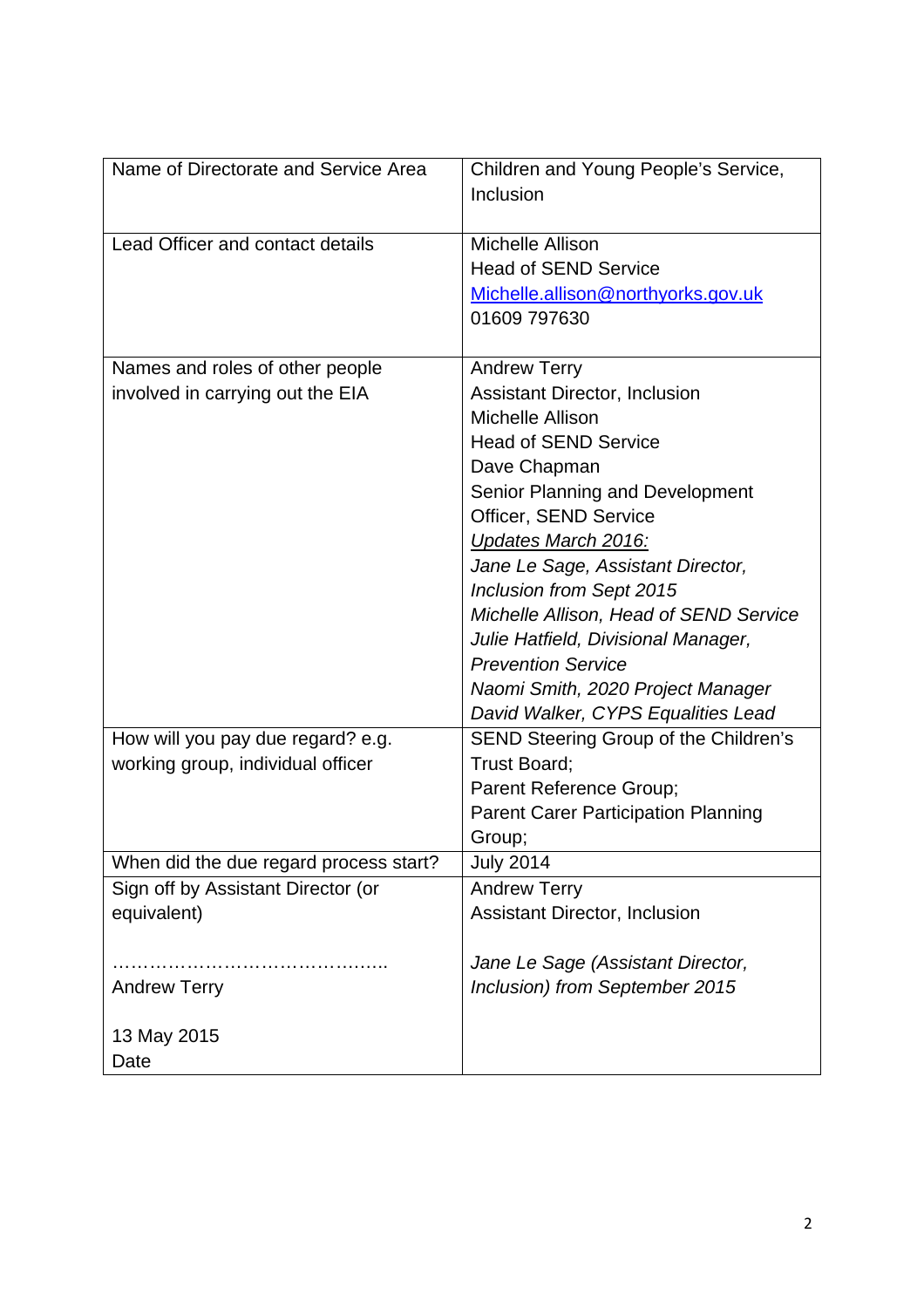**Section 1. Please describe briefly what this EIA is about.** (e.g. are you starting a new service, changing how you do something, stopping doing something?)

This EIA relates to the development of a strategy for meeting the needs of disabled children, young people and their parents and carers. The strategy provides an overarching framework for the proposed changes to the services and support that disabled children, young people and their families can access, within available resources. It is believed that this may improve the services available whilst also achieving efficiencies for the Authority.

The strategy would involve changes to the ways in which services for disabled children and young people are currently provided, and developments in the organisational structures and models that support those services. It emphasises personalised and increased local provision, and greater focus on the targeting of provision.

**Section 2. Why is this being proposed?** (e.g. to save money, meet increased demand, do things in a better way.

The Council is ambitious for disabled children, young people and their families and seeks to implement a strategy which will develop and modernise approaches and provision with the aim of improving services for disabled children and young people. The strategy also seeks to make efficiencies and save money due to reduced budgets for services for disabled children and young people as part of the Council's 2020 programme whilst ensuring that the Council's statutory duties are still met. The proposed changes which the strategy would deliver would also provide savings totalling £887k .

#### **Section 3. What will change? What will be different for customers and/or staff?**

There are four main areas in which it is proposed that services and provision would be different:

1 A greater proportion of overnight short breaks to meet assessed need would be provided through family based provision, either through domiciliary care or in foster care. There would be fewer places in Children's Resource Centres (CRCs). The provision made in children's resource centres would be centralised in the Harrogate area. It is envisaged that one of the other 2 CRC's (The Ghyll, Skipton and Morton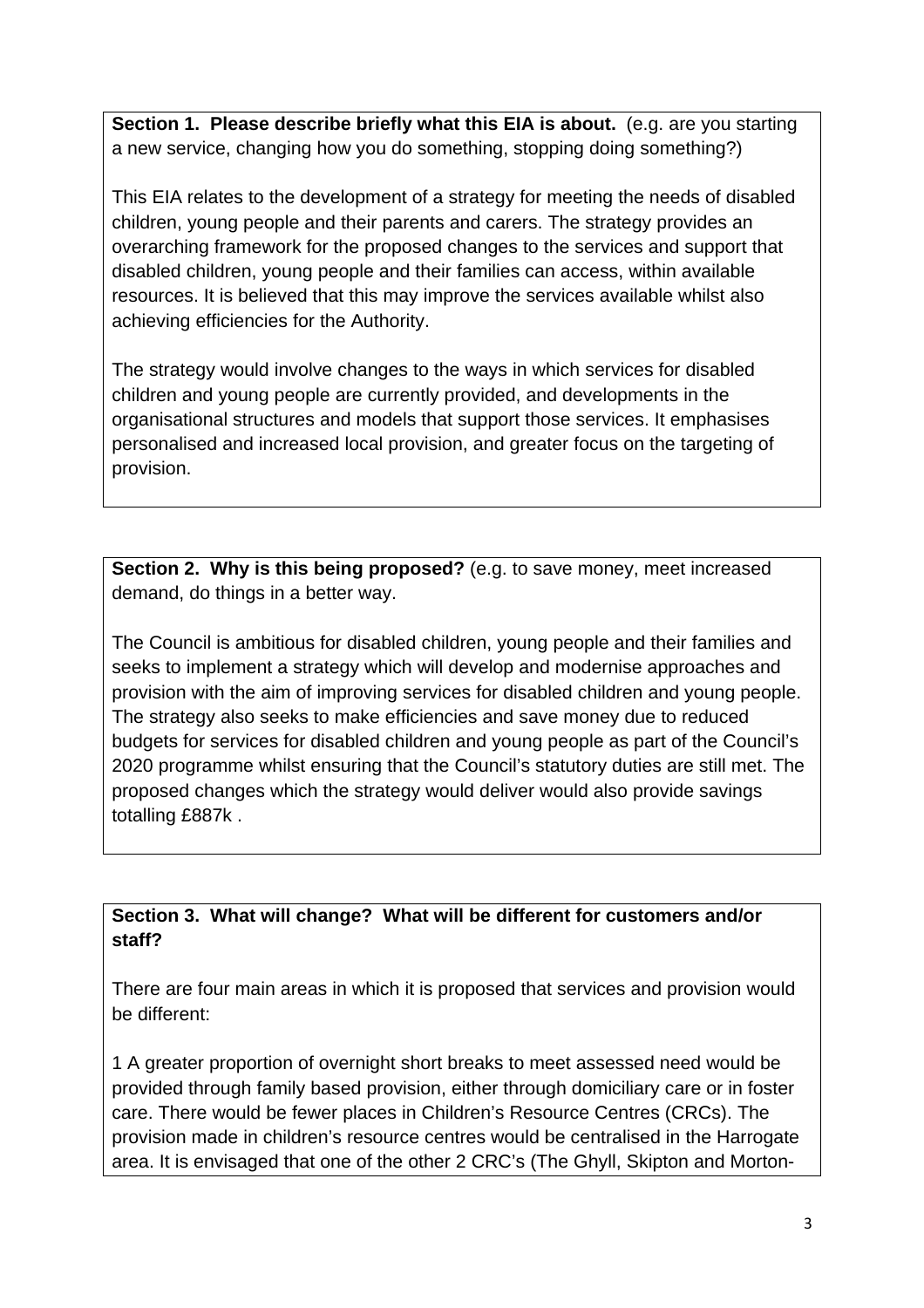on Swale, Northallerton) would be closed once sufficient local family based provision was established.

2 All existing packages of support would be reviewed with a view to reducing their overall cost whilst ensuring assessed needs are met. This would be undertaken in parallel with an increased focus on personalisation.

3 Approximately 30% of cases which are open to the Disabled Children's Service would be managed with decreased interventions and less bureaucracy whist ensuring that parents and carers were appropriately supported.

4 Resources for discretionary short break grants would be reduced but not until 2016/17 allowing sufficient time to consult on a revised Short Break Statement.

*Update March 2016: The consultation on the revised model for the allocation of the discretionary short break grant was conducted between 4th February and 5th March 2016. Proposals related to the revised model were developed in partnership with a Parent Reference Group from NYPACT the parent carer forum for children and young people with SEND. The public consultation sought feedback on 4 key areas of focus and revised recommendations have been made in the following areas:* 

- *1. Amount of grant per child in response to the consultation it is proposed that grants of "up to £500" be offered and that the application form be amended to ask parents to specify the amount they are applying for. In addition, to enhance the scrutiny of requests by the grant panel, a question will also be included around what the funding is being requested for. This approach offers the potential for the reduced grant pot of £100k to be used most costeffectively as well as more families benefitting from the grant.*
- *2. Targeting of grants to those in receipt of state benefits or tax credits the public consultation did not generate sufficient endorsement of means-testing for this approach to be implemented when allocating the revised grant. Indeed, some respondents were very unsupportive of this approach: "working families without benefits are sometimes as financially/morally/emotionally in need as those getting benefits". Questions in relation to state benefits and tax credits have therefore been removed from the application form. Officers are confident that the more robust application process proposed (i.e. asking for endorsement by a professional, asking for information on what the grant is needed for, and asking for information on particular issues the child or family face) will enable effective targeting of the grant, however this will be kept under annual review.*
- *3. Application process for grants ‐ the proposed application and approval process will be implemented, however a number of small changes have been made to the application form, as outlined above. It should however be noted that some families indicated that it may be difficult to find a professional who*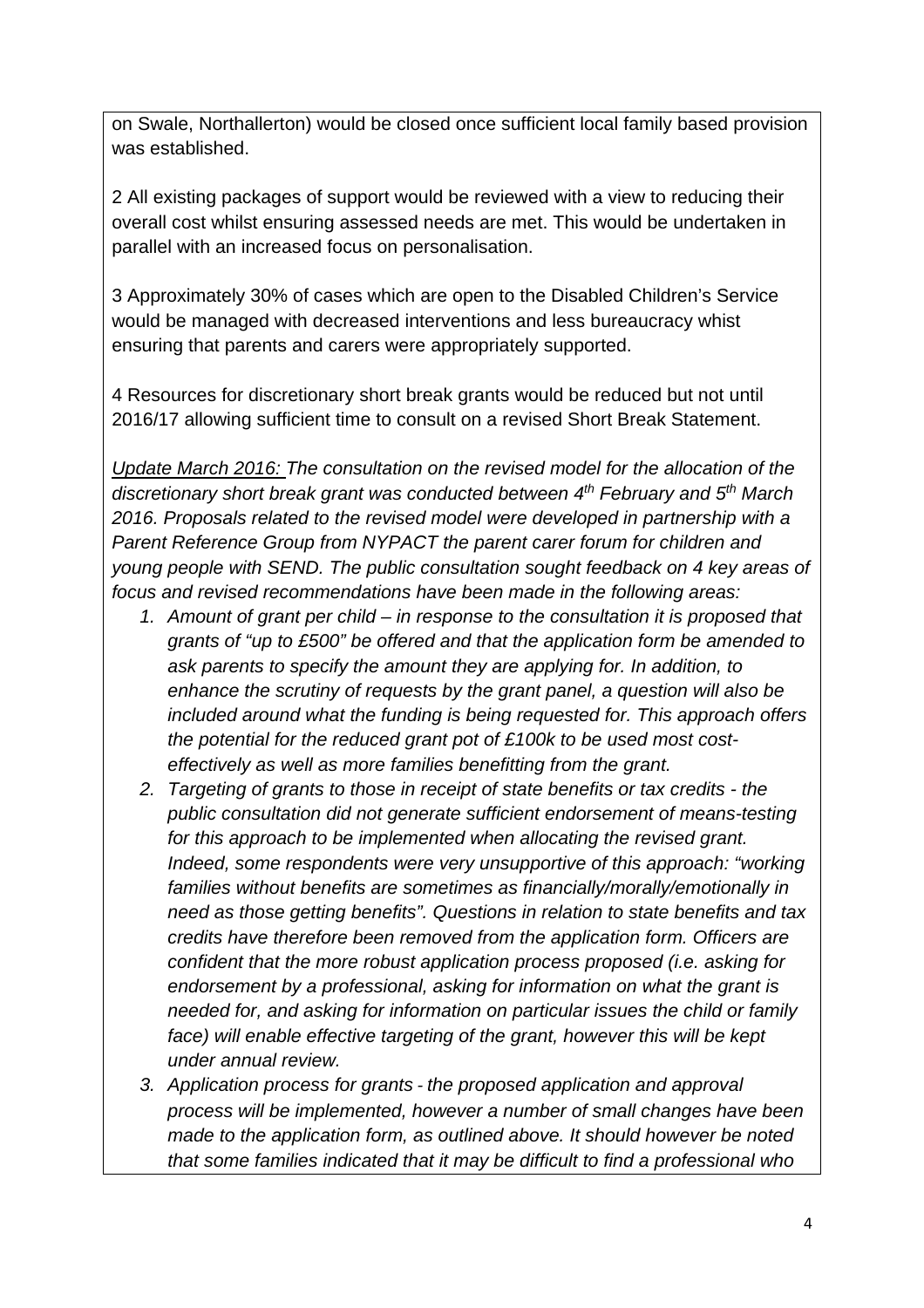*knows the family well enough to provide the endorsement for the application. The guidance accompanying the application process will make clear to families that existing evidence of the child's needs will be acceptable (for example a recent medical report from a GP, health professional or other specialist the child may be receiving support or help from). Through consultation a question was raised about discretionary services being offered where statutory assessment would be more appropriate to check that a disabled child or young person is eligible to receive a service from the council. The short breaks grant process proposed does not infringe the right of parents to request an assessment for services for a child in need.* 

*4. Guidance around how short break grants can be accessed and used respondents overwhelmingly felt that the Council should not place restrictions on how the grant can be spent, however would value guidance. Information and guidance will be made available to the public via North Yorkshire's Local Offer.* 

*Detailed information in relation to consultation feedback and revised proposals are*  outlined within the report to the Executive (5<sup>th</sup> April 2016).

The annual grant to East Barnby outdoor education centre would also cease in 2016/17 which would allow sufficient time to support the Centre to develop an alternative funding model. Local voluntary and community groups would be assisted to extend and develop their support and provision. Targeted Youth Service provision would be maintained but could be provided and delivered differently.

#### **Section 4. What impact will this proposal have on council resources (budgets)?**

**Cost neutral?** N **Increased cost?** N **Reduced cost? Yes** 

The overall budget for disabled children, young people and their families will be reduced in the three year period 2015-18. The savings target is £887K which is a16.66% reduction in the overall level of funding available in 2014/15. £500k of this total would be found from provision budgets.

| Section 5. Will<br>this proposal<br>affect people<br>with protected<br>characteristics? | <b>No</b><br>impact | <b>Make</b><br>things<br>better | <b>Make</b><br>things<br>worse | Why will it have this effect?<br>State any evidence you have for<br>your thinking. |
|-----------------------------------------------------------------------------------------|---------------------|---------------------------------|--------------------------------|------------------------------------------------------------------------------------|
| Age                                                                                     |                     | Χ                               |                                | The strategy includes<br>improvements in the arrangements                          |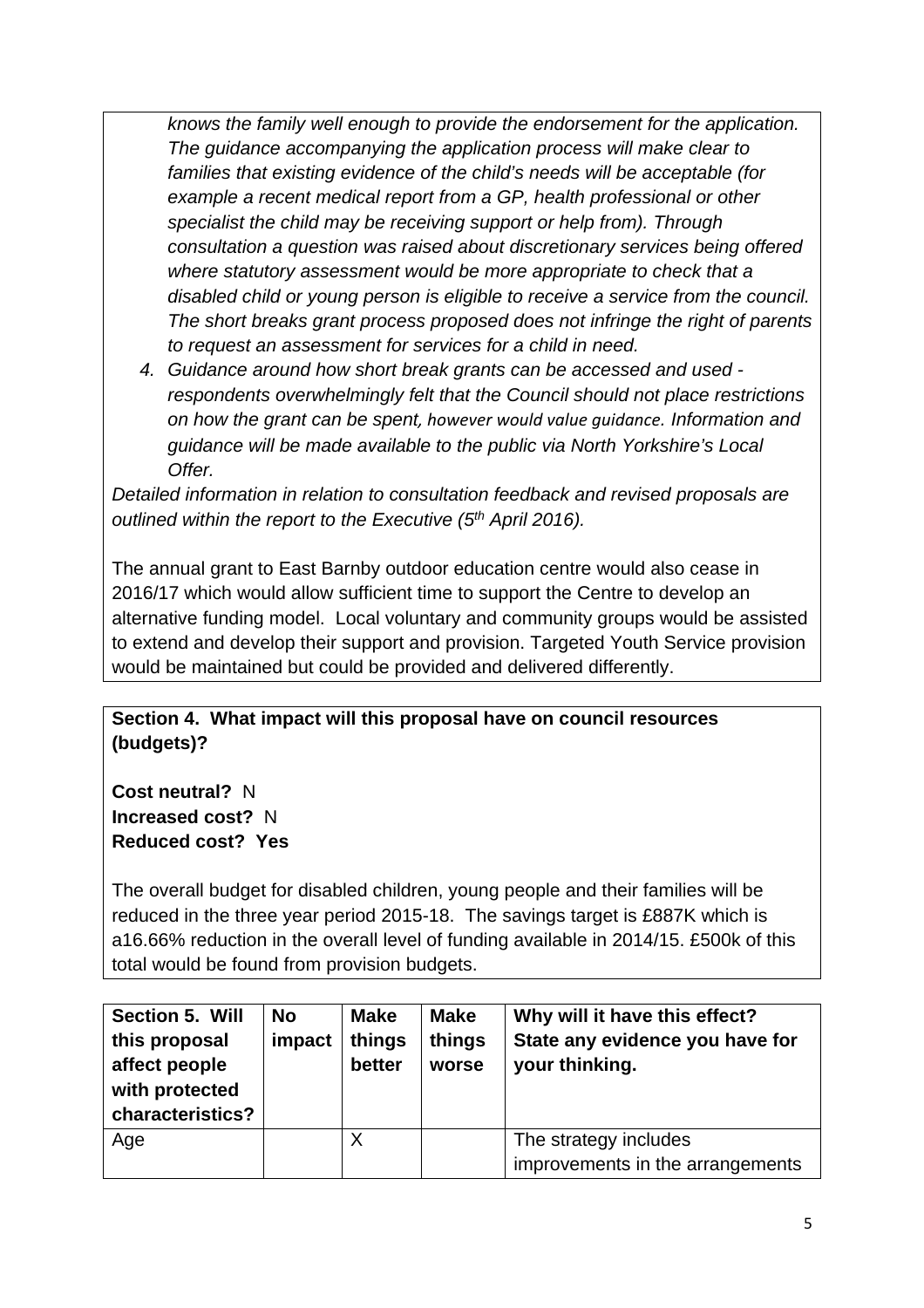|                   |   |   | for preparation for adulthood<br>(Transition) for disabled young |
|-------------------|---|---|------------------------------------------------------------------|
|                   |   |   | people. This would include earlier                               |
|                   |   |   | planning, access to consistent high                              |
|                   |   |   | quality information, earlier access to                           |
|                   |   |   | the supported employment service,                                |
|                   |   |   | appropriate education and training,                              |
|                   |   |   | and fully coordinated move into                                  |
|                   |   |   | adulthood at the most suitable                                   |
|                   |   |   | transition point for each individual,                            |
|                   |   |   | including those requiring adult                                  |
|                   |   |   | social care services. It is believed                             |
|                   |   |   |                                                                  |
|                   |   |   | that these are improvements for the                              |
|                   |   |   | benefit of disabled children and                                 |
|                   |   |   | young people.                                                    |
| <b>Disability</b> | X | X | Overnight short breaks to meet                                   |
|                   |   |   | assessed needs.                                                  |
|                   |   |   | For approximately 40 disabled                                    |
|                   |   |   | children and young people and their                              |
|                   |   |   | families this would represent an                                 |
|                   |   |   | improvement in provision. Where                                  |
|                   |   |   | appropriate to need, it will be made                             |
|                   |   |   | more locally in family based                                     |
|                   |   |   | situations whereas currently some                                |
|                   |   |   | families requiring an overnight short                            |
|                   |   |   | break do not have this option and                                |
|                   |   |   | have to use a children's resource                                |
|                   |   |   | centre.                                                          |
|                   |   |   | Depending upon location,                                         |
|                   |   |   | centralising the remaining CRC                                   |
|                   |   |   | provision in the Harrogate area                                  |
|                   |   |   | could mean longer journeys from                                  |
|                   |   |   | home for some children and young                                 |
|                   |   |   | people.                                                          |
|                   |   |   | <b>Packages of Support Following</b>                             |
|                   |   |   | Assessment.                                                      |
|                   |   |   | All packages of support will be                                  |
|                   |   |   | reviewed with a view to reducing                                 |
|                   |   |   | their overall cost whilst ensuring                               |
|                   |   |   | assessed needs are met. This will                                |
|                   |   |   | be undertaken in parallel with an                                |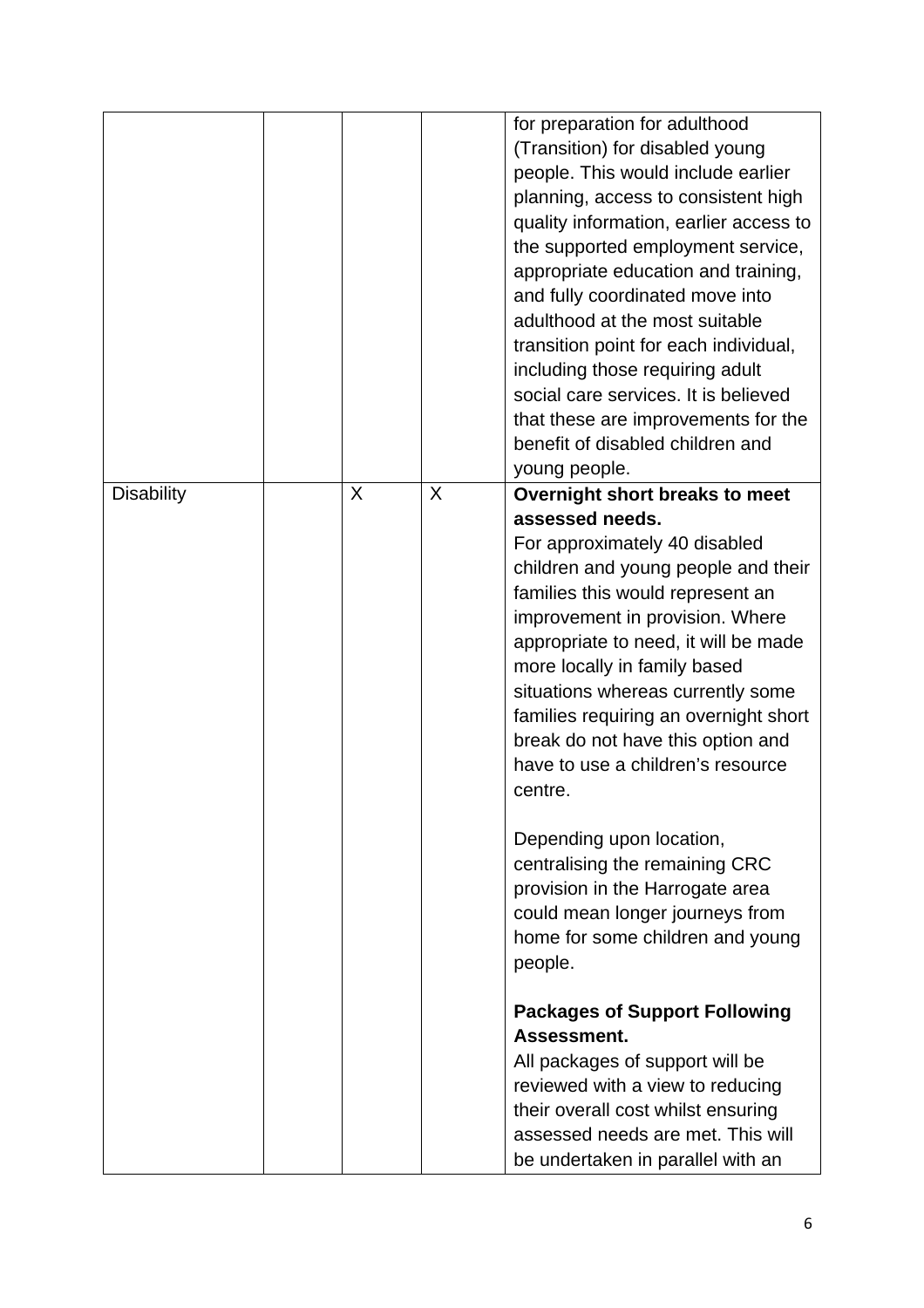|              |   |  | increased focus on personalisation.                                                                                                                                                                                                                                                                                                                                                                                                                         |
|--------------|---|--|-------------------------------------------------------------------------------------------------------------------------------------------------------------------------------------------------------------------------------------------------------------------------------------------------------------------------------------------------------------------------------------------------------------------------------------------------------------|
|              |   |  | Less bureaucracy in 30% of<br>cases.<br>This would be welcomed by many<br>parents and there would be<br>safeguards put in place to ensure<br>that each family retained a named<br>social worker and that there would<br>be greater engagement with the<br>Disabled Children's Service should<br>a review indicate that it was<br>necessary.                                                                                                                 |
|              |   |  | Discretionary short breaks and<br>targeted provision.<br>A reduction of resources for<br>discretionary short break grants<br>would have a negative impact.<br>Following consultation on the<br>revised model for allocating the<br>short breaks grant, a more targeted<br>approach will be adopted from 1 <sup>st</sup><br>May 2016 in order to ensure that<br>the grant is more effectively<br>targeted to those most in need of<br>discretionary support. |
|              |   |  | The ending of the annual grant to<br>the East Barnby outdoor education<br>centre would have a negative<br>impact unless a different local<br>charging scheme could be<br>developed.                                                                                                                                                                                                                                                                         |
|              |   |  | The local changes to the<br>management of targeted youth<br>support would have no impact.                                                                                                                                                                                                                                                                                                                                                                   |
| Sex (Gender) | X |  |                                                                                                                                                                                                                                                                                                                                                                                                                                                             |
| Race         | X |  |                                                                                                                                                                                                                                                                                                                                                                                                                                                             |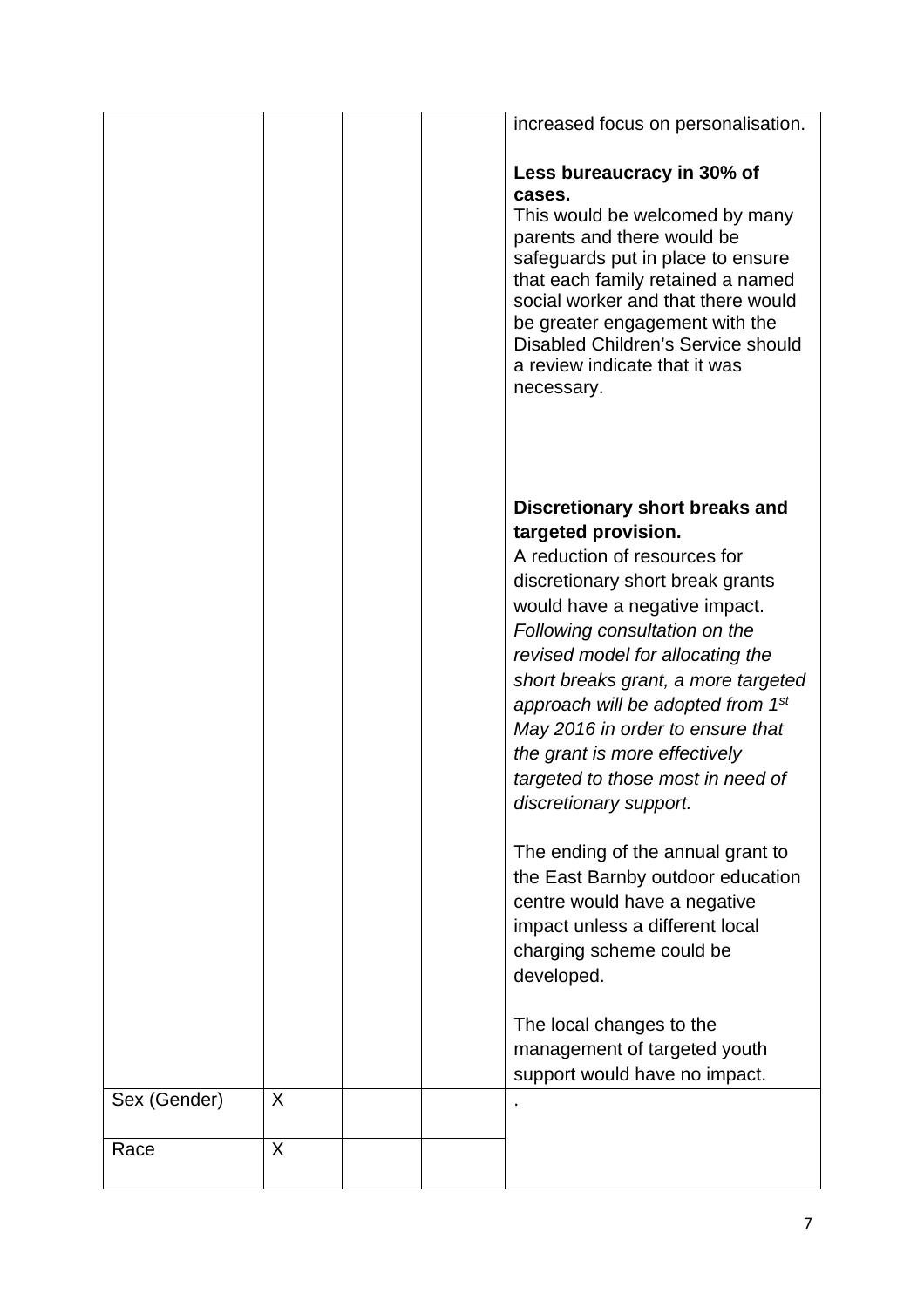| proposal affect<br>people for the<br>following<br>reasons? |                     | better                | worse                 |                                                              |
|------------------------------------------------------------|---------------------|-----------------------|-----------------------|--------------------------------------------------------------|
| Section 6.<br><b>Would this</b>                            | <b>No</b><br>impact | <b>Make</b><br>things | <b>Make</b><br>things | Why will it have this effect? Give<br>any evidence you have. |
| Marriage or civil<br>partnership                           | $\sf X$             |                       |                       |                                                              |
| Pregnancy or<br>maternity                                  | X                   |                       |                       |                                                              |
| Religion or belief                                         | X                   |                       |                       |                                                              |
| Sexual<br>orientation                                      | X                   |                       |                       |                                                              |
| Gender<br>reassignment                                     | X                   |                       |                       |                                                              |

| Live in a rural      |   |   |   | The aims and objectives of this                                                                                                                                                                                             |
|----------------------|---|---|---|-----------------------------------------------------------------------------------------------------------------------------------------------------------------------------------------------------------------------------|
| area                 |   |   |   | strategy would apply to all children                                                                                                                                                                                        |
|                      |   |   |   | and young people with disabilities,                                                                                                                                                                                         |
|                      |   |   |   | irrespective of their home location.                                                                                                                                                                                        |
|                      |   | X |   | Some family based overnight short<br>breaks would be made by the foster<br>care service in more rural locations.<br>This would mean more localised<br>provision and shorter journeys for<br>some children and young people. |
|                      |   |   | X | The centralisation of the CRC<br>provision may cause longer<br>journeys for some.                                                                                                                                           |
| Have a low<br>income | X |   |   | Disabled children's services and<br>education, health and care plan                                                                                                                                                         |
|                      |   |   |   | (EHCP) provision are non-means                                                                                                                                                                                              |
|                      |   |   |   | tested and are based on assessed                                                                                                                                                                                            |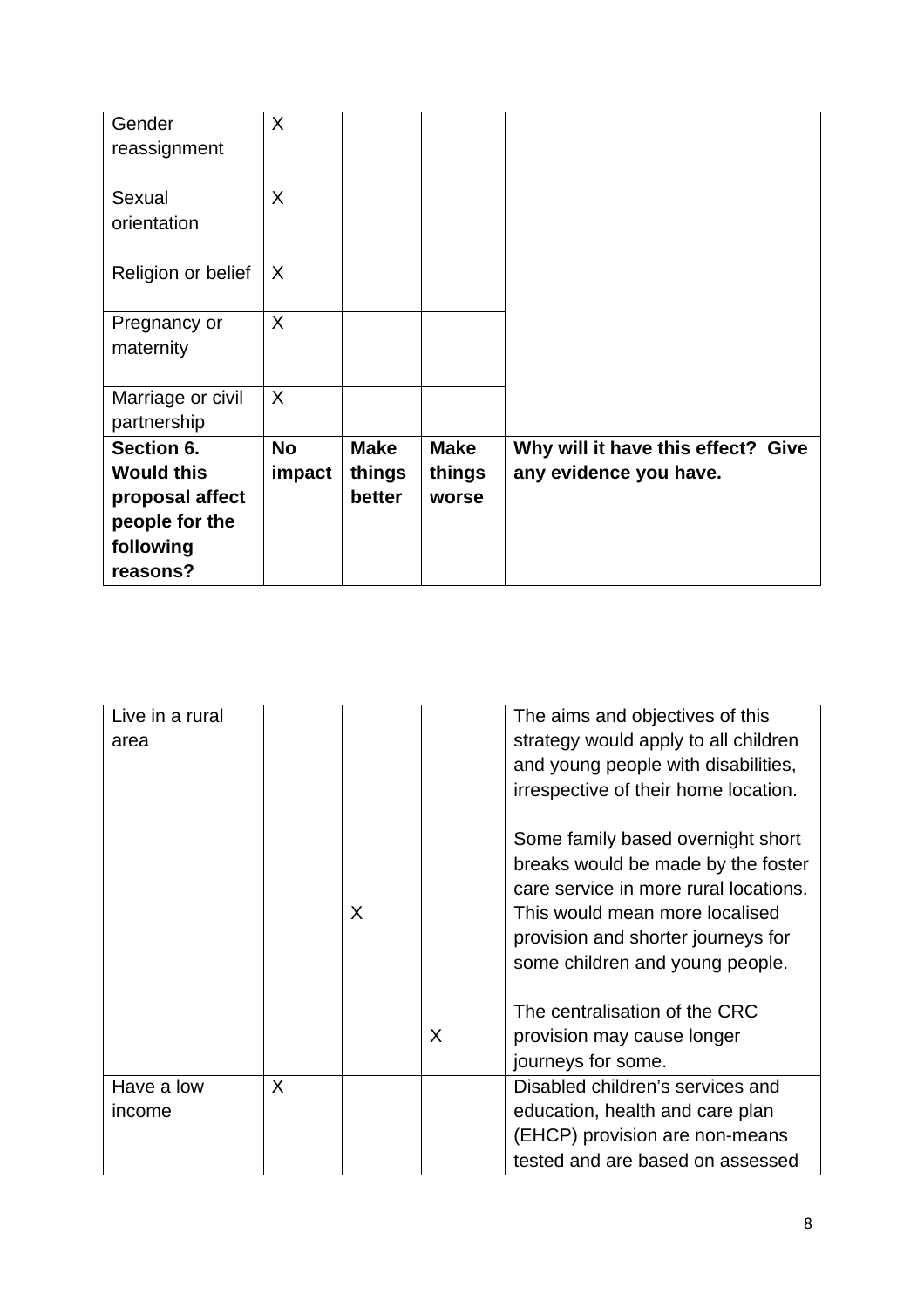|  | need. Therefore, the strategy will be |
|--|---------------------------------------|
|  | applied equitably, irrespective of an |
|  | individual's household income.        |

**Section 7. Will the proposal affect anyone more because of a combination of protected characteristics?** (e.g. older women or young gay men?) **State where this is likely to happen and explain what you think the effect will be and why giving any evidence you have.** 

As service responses will be dependent on the assessed need of the individual, there will be no disproportionate impact on any combination of protected characteristics.

**Section 8. Only complete this section if the proposal will make things worse for some people. Remember that we have an anticipatory duty to make reasonable adjustments so that disabled people can access services and work for us.** 

#### **Can we change our proposal to reduce or remove these adverse impacts?**

In order to maintain a comprehensive and meaningful service for the same number of disabled children, young people and their families, it would be necessary to target provision at the highest need, which would mean reducing the cost of packages of provision over time, whilst still meeting assessed need.

The Council would actively promote and support Personalisation/Direct Payments and work to develop the range of local providers so that parents have more choice and control over the way in which provision is made and increase personalised choice. NYCC is a comparatively high spending council on services for disabled children which in part reflects the relatively costly way in which some types of provision is currently made.

In response to the public consultation, the following revisions have been made to the draft Strategy:

The proposal to reduce the budget for discretionary Short Break Grants from £150k per Annum to £100k per annum from 1 April 2015 was deferred to 2016/17 pending consultation on a revised Short Breaks Statement.

The proposal to end the £58k per annum grant to East Barnby Outdoor Education Centre be deferred to 2016/17 to provide the opportunity to assist the Centre, working with the voluntary and community sector, to devise and implement new funding arrangements.

Not to implement the proposal to reduce the financial value of new packages of support following a review of the indicative service response guide. Instead, all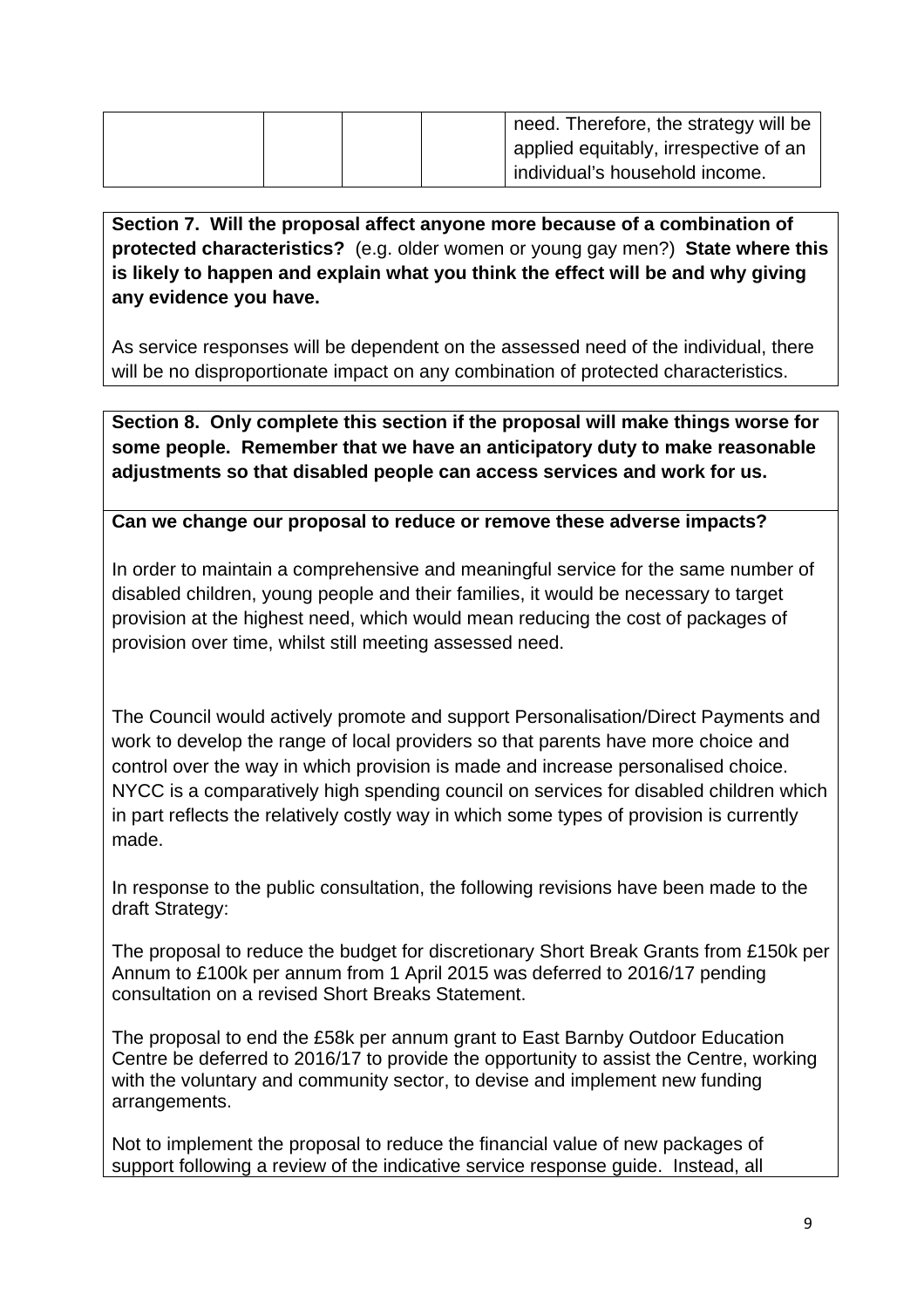existing cases will be reviewed using the existing indicative levels of service, which together with more personalised approaches to making provision should result in reduced cost whilst still meeting assessed need.

To provide £80k of fixed term funding over two years to enable work with the voluntary and community sector in Selby to develop a 'special families' group building on the positive experience of Ryedale Special Families and the parallel approach being taken to parent led capacity building in Scarborough and Filey.

To retitle the strategy 'Supporting Disabled Children Young People and their Families' as this better reflects that it includes preventative and early intervention work as well as statutory assessment and specialist provision.

 That a Carers Assessment will always be offered whenever a section 17 Assessment for a disabled child is carried out This will enable the Council to identify the extent to which there are parent carers of disabled children in the area who have needs for specific support. This will also be considered in cases where a Common Assessment is taken forward or a Short Break grant is offered.

 Clarification that disabled children who do not meet the criteria for the Disabled Children's Service, but nevertheless are children in need, can have their needs assessed and met by the Children and Families Service.

#### **Can we achieve our aim in another way which will not make things worse for people?**

The development of the voluntary and community sector should help to ameliorate some of the potentially negative impacts by providing more local, community based help and support to families. The Council's Stronger Communities programme would support this initiative with individual groups and through North Yorkshire and York Voluntary Forum. A Scarborough and Filey Special Families group is being established. We propose to replicate this in the Selby area which would help to improve local support to disabled children, young people and families.

#### **If we need to achieve our aim and can't remove or reduce the adverse impacts get advice from legal services. Summarise the advice here. Make sure the advice is passed on to decision makers if the proposal proceeds.**

It is imperative that the council continues to deliver services and meet needs in compliance with its statutory duties owed to disabled children and young people and their parents and carers. It may be possible to achieve efficiencies if innovative changes can be introduced whilst ensuring needs continue to be met. The draft strategy illustrates that some measures may have an adverse effect, such as the capping of the budget for discretionary short breaks and the removal of the grant for East Barnby. Although this is discretionary provision it will have a negative impact on those receiving this provision but it is a proportionate action, having regard to the available budget and need for change.